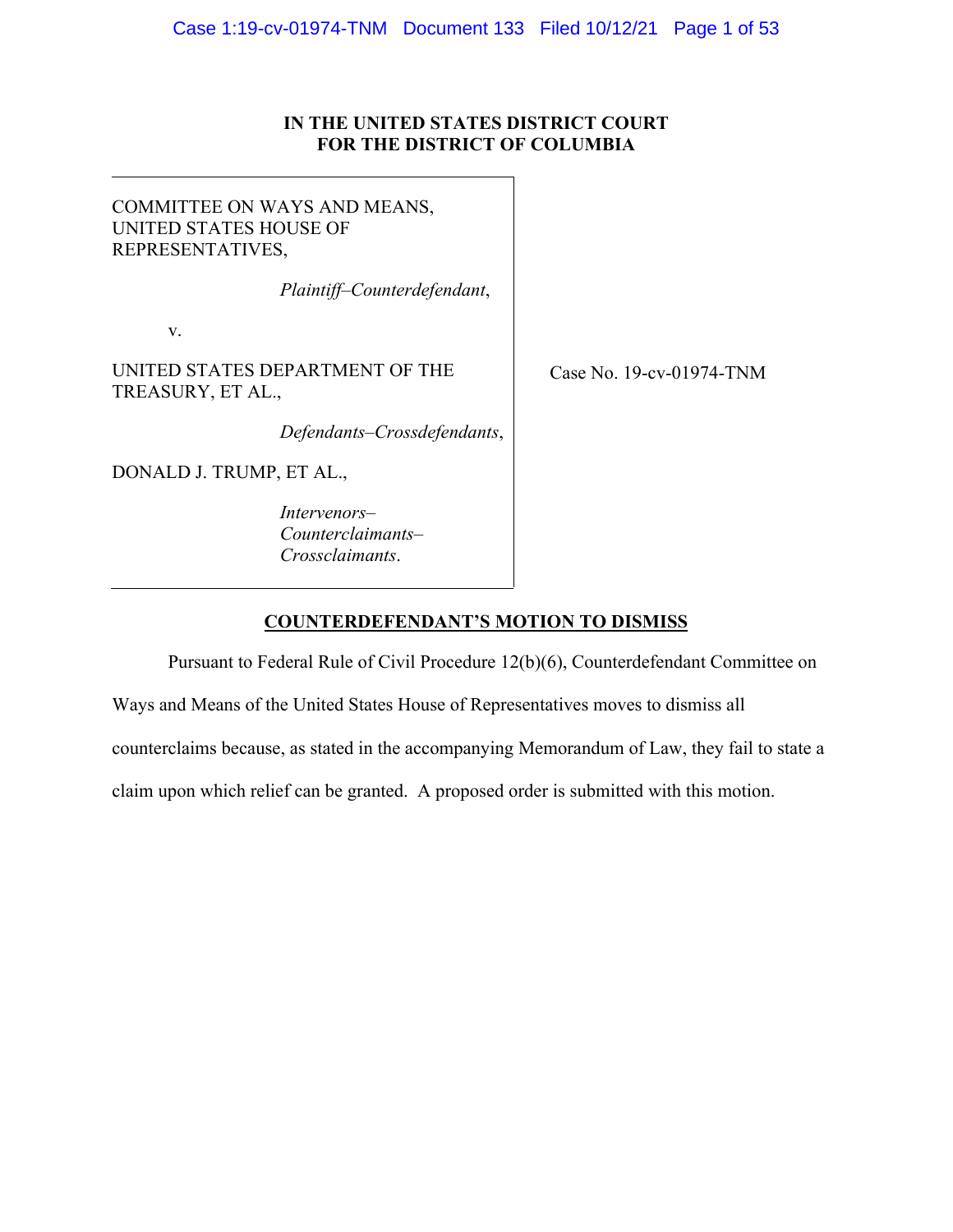October 12, 2021

SETH P. WAXMAN (D.C. Bar No. 257337) KELLY P. DUNBAR (D.C. Bar No. 500038) DAVID M. LEHN (D.C. Bar No. 496847) ANDRES C. SALINAS (D.C. Bar No. 156118) WILMER CUTLER PICKERING HALE AND DORR LLP 1875 Pennsylvania Avenue, NW Washington, DC 20006 (202) 663-6000 [seth.waxman@wilmerhale.com](mailto:seth.waxman@wilmerhale.com)

KATHERINE V. KELSH (*pro hac vice*) WILMER CUTLER PICKERING HALE AND DORR LLP 60 State Street Boston, MA 02109 (617) 526-6000

Respectfully submitted,

*/s/ Douglas N. Letter* 

DOUGLAS N. LETTER (D.C. Bar No. 253492) *General Counsel*  TODD B. TATELMAN (VA Bar No. 66008) ERIC R. COLUMBUS (D.C. Bar No. 487736) STACIE M. FAHSEL (D.C. Bar. No. 1034314) OFFICE OF GENERAL COUNSEL U.S. HOUSE OF REPRESENTATIVES 5140 O'Neill House Office Building Washington, DC 20515 (202) 225-9700 [douglas.letter@mail.house.gov](mailto:douglas.letter@mail.house.gov) 

l

*Counsel for Plaintiff–Counterdefendant Committee on Ways and Means, United States House of Representatives*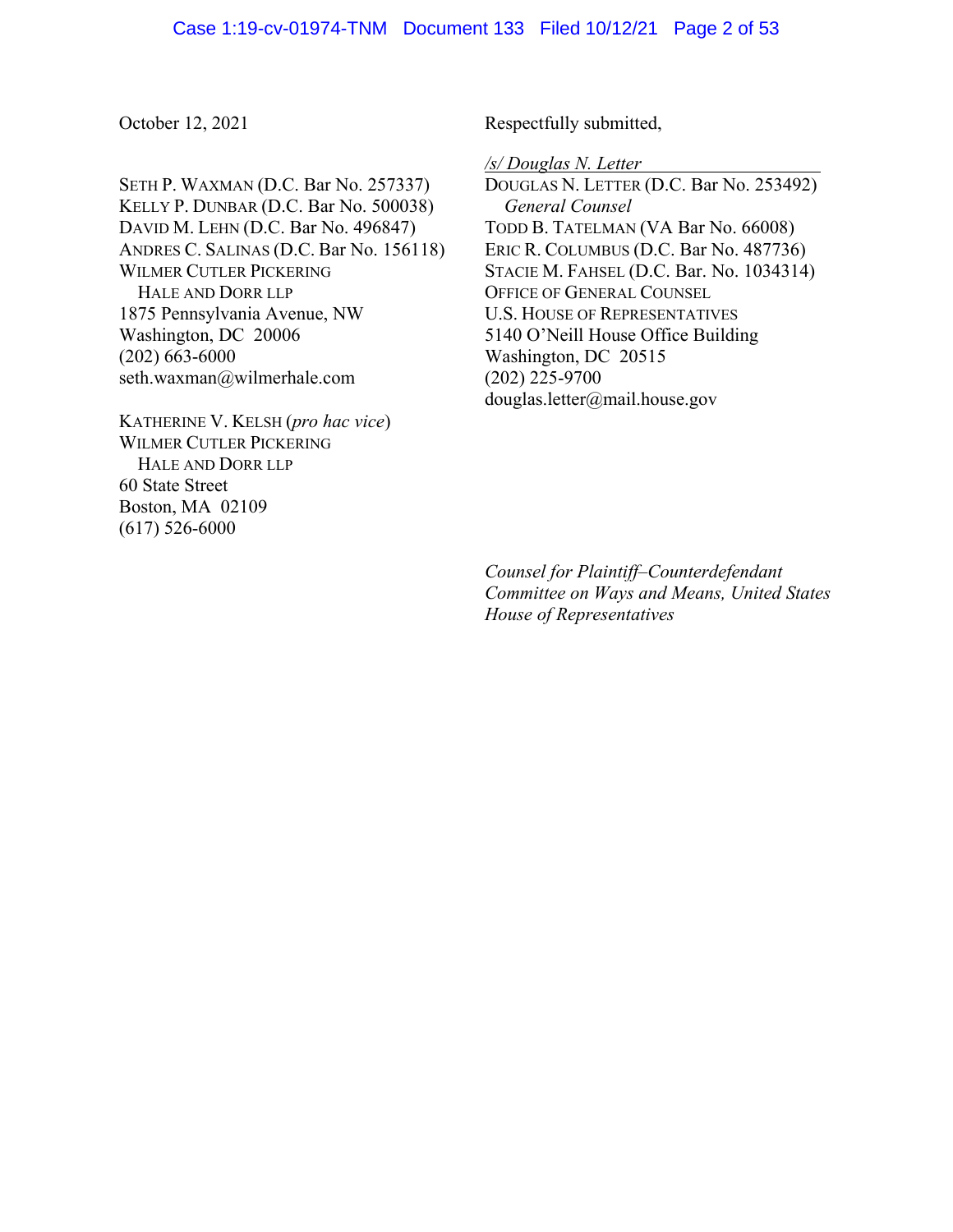## **IN THE UNITED STATES DISTRICT COURT FOR THE DISTRICT OF COLUMBIA**

## COMMITTEE ON WAYS AND MEANS, UNITED STATES HOUSE OF REPRESENTATIVES,

*Plaintiff–Counterdefendant*,

v.

UNITED STATES DEPARTMENT OF THE TREASURY, ET AL.,

*Defendants–Crossdefendants*,

DONALD J. TRUMP, ET AL.,

*Intervenors– Counterclaimants– Crossclaimants*.

Case No. 19-cv-01974-TNM

## **MEMORANDUM OF LAW IN SUPPORT OF COUNTERDEFENDANT'S MOTION TO DISMISS**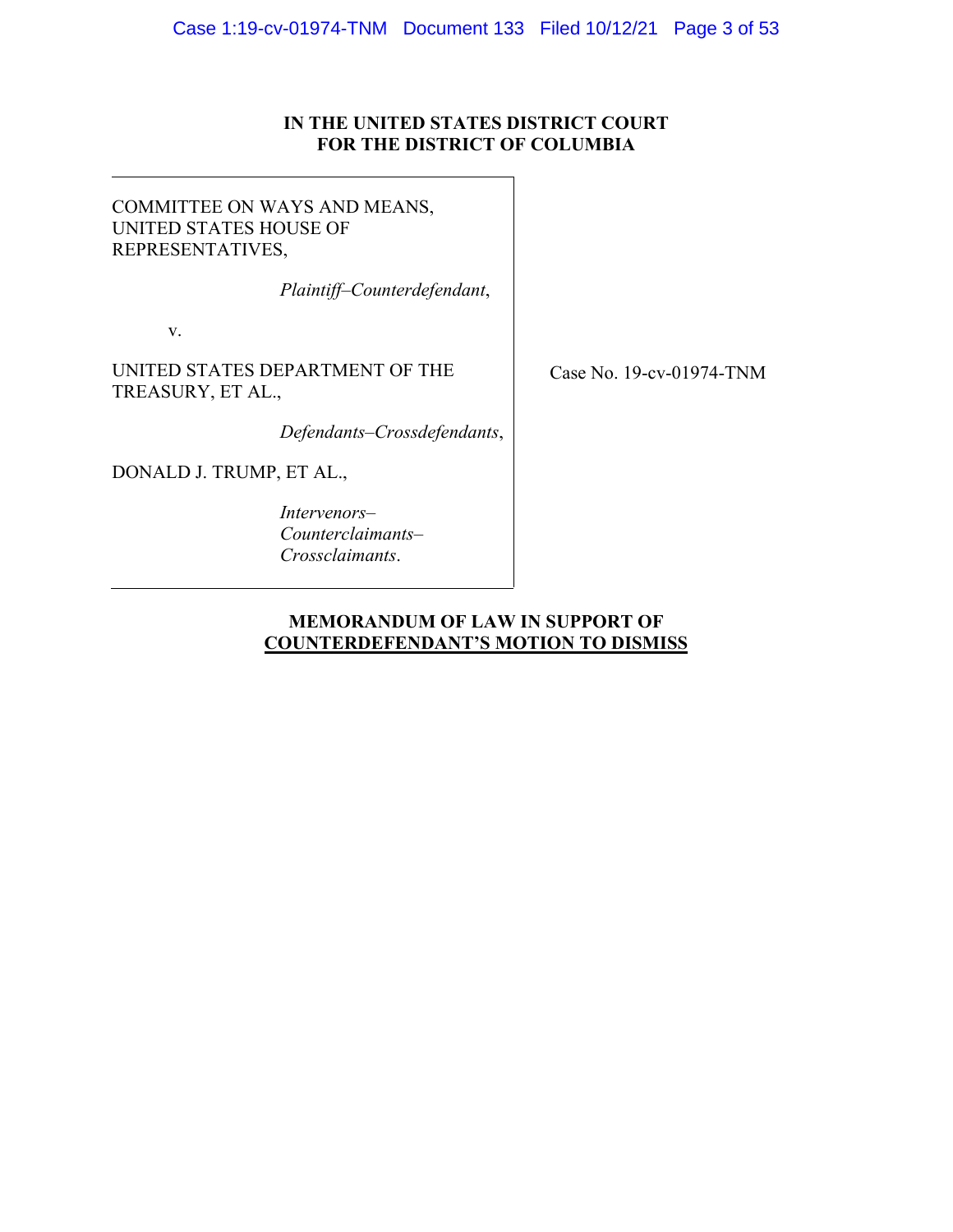# **TABLE OF CONTENTS**

<span id="page-3-0"></span>

|     |           | Page                                                                                                                                   |  |
|-----|-----------|----------------------------------------------------------------------------------------------------------------------------------------|--|
|     |           |                                                                                                                                        |  |
|     |           |                                                                                                                                        |  |
|     | A.        |                                                                                                                                        |  |
|     | <b>B.</b> | Section 6103(f) Continues The Committee's Long-Established Statutory<br>Right To Obtain Tax Returns And Tax Information From Treasury4 |  |
|     | $C$ .     |                                                                                                                                        |  |
|     | D.        |                                                                                                                                        |  |
|     | E.        |                                                                                                                                        |  |
|     | F.        |                                                                                                                                        |  |
|     | G.        | Former President Trump's Counterclaims And Cross-Claims 13                                                                             |  |
|     |           |                                                                                                                                        |  |
|     |           |                                                                                                                                        |  |
| I.  |           |                                                                                                                                        |  |
|     | A.        |                                                                                                                                        |  |
|     | <b>B.</b> | Allegations Regarding Individual Legislators' Motives Do Not Vitiate The                                                               |  |
|     |           | 1.<br>The Committee's Supposed Motives Are Legally Irrelevant 20                                                                       |  |
|     |           | Even If Relevant, Allegations Regarding Subjective Motive Would<br>2.                                                                  |  |
|     | $C$ .     | Mr. Trump's Contentions That The Committee's Request Exceeds Its                                                                       |  |
| II. |           |                                                                                                                                        |  |
|     | A.        |                                                                                                                                        |  |
|     | <b>B.</b> | Regardless Of Which Test Applies, The Request Does Not Violate The                                                                     |  |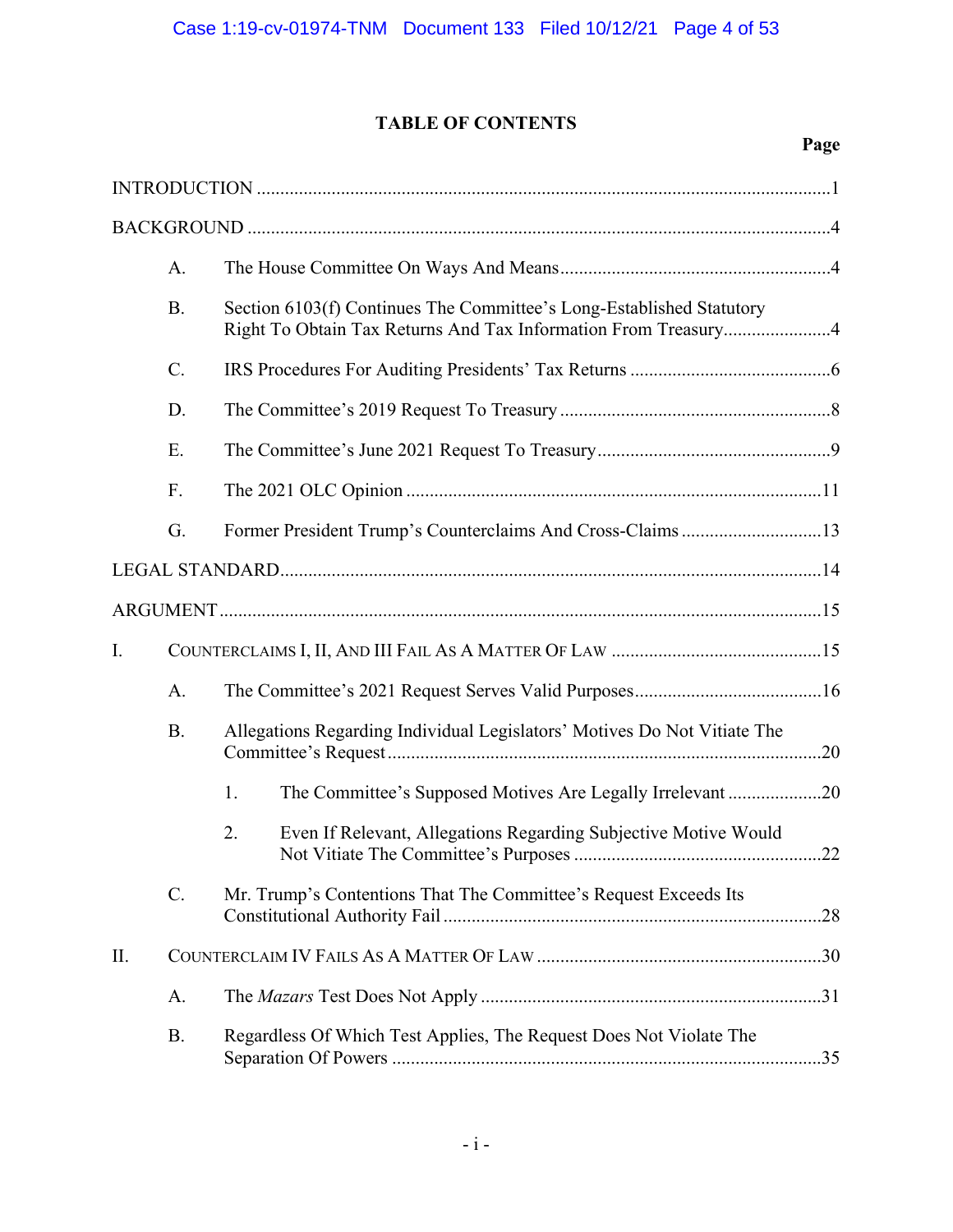|      |    | The Request Imposes No Burden On The Current President Or          |
|------|----|--------------------------------------------------------------------|
|      | 2. | The Committee's Purposes Warrant Involving Mr. Trump's Papers37    |
|      | 3. | The 2021 Request Seeks Only What Is Reasonably Necessary 39        |
|      | 4. | The Committee Justified Its Need For The Requested Materials41     |
| III. |    | THE REMAINING CROSS-CLAIMS AGAINST TREASURY SHOULD BE DISMISSED 43 |
|      |    |                                                                    |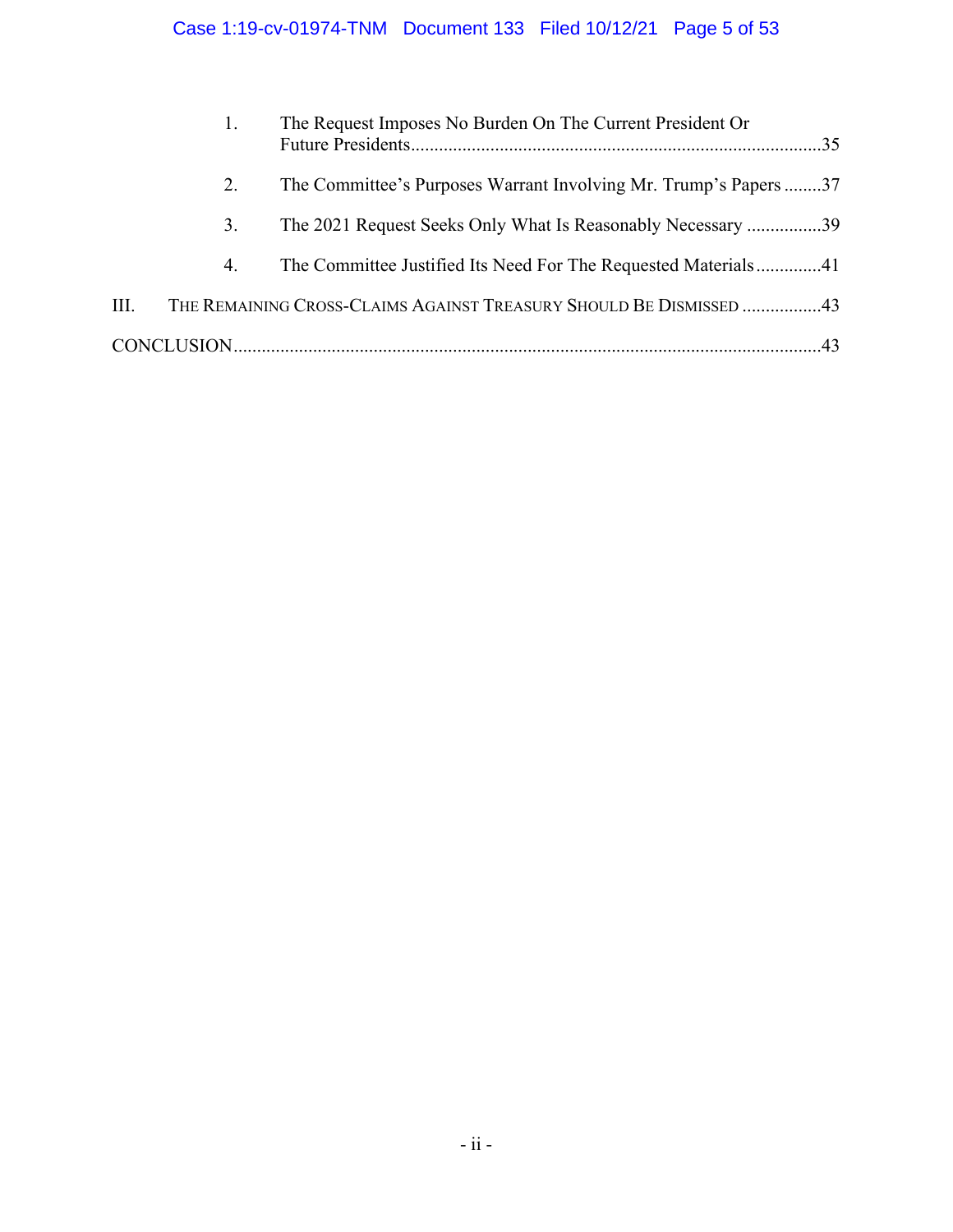## **TABLE OF AUTHORITIES**

**CASES** 

Page(s)

| Abhe & Svoboda, Inc. v. Chao,                                           |  |
|-------------------------------------------------------------------------|--|
| Action Alliance of Senior Citizens of Greater Philadelphia v. Sullivan, |  |
| Ashcroft v. Iqbal,                                                      |  |
| Banneker Ventures, LLC v. Graham,                                       |  |
| Barenblatt v. United States,                                            |  |
| Barry v. United States ex rel. Cunningham,                              |  |
| Brown & Williamson Tobacco Corp. v. Williams,                           |  |
| D.A.M. v. Barr,                                                         |  |
| Duplex Printing Press Co. v. Deering,                                   |  |
| Eastland v. U.S. Servicemen's Fund,                                     |  |
| Electronic Privacy Information Center v. IRS,                           |  |
| Hutcheson v. United States,                                             |  |
| Johnson v. Commission on Presidential Debates,                          |  |
| Kaempe v. Myers,                                                        |  |
| Kaspersky Lab, Inc. v. U.S. Department of Homeland Security,            |  |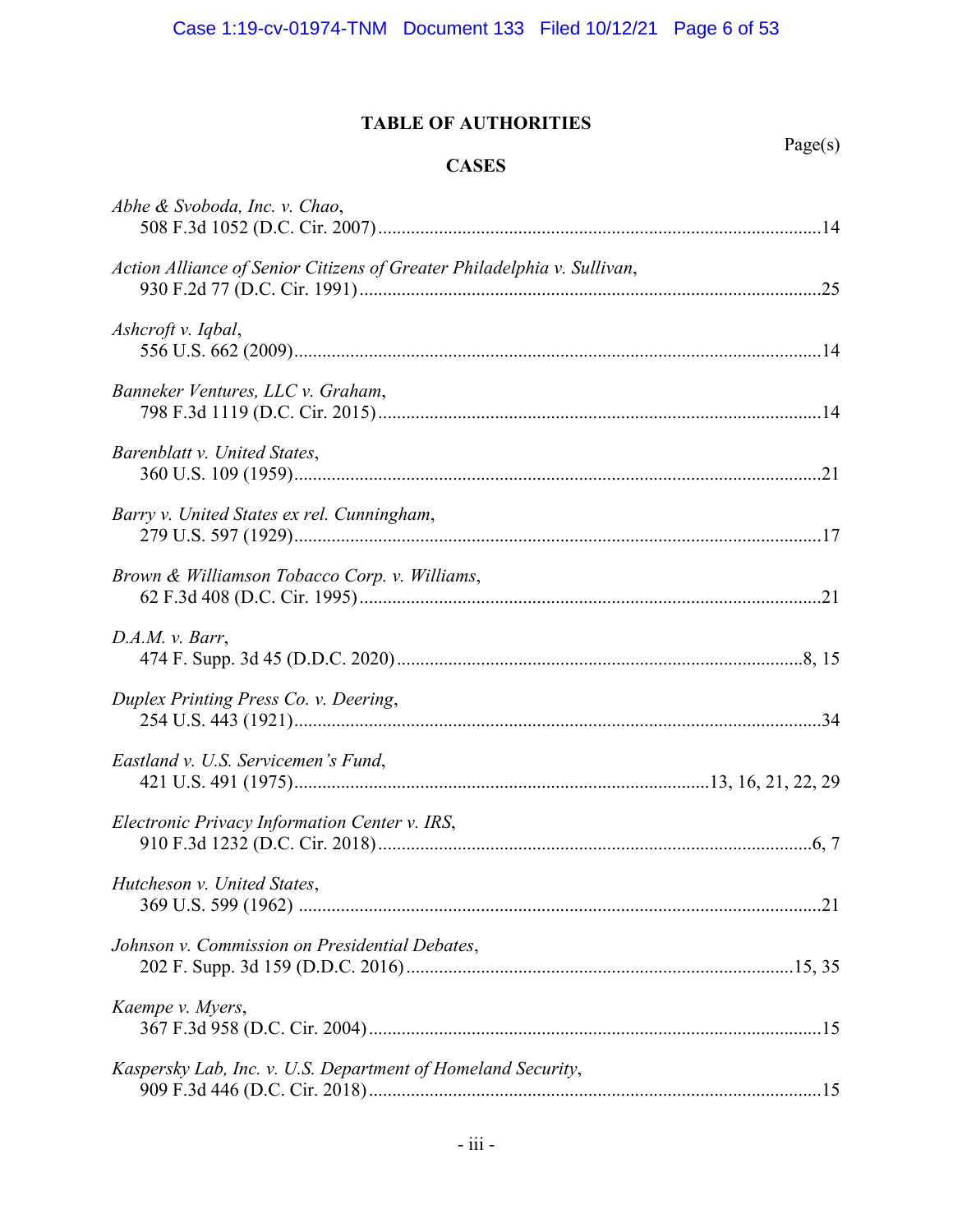# Case 1:19-cv-01974-TNM Document 133 Filed 10/12/21 Page 7 of 53

<span id="page-6-0"></span>

| Landgraf v. USI Film Products,                                        |  |
|-----------------------------------------------------------------------|--|
| Marbury v. Madison,                                                   |  |
| *McGrain v. Daugherty,                                                |  |
| NFIB v. Sebelius,                                                     |  |
| Nixon v. Administrator of General Services,                           |  |
| Pernice v. Bovim,                                                     |  |
| Public Citizen, Inc. v. Trump,                                        |  |
| Senate Select Committee on Presidential Campaign Activities v. Nixon, |  |
| Shelton v. United States,                                             |  |
| Sinclair v. United States,                                            |  |
| Strumsky v. Washington Post Co.,                                      |  |
| Tenney v. Brandhove,                                                  |  |
| Tory v. Cochran,                                                      |  |
| *Trump v. Mazars USA, LLP,                                            |  |
| <i>*Trump v. Mazars USA LLP,</i>                                      |  |
| Trump v. Mazars USA LLP,                                              |  |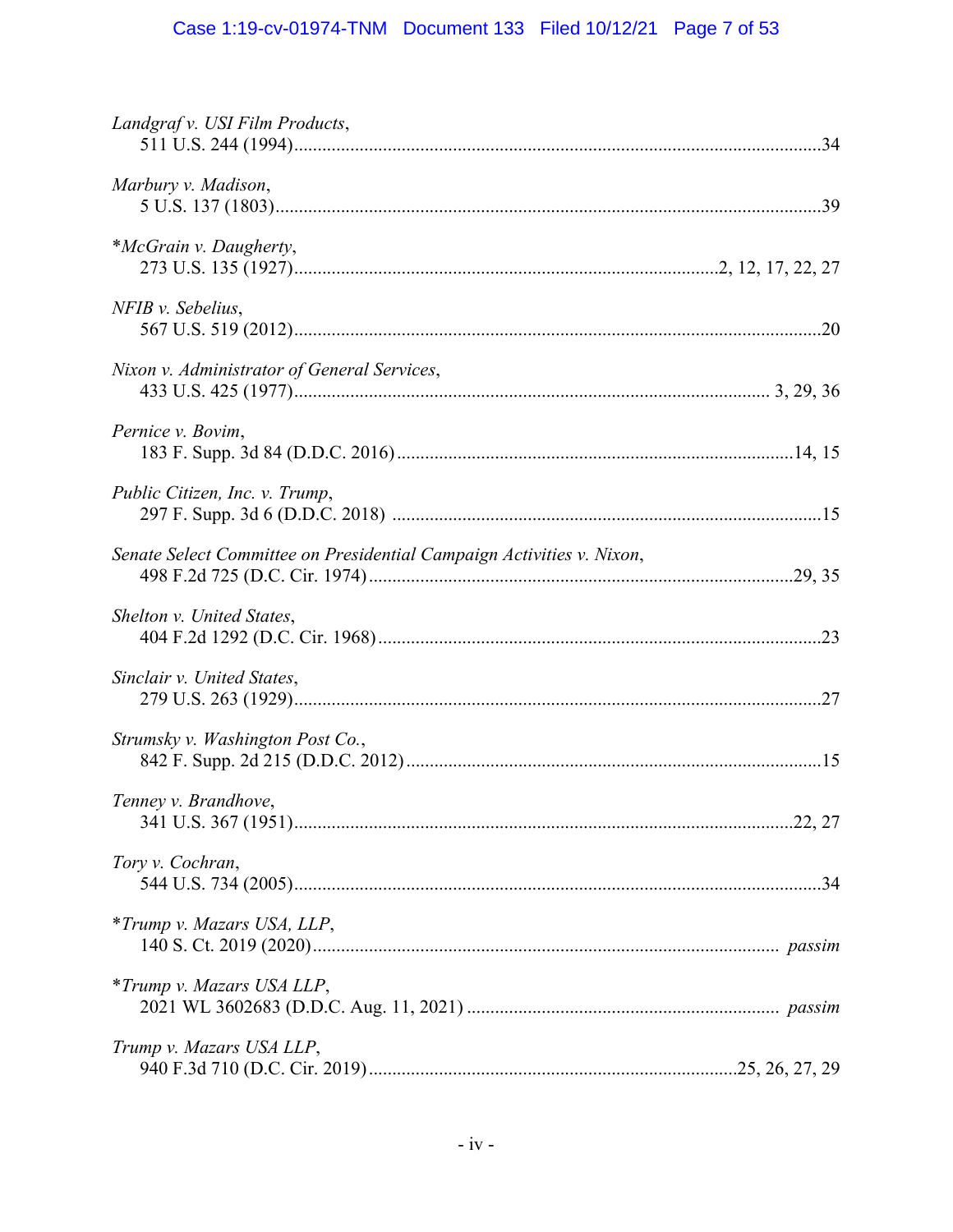# Case 1:19-cv-01974-TNM Document 133 Filed 10/12/21 Page 8 of 53

| United States v. Nixon,                |  |
|----------------------------------------|--|
|                                        |  |
| *Watkins v. United States,             |  |
|                                        |  |
| Wilkinson v. United States,            |  |
|                                        |  |
| Youngstown Sheet & Tube Co. v. Sawyer, |  |
|                                        |  |

## **CONSTITUTIONS, STATUTES, RULES, AND REGULATIONS**

## U.S. Constitution,

## **LEGISLATIVE MATERIALS**

| Hearing on Legislative Proposals and Tax Law Related to Presidential and Vice-<br>Presidential Tax Returns: Hearing Before the Subcomm. on Oversight of the  |  |
|--------------------------------------------------------------------------------------------------------------------------------------------------------------|--|
| Report of the Comm. on Ways and Means, U.S. House of Representatives,                                                                                        |  |
|                                                                                                                                                              |  |
|                                                                                                                                                              |  |
| Staff of Joint Comm. on Internal Revenue Tax., Examination of President Nixon's<br>Tax Returns for 1969 through 1972, S. Rep. No. 93-768, 93d Cong. 2d Sess. |  |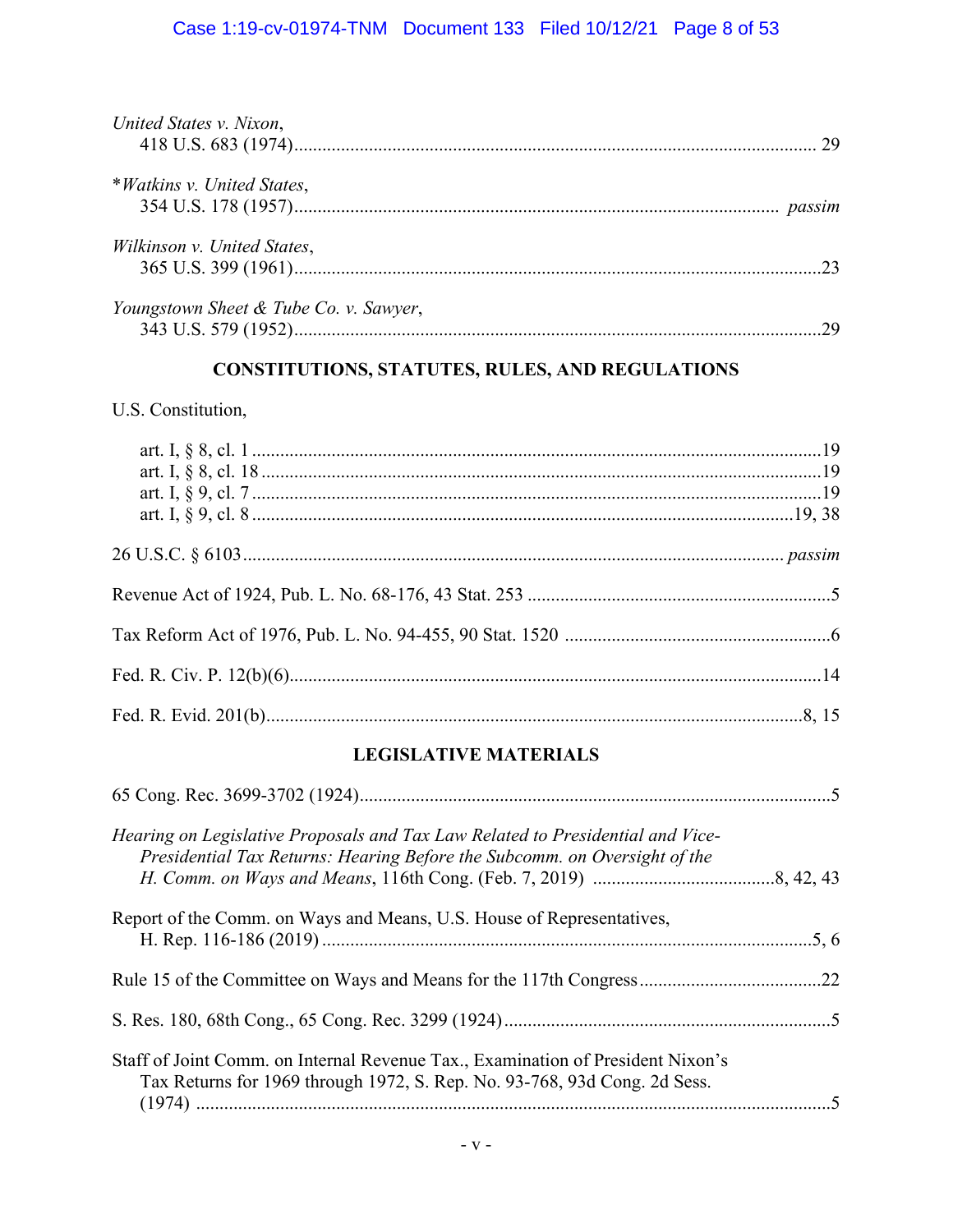<span id="page-8-0"></span>

| Staff of Joint Comm. on Internal Revenue Tax., Investigation into Certain<br>Charges of the Use of the Internal Revenue Service for Political Purposes, 93d |  |
|-------------------------------------------------------------------------------------------------------------------------------------------------------------|--|
| Staff of the Joint Comm. on Taxation, JCX-3-19, Background Regarding the                                                                                    |  |
|                                                                                                                                                             |  |
| <b>OTHER AUTHORITIES</b>                                                                                                                                    |  |
| Aaron Lorenzo & Heather Caygle, Inside House Dems' move to seize Trump's tax returns,                                                                       |  |
| Arden Farhi, Trump files 2017 taxes following 6-month extension,                                                                                            |  |
| Brian Faler, Neal defends go-slow approach to seeking Trump's tax returns,                                                                                  |  |
| Emily Judem, Rep. Neal: Request For Trump's Taxes 'Was Not Motivated By Malevolence',                                                                       |  |
|                                                                                                                                                             |  |
| More $\Gamma$ $\Gamma$ $\Gamma$ $\Gamma$                                                                                                                    |  |

| Mark Sullivan, Powerful Ways and Means chairman Neal to pursue Trump's tax returns, |  |
|-------------------------------------------------------------------------------------|--|
|                                                                                     |  |
|                                                                                     |  |
| n il 116 n 1 n 1 n 1 n 1 n n                                                        |  |

# *President and Mrs. Bush Release 2000 Tax Return*, The White House (President George W. Bush Archives) (Apr. 13, 2001) ..............................[36](#page-44-0)  *President Obama and Vice President Biden's 2015 Tax Returns*, The White House (President Barack Obama Archives) (Apr. 15, 2016) ................................[.36](#page-44-0) Reply Br. for Petitioners, *Trump v. Mazars USA, LLP*,

| The President and Vice President release their 2020 tax returns, |  |
|------------------------------------------------------------------|--|
| Trump Calls Years of Tax Avoidance 'Fake News,' Attacks I.R.S.,  |  |

[2020 WL 1643780 \(U.S. Mar. 27, 2020\) .................................................................................24](#page-32-0)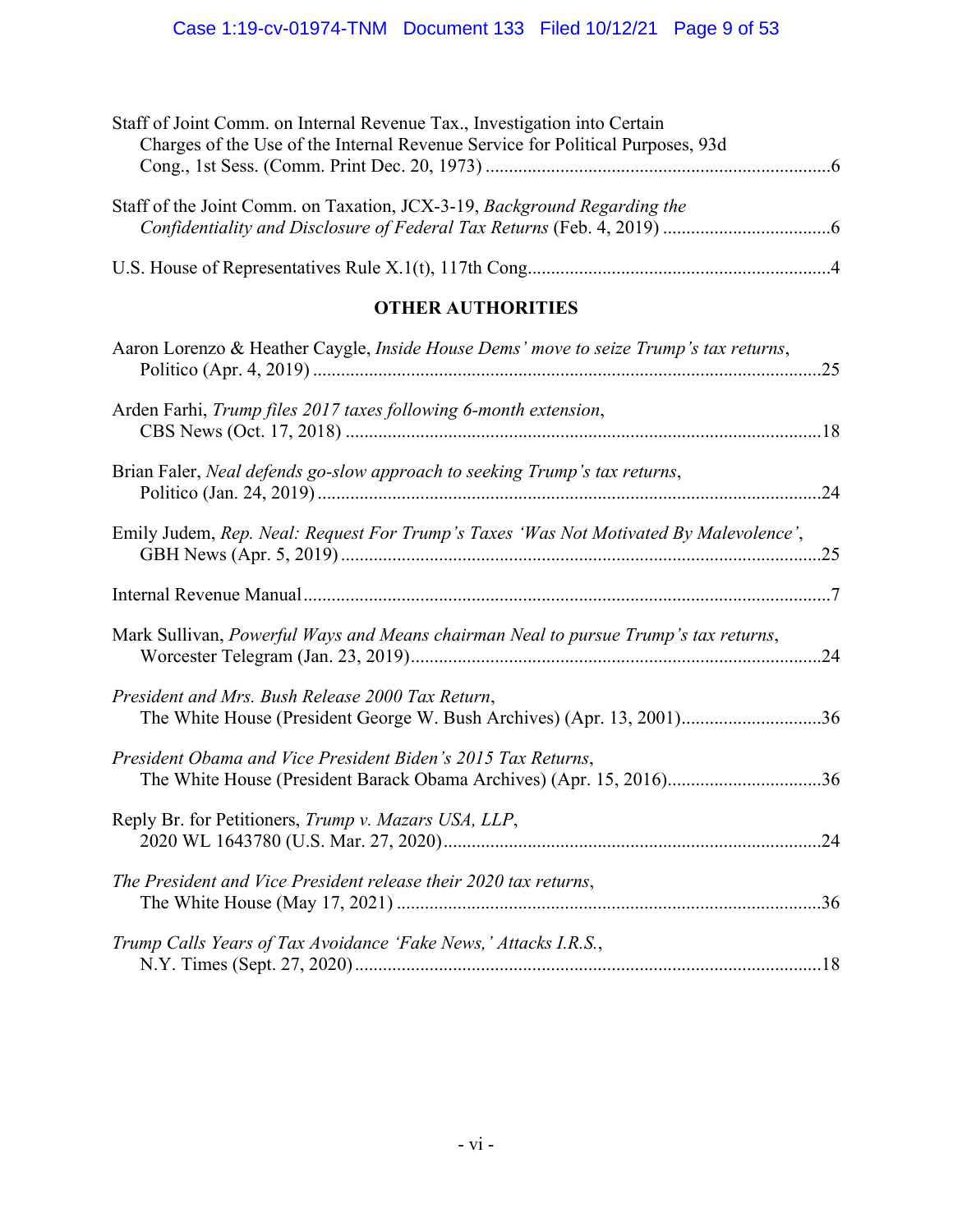#### **INTRODUCTION**

Like all Americans, Presidents of the United States are required to comply with the federal tax laws. The Internal Revenue Service ("IRS") has long had a policy that the President's tax returns are subject to mandatory examination. But Donald Trump presented serious, unprecedented challenges to the IRS's ability to perform Presidential audits. Mr. Trump owned a highly complex web of businesses, engaged in business activities internationally, had a history (as he has boasted) of aggressive tax avoidance, refused to release his returns publicly (contrary to the modern practice), and repeatedly denounced the IRS's audits as "unfair" to him. Therefore, the Committee on Ways and Means of the U.S. House of Representatives ("Committee"), which has legislative and oversight jurisdiction over federal tax laws, became concerned about whether the IRS had the resources and safeguards to audit the tax returns of Mr. Trump and similar future Presidents effectively and independently of improper attempts to influence an audit. On top of that, Mr. Trump's business activities raised legitimate concerns about whether he had received income from foreign sources that would expose him to improper influence. Congress has a constitutional right and duty to investigate these circumstances and to determine whether any remedial legislation would be necessary or appropriate.

Exercising this prerogative, in June 2021—after Mr. Trump had left office—the Committee asked the IRS and the Department of the Treasury ("Treasury") to provide two categories of documents for the tax years Mr. Trump was in office and for the two preceding tax years: income tax returns, for him and certain of his businesses, and any related IRS audit files. The Committee made this request under Section 6103(f) of the Internal Revenue Code—a longstanding law directing Treasury to furnish, to the Chair of the Committee upon request, the tax return and return information of any taxpayer. Accompanying this request was a lengthy letter explaining and substantiating the Committee's legislative and oversight needs for the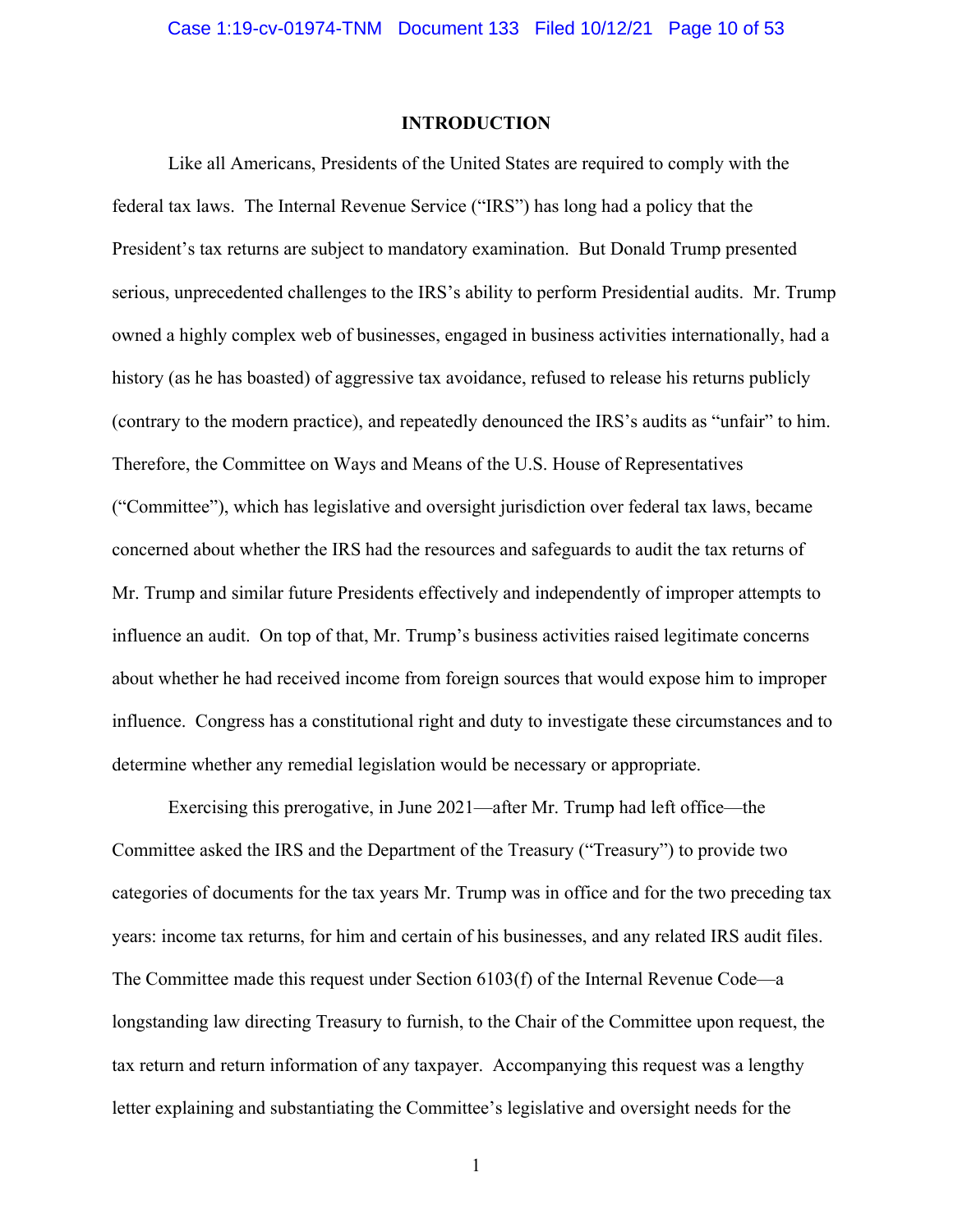#### Case 1:19-cv-01974-TNM Document 133 Filed 10/12/21 Page 11 of 53

requested tax returns and return information. Upon the advice of the Department of Justice ("DOJ"), Treasury determined that it would comply with the Committee's request.

Mr. Trump, however, has interposed a series of claims against the Committee and Treasury, seeking to block Treasury from complying with the Committee's request and effectively asking for permanent immunity for his tax returns and related IRS records from Section 6103(f). He principally claims that the Committee's request is constitutionally invalid because it does not serve a legitimate legislative purpose and violates the constitutional separation of powers under the Supreme Court's recent decision in *Trump v. Mazars USA, LLP*, 140 S. Ct. 2019 (2020). He even goes so far as to claim that Section 6103(f) is unconstitutional as applied to a President's tax returns. Mr. Trump's claims fail as a matter of law, and therefore his complaint should be dismissed.

Mr. Trump does not deny the factual bases for the Committee's concerns, including his own public statements attacking the IRS for auditing him. Nonetheless, relying on cherry-picked statements from various public officials—many of whom are not Members of the Committee (and some of whom are not even Members of Congress)—Mr. Trump argues that the Committee's stated interest in the IRS's Presidential audit program is "pretextual" and that the Committee's *real* purpose is simply to publicly expose his tax returns "for the sake of exposure" or else to engage in law enforcement. These claims fail because federal courts have no power to examine the motives of Members of Congress to determine whether their acts are valid under Article I. The courts are instead "bound to presume that the action of the legislative body was with a legitimate object, if it is capable of being so construed," *McGrain v. Daugherty*, 273 U.S. 135, 178 (1927)—and as DOJ concluded, the Committee's request plainly is capable of being so construed. The rule Mr. Trump advocates would conscript the judiciary into reviewing and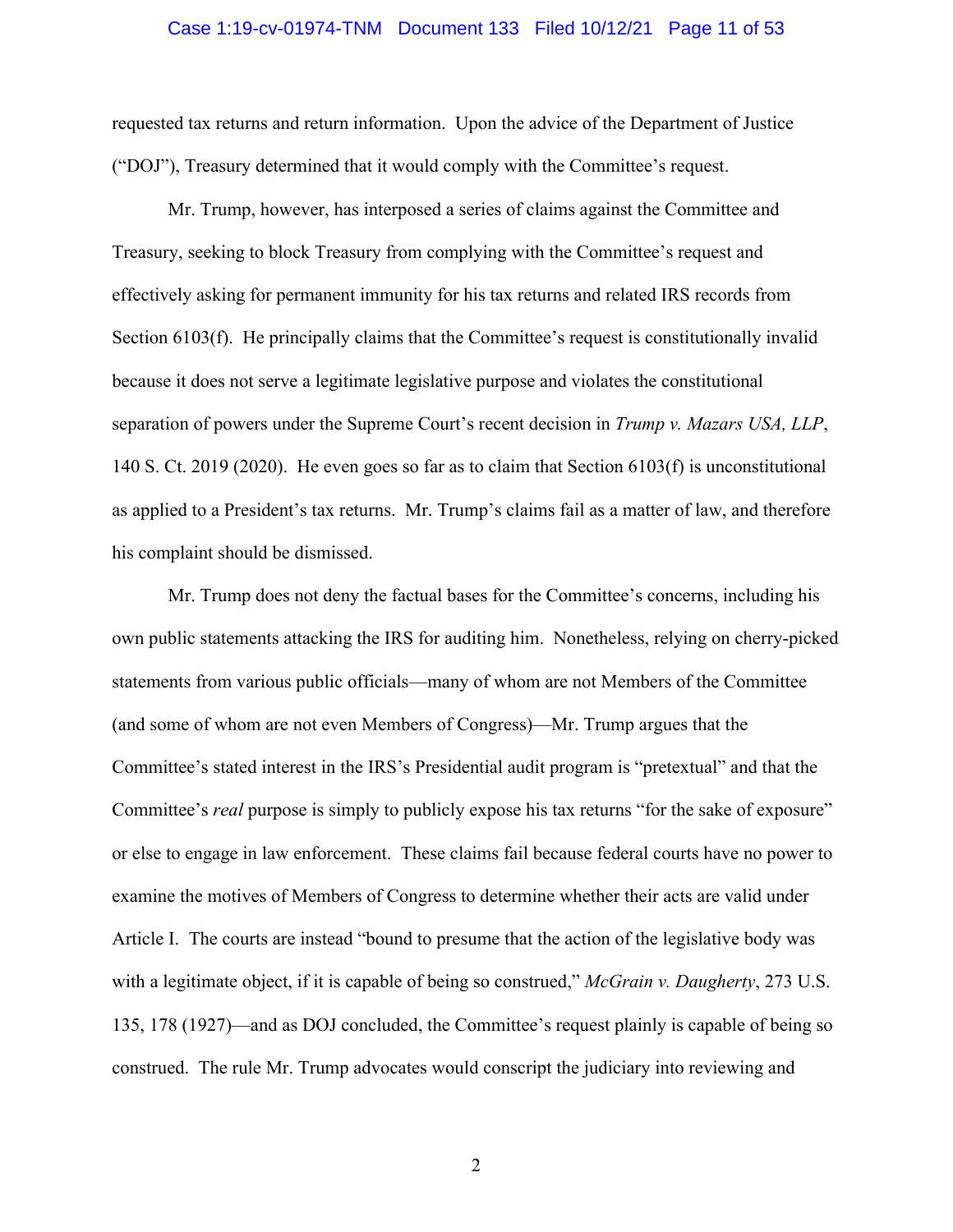#### Case 1:19-cv-01974-TNM Document 133 Filed 10/12/21 Page 12 of 53

second-guessing facially valid Congressional acts, an approach that would disregard the deference owed by courts to Congress as a co-equal branch of government and raise serious separation-of-powers concerns. In any event, the "evidence" of pretext that Mr. Trump cites confirms that the Committee's request indeed serves legitimate legislative and oversight purposes. Certainly, supposed political motives are legally insufficient to render an otherwise valid action unconstitutional, as the Supreme Court made clear in *Mazars*—a case involving "a clash between rival branches of government over records of intense *political* interest for all involved." 140 S. Ct. at 2034 (emphasis added). And the individual legislators' statements recited by Mr. Trump express concerns about his "tax evasion," "corrupt[ion]," and "foreign entanglements"—concerns well within Congress's undeniable authority to investigate and consider legislation addressing "corruption, maladministration or inefficiency" in government. *Watkins v. United States*, 354 U.S. 178, 200 n.33 (1957).

Moreover, Mr. Trump's claim based on the Supreme Court's *Mazars* decision fails because that case involved a Congressional subpoena for a sitting President's records. The standard adopted in *Mazars* logically does not apply to a *statutory* request for a *former*  President's records. In any event, whether evaluated under the *Mazars* standard, the balancing test adopted by the Supreme Court in *Nixon v. Administrator of General Services* ("*GSA*"), 433 U.S. 425 (1977), or the modified version of the *Mazars* standard used by the district court in that case on remand, the Committee's request easily accords with the separation of powers. The Committee has a strong interest specifically in Mr. Trump's tax returns and return information given the unprecedented challenges he posed while in office to the IRS's ability to audit a President's tax returns. The Committee's request is well tailored to only the materials that will illuminate how the IRS conducted its audits while he was President. The Committee has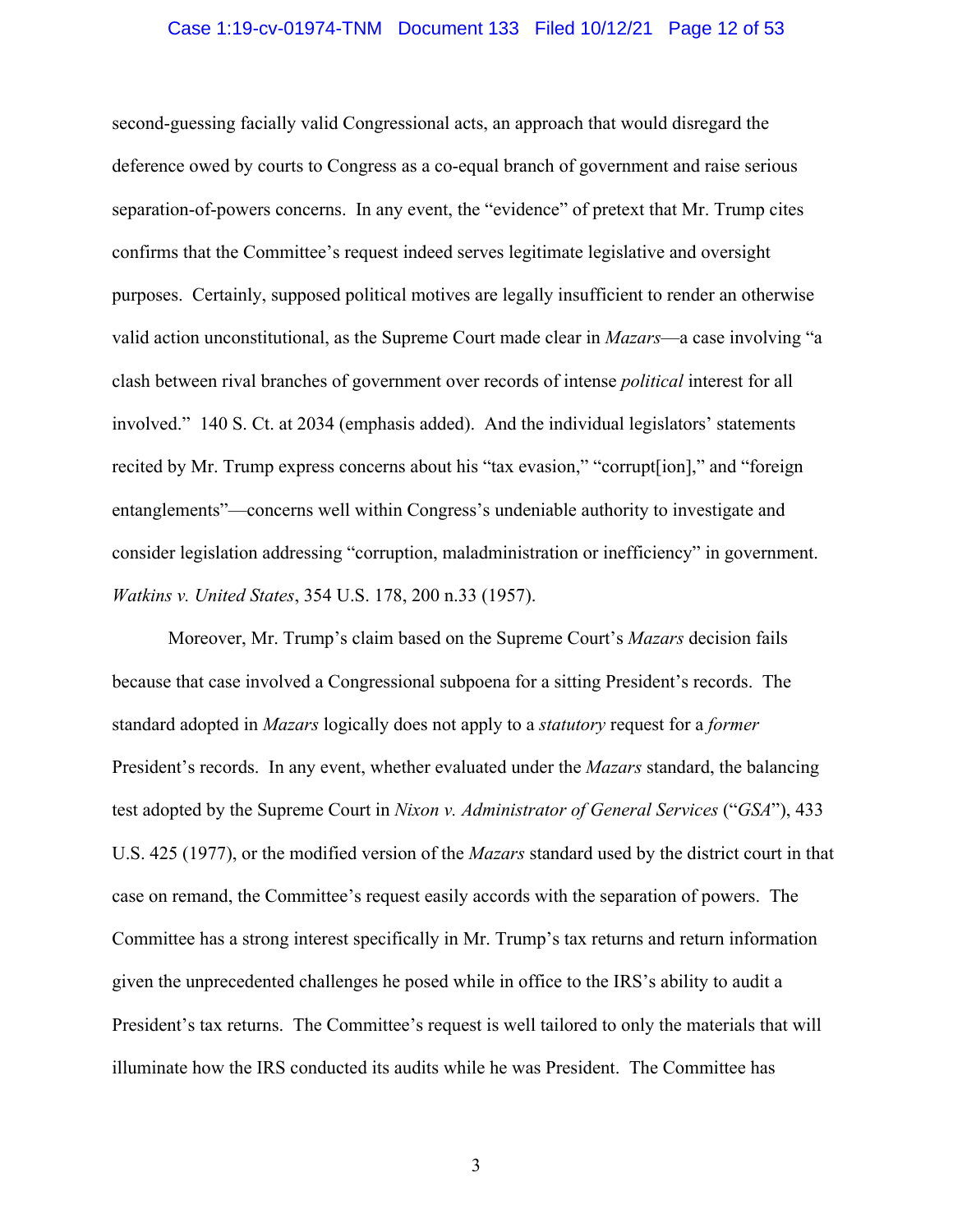#### Case 1:19-cv-01974-TNM Document 133 Filed 10/12/21 Page 13 of 53

<span id="page-12-0"></span>substantiated its needs at length, which have been accepted by the Executive Branch. And because Mr. Trump is no longer the President, the Committee's request will not burden the current President (or future ones).

For these and additional reasons, the Court should dismiss Mr. Trump's claims and permit Treasury to comply with the Committee's request for information under 26 U.S.C.  $§ 6103(f).$ 

#### **BACKGROUND**

#### **A. The House Committee On Ways And Means**

The Committee on Ways and Means has legislative and oversight authority over all federal revenue measures, which encompasses all aspects of our nation's tax laws and their administration. *See* Am. Answer ¶ 12, Dkt. 129; U.S. House of Representatives Rule X.1(t), 117th Cong.<sup>1</sup> Pursuant to this authority, the Committee is responsible for conducting oversight of the IRS to ensure that tax laws are administered in a fair and effective manner, and to inform legislation for protecting and enhancing the country's tax system. For that system to function, Americans must have confidence that no taxpayer—including the President of the United States—is above the law. Therefore, the Committee has sought the tax returns and return information of former President Trump and certain of his businesses, including related IRS audit files.

## **B. Section 6103(f) Continues The Committee's Long-Established Statutory Right To Obtain Tax Returns And Tax Information From Treasury**

For almost a century, the political branches have recognized that a statutory right of access to taxpayer information is integral to Congress's ability to investigate wrongdoing by

<sup>&</sup>lt;sup>1</sup> [https://rules.house.gov/sites/democrats.rules.house.gov/files/117-House-Rules-](https://rules.house.gov/sites/democrats.rules.house.gov/files/117-House-Rules)Clerk.pdf.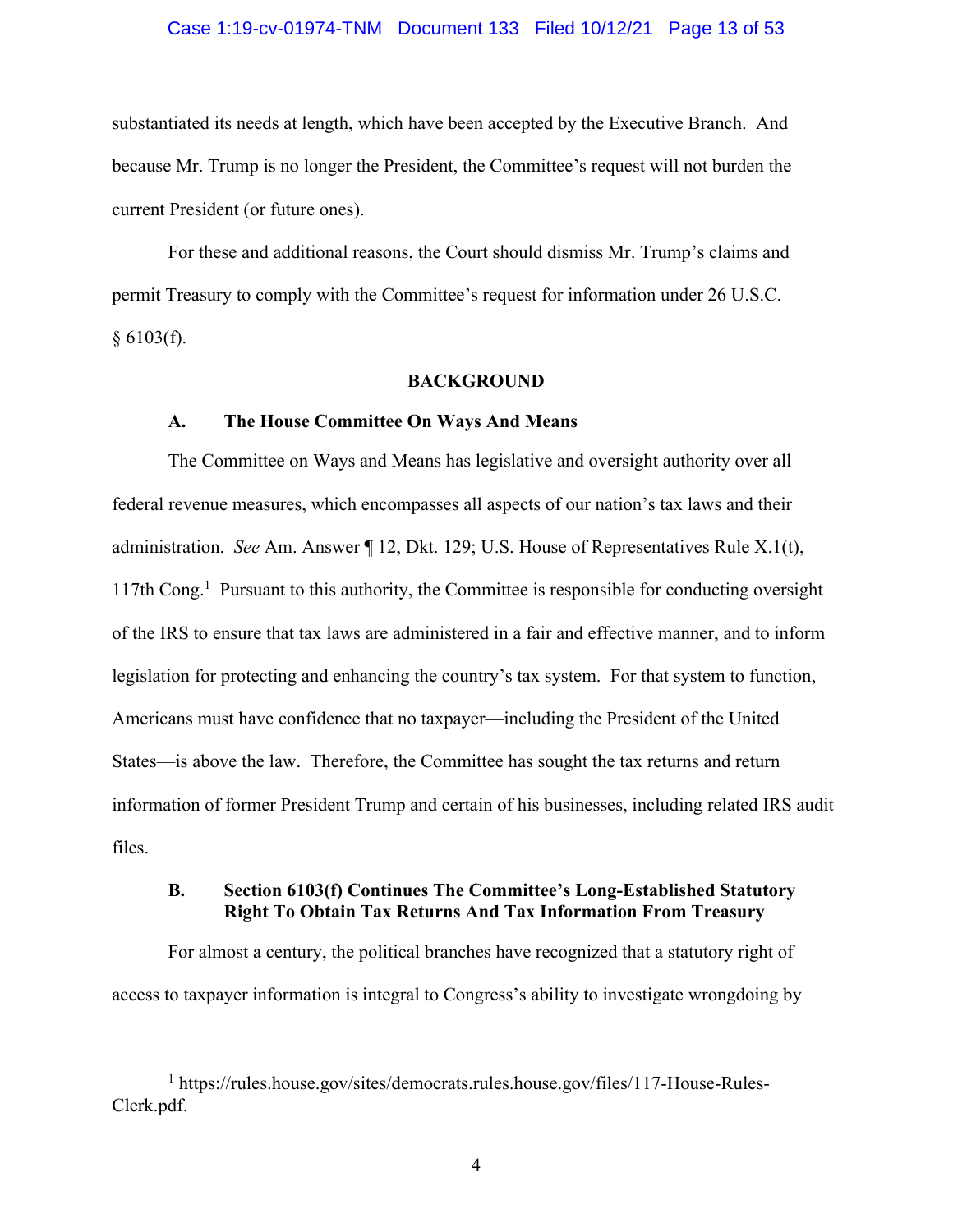#### Case 1:19-cv-01974-TNM Document 133 Filed 10/12/21 Page 14 of 53

<span id="page-13-0"></span>Executive Branch officials—including Presidents. In 1924, Congress requested the tax records of high-ranking federal officials suspected of bribery as part of the Teapot Dome scandal, but President Coolidge refused. *See* S. Res. 180, 68th Cong., 65 Cong. Rec. 3299 (1924) (requesting returns); 65 Cong. Rec. 3699-3702 (1924) (President Coolidge's initial response). In response, Congress passed Section 6103(f)'s precursor, which provided that the Committee on Ways and Means (and certain other Congressional committees) "shall have the right to call on the Secretary of the Treasury" for tax returns, that it "shall be [the Secretary's] duty to furnish … any data of any character contained in or shown by the returns" requested by the Committee, and that the Committee "shall have the right … to inspect all or any of the returns." Revenue Act of 1924, Pub. L. No. 68-176, § 257(a), 43 Stat. 253, 293.

In 1973, the Joint Committee on Taxation relied on Section 6103(f)'s predecessor to obtain President Nixon's tax returns as part of its independent review of his tax liability for 1969 to 1972. Though President Nixon voluntarily disclosed his returns for those years, the Joint Committee "decided not to confine its examination" to those returns, but "rather to examine all tax items for the years 1969 through 1972." Staff of Joint Comm. on Internal Revenue Tax., Examination of President Nixon's Tax Returns for 1969 through 1972, S. Rep. No. 93-768, 93d Cong. 2d Sess. (1974), at 2 ("Joint Tax Committee Nixon Report"). The Joint Committee therefore requested and received numerous additional materials from the IRS, including certified copies of the returns President Nixon had voluntarily disclosed and his non-public returns for other years, including years that predated his Presidency. *See* Joint Tax Committee Nixon Report at 4-7; Report of the Comm. on Ways and Means, U.S. House of Representatives, H. Rep. 116-186, at 4 (2019). Though the IRS had accepted President Nixon's returns as filed and had even complimented him for the care he took in preparing his returns, the Joint Committee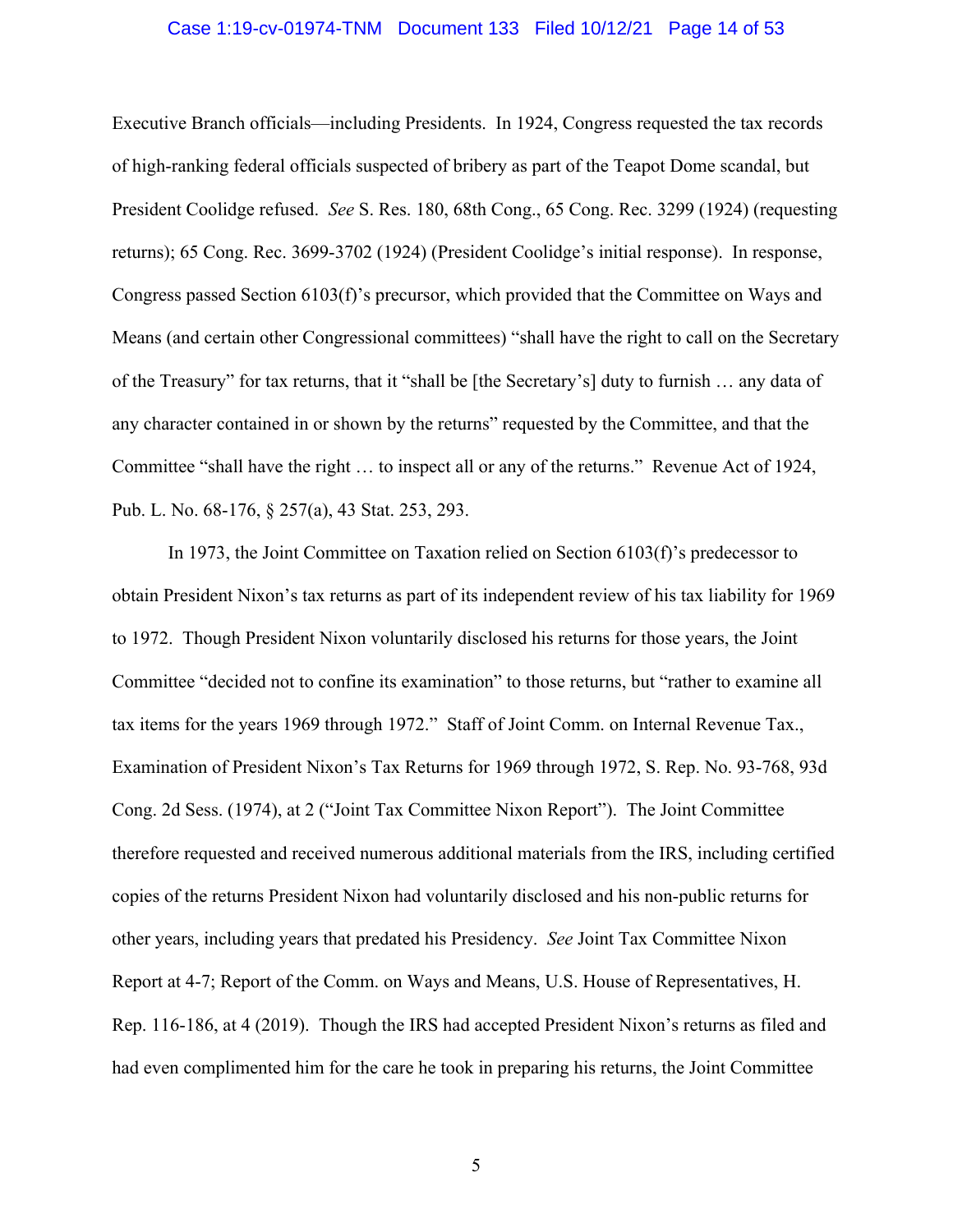#### Case 1:19-cv-01974-TNM Document 133 Filed 10/12/21 Page 15 of 53

<span id="page-14-0"></span>*Returns*, at 20-21 (Feb. 4, 2019).<sup>2</sup> ultimately determined that President Nixon owed over \$400,000. *Id.* Thereafter, to relieve IRS employees of having to decide whether to audit Presidents' and Vice Presidents' returns, the IRS adopted a policy of conducting a mandatory audit for them. *See* Staff of the Joint Committee on Taxation, JCX-3-19, *Background Regarding the Confidentiality and Disclosure of Federal Tax* 

This statutory assurance of Congressional access to taxpayer information was continued with the enactment of the current version of Section 6103 in 1976. *See* Tax Reform Act of 1976, Pub. L. No. 94-455, § 1202, 90 Stat. 1520, 1667 (amending 26 U.S.C. § 6103). The 1976 amendment was prompted, in part, by concerns about President Nixon's abuse of the tax system. *See* Staff of Joint Comm. on Internal Revenue Tax., Investigation into Certain Charges of the Use of the Internal Revenue Service for Political Purposes, 93d Cong., 1st Sess. (Comm. Print Dec. 20, 1973).<sup>3</sup> As enacted, Section 6103(a) prohibits the disclosure of taxpayer returns and return information. That prohibition, however, is subject to "thirteen tightly drawn categories of exceptions." *Electronic Priv. Info. Ctr. v. IRS*, 910 F.3d 1232, 1237 (D.C. Cir. 2018). Among those exceptions, Section 6103(f)(1) provides that, "[u]pon written request from the chairman of the Committee on Ways and Means of the House of Representatives …, the Secretary shall furnish [the] committee with any return or return information specified in such request." 26 U.S.C. § 6103(f)(1).

#### **C. IRS Procedures For Auditing Presidents' Tax Returns**

The mandatory audit of Presidents' returns has never been codified in law, whether in the Internal Revenue Code or an implementing regulation. Rather, it is set forth in the Internal

<sup>&</sup>lt;sup>2</sup> [https://www.jct.gov/publications/2019/jcx-3-19/](https://www.jct.gov/publications/2019/jcx-3-19).

<sup>3</sup> <https://www.jct.gov/publications/1973/jcs-37-73>/.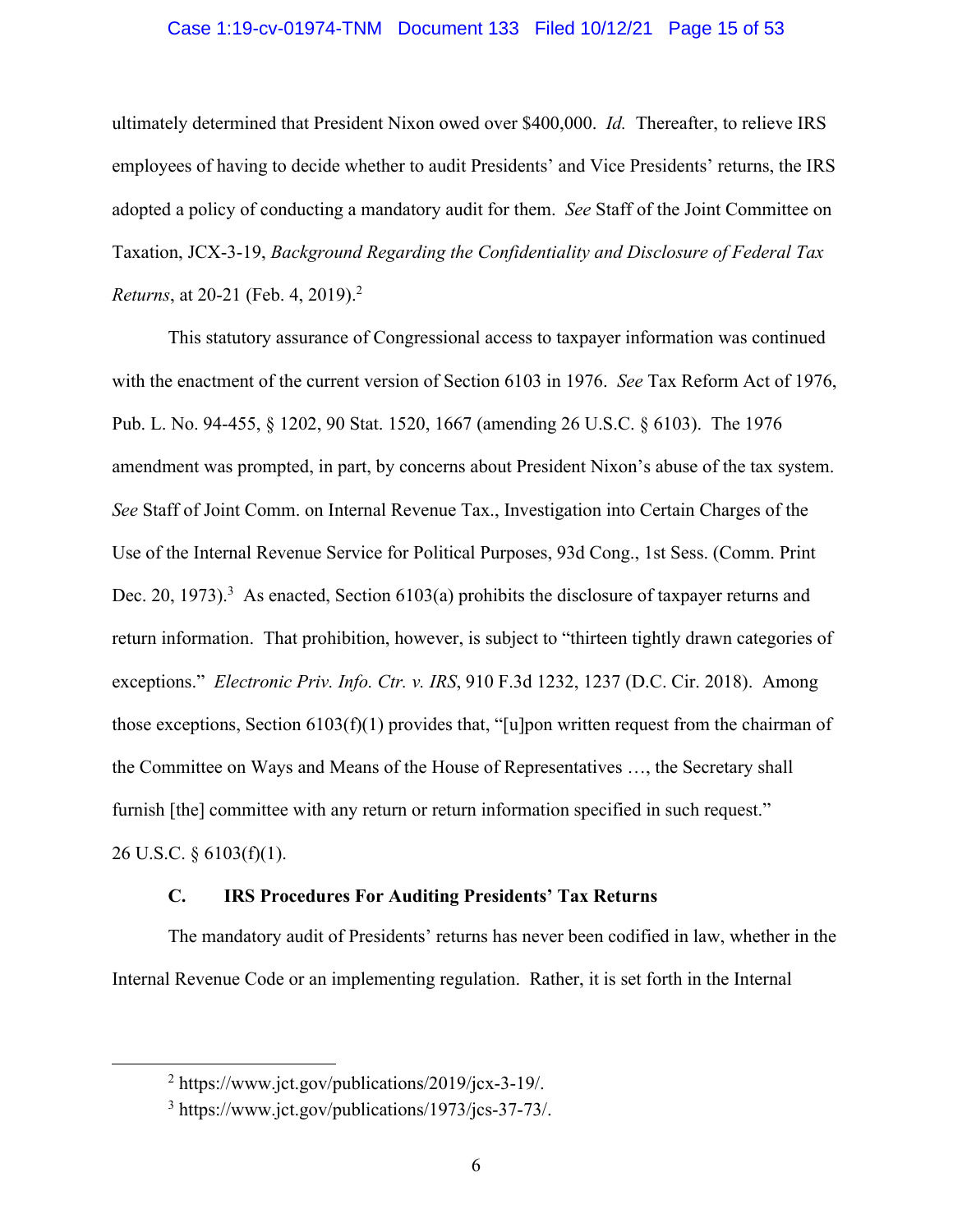#### Case 1:19-cv-01974-TNM Document 133 Filed 10/12/21 Page 16 of 53

Revenue Manual ("Manual"), a compilation of internal, non-binding guidelines for IRS employees. *See* IRM Standards, I.R.M. 1.11.2.2 (Aug. 12, 2021);<sup>4</sup> see also Electronic Priv., 910 F.3d at 1244-1245 ("It is well-settled … that the provisions of the [M]anual are directory rather than mandatory, are not codified regulations, and clearly do not have the force and effect of law."). The Manual provides that the "individual income tax returns for the President and Vice President are subject to mandatory examinations" and that "[r]elated returns, including estate and gift tax returns, will be handled in accordance with procedures relating to all taxpayers." Processing Returns and Accounts of the President and Vice President, I.R.M. 4.2.1.15(1), (6) (Apr. 23, 2014); *see also* Mandatory Examination, I.R.M. 3.28.3.5.3(1) (Nov. 17, 2020). Although the Manual describes the general process for examining a President's individual income tax returns, the IRS has acknowledged to the Committee that many of the mandatoryaudit provisions are outdated and no longer are applied.

Further, many aspects of the audit process are left to the IRS auditor's discretion. The Manual does not specify the scope, length, or depth of the IRS's examination of the returns and does not account for a President who, like former President Trump, had hundreds of business entities, inordinately complex returns, aggressive avoidance strategies, and ongoing audits—or who criticized the IRS for auditing him at all. The Manual fails to specify, for example, whether the audit extends to the President's business or related entities, open tax years, or ongoing audits. Nor does the Manual establish how the IRS auditor should be selected and supervised, direct how the IRS agents conducting the audit should interact with the President and his representatives, or provide explicit safeguards in the event a President tries to interfere with or questions the appropriateness of such examination, as Mr. Trump did. Indeed, though the

<sup>4</sup> The Manual is publicly available at <https://www.irs.gov/irm>.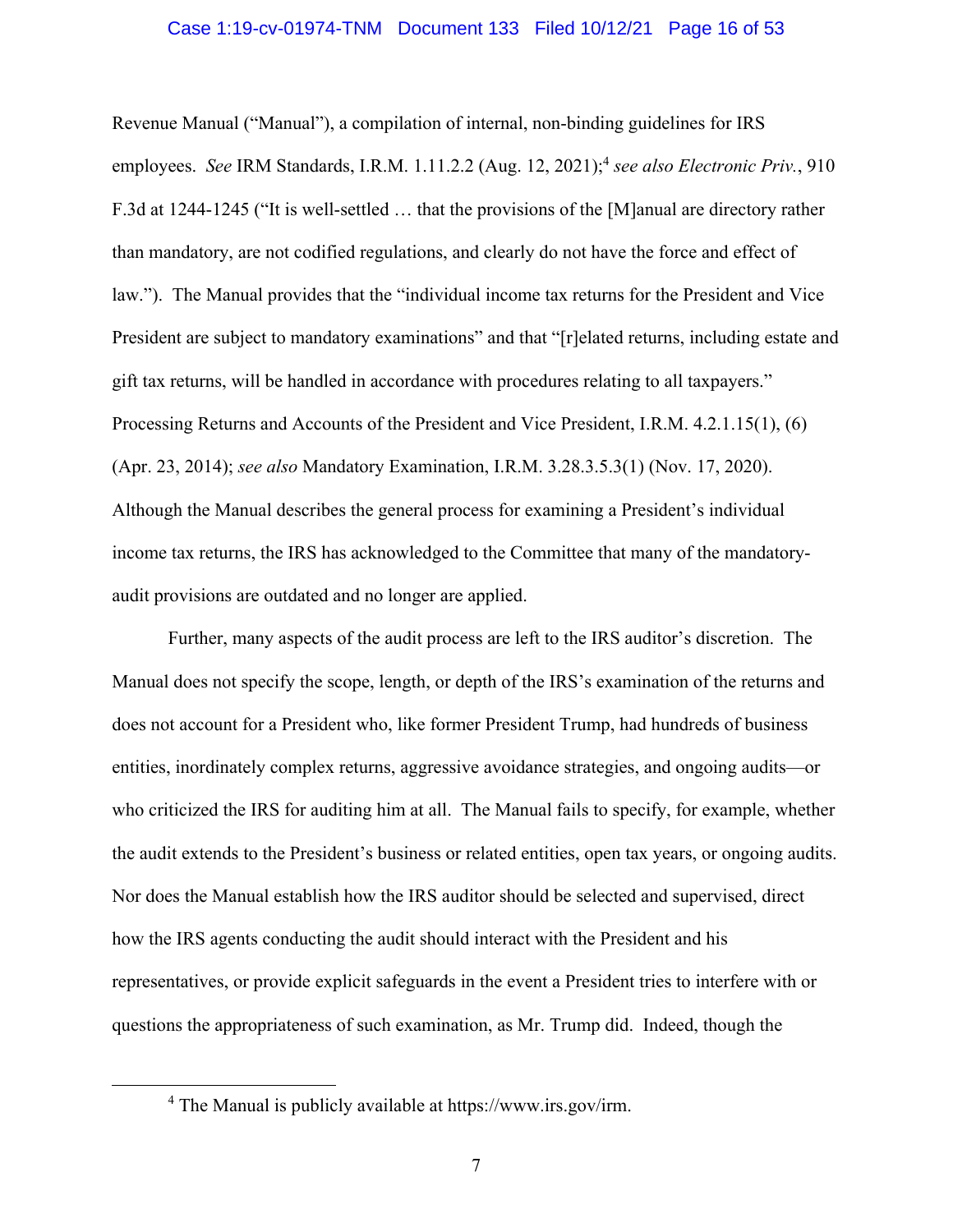#### Case 1:19-cv-01974-TNM Document 133 Filed 10/12/21 Page 17 of 53

<span id="page-16-0"></span>auditor's identity is kept secret within the IRS, it is known by the President and his representatives, who communicate with the agent directly, heightening the risk of improper influence. In short, the IRS's current procedures, which are neither fully written nor closely followed, fail to assure the Committee that there are sufficient safeguards in place to protect the integrity of Presidential audits and the ability of IRS agents to objectively enforce the tax laws with respect to Presidents. These are topics on which Congress could legislate.

### **D. The Committee's 2019 Request To Treasury**

In February 2019, the Committee held the Hearing on Legislative Proposals and Tax Law Related to Presidential and Vice-Presidential Tax Returns, at which Committee Members and witnesses discussed possible legislation relating to the disclosure of Presidents' tax returns and the fairness and efficacy of the IRS's auditing of Presidents' tax returns. *Hearing on Legislative Proposals and Tax Law Related to Presidential and Vice-Presidential Tax Returns: Hearing Before the Subcomm. on Oversight of the H. Comm. on Ways and Means*, 116th Cong., Tr. 8, 17, 23, 40-41, 57-58 (Feb. 7, 2019) ("Oversight Tr.").<sup>5</sup> Then, in April 2019, Committee Chairman Richard E. Neal sent a letter to the IRS Commissioner requesting the tax returns and return information of then-President Donald J. Trump and eight of his businesses for tax years 2013 through 2018, including the IRS's "administrative files" for the requested returns. Am. Answer ¶¶ 57, 59; Am. Counterclaims/Cross-Claims ¶ 123, Dkt. 129. The Committee explained that its request was in furtherance of its consideration of legislative proposals and oversight related to "Federal tax laws," including "the extent to which the IRS audits and enforces the Federal tax

<sup>&</sup>lt;sup>5</sup> This hearing transcript is available at [https://waysandmeans.house.gov/sites/democrats.](https://waysandmeans.house.gov/sites/democrats) waysandmeans.house.gov/files/documents/Transcript%20-%20Final.pdf. The Court may take judicial notice of the testimony at the hearing to establish the basis for the Committee's request. *See* Fed. R. Evid. 201(b)(2); *D.A.M. v. Barr*, 474 F. Supp. 3d 45, 55 n.12 (D.D.C. 2020) (taking judicial notice of Congressional testimony).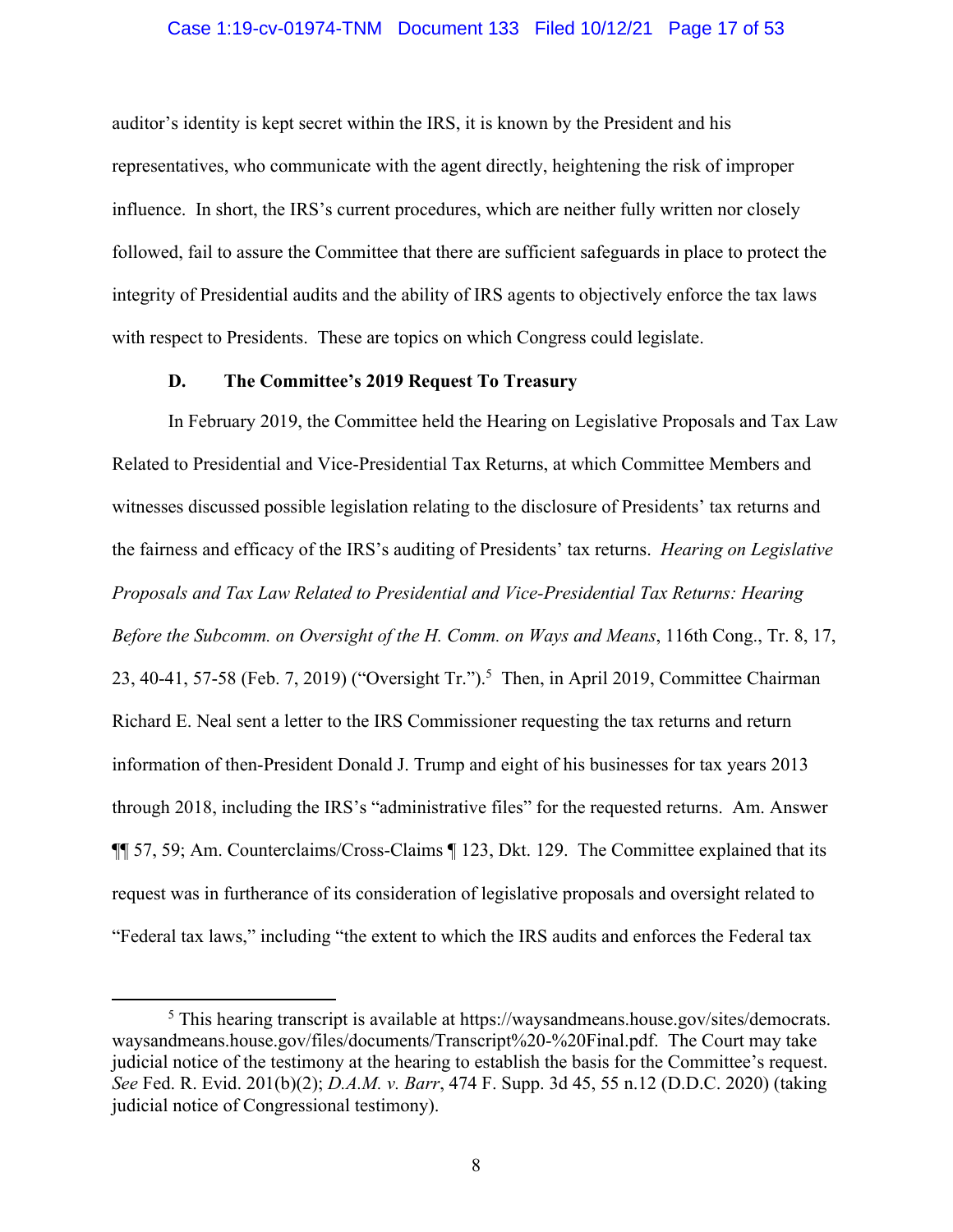#### Case 1:19-cv-01974-TNM Document 133 Filed 10/12/21 Page 18 of 53

(attached as Exhibit A). $6$ laws against a President." Am. Counterclaims/Cross-Claims ¶ 124; *see* Letter for Charles P. Rettig, Commissioner, Internal Revenue Service, from Richard E. Neal, Chairman, Committee on Ways and Means, U.S. House of Representatives at 1 (Apr. 3, 2019) ("2019 Request")

Treasury sought guidance from DOJ's Office of Legal Counsel ("OLC") regarding whether Treasury was required to comply with the Committee's request. Am.

Counterclaims/Cross-Claims ¶ 219. OLC advised Treasury that it was not required to comply with the Committee's request because the Committee's asserted purposes for requesting the tax records were (OLC said) pretextual. *Id.* ¶¶ 219-222; *see* OLC, *Congressional Committee's Request for the President's Tax Returns Under 26 U.S.C. § 6103(f)*, 43 Op. O.L.C. \_\_ (June 13, 2019) ("2019 OLC Op.").<sup>7</sup> Accordingly, Treasury denied the April 2019 Request. As Treasury has subsequently acknowledged, this was the first and only time a Congressional request under Section 6103(f) was denied. *See Ways and Means Committee's Request for the Former President's Tax Returns and Related Tax Information Pursuant to 26 U.S.C. § 6103(f)(1)*, 45 Op. O.L.C. \_\_ (slip op. at 11) (July 30, 2021) ("2021 OLC Op.") (attached as Exhibit B).

#### **E. The Committee's June 2021 Request To Treasury**

In June 2021, Chairman Neal submitted another request under Section 6103(f)—the request at issue now. *See* Am. Counterclaims/Cross-Claims ¶ 253; Letter for Janet L. Yellen, Secretary of the Treasury, from Richard E. Neal, Chairman, Committee on Ways and Means, U.S. House of Representatives at 6-7 (June 16, 2021) ("2021 Request") (attached as Exhibit C). The 2021 Request again sought the tax returns and return information for Mr. Trump and eight

<sup>&</sup>lt;sup>6</sup> [https://waysandmeans.house.gov/sites/democrats.waysandmeans.house.gov/files/](https://waysandmeans.house.gov/sites/democrats.waysandmeans.house.gov/files) documents/Neal%20Letter%20to%20Rettig%20%28signed%29%20-%202019.04.03.pdf.

<sup>7</sup>  [https://www.justice.gov/olc/file/1173756/download.](https://www.justice.gov/olc/file/1173756/download)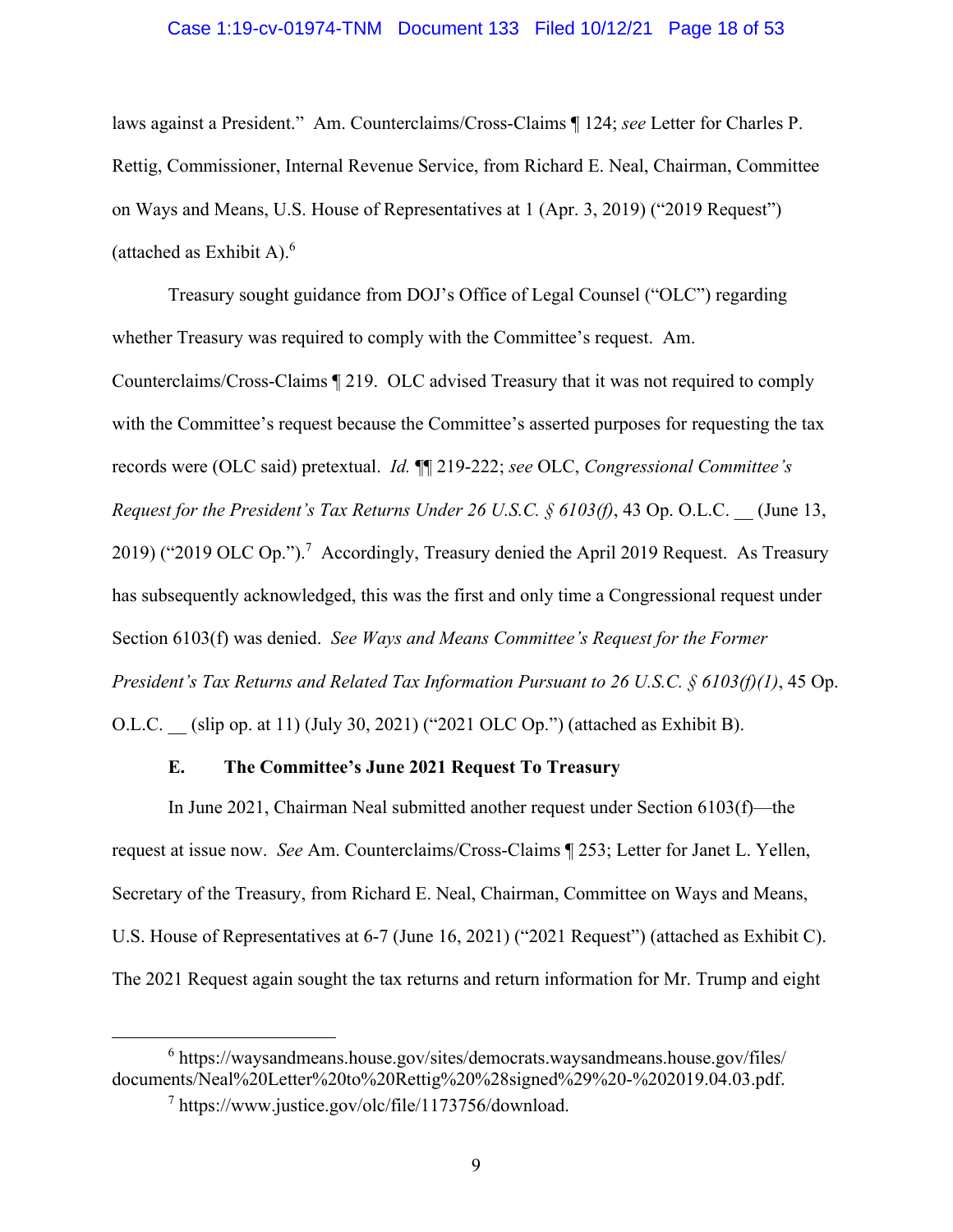#### Case 1:19-cv-01974-TNM Document 133 Filed 10/12/21 Page 19 of 53

<span id="page-18-0"></span>of his businesses, but for a different period from the 2019 Request: tax years 2015 through 2020. *See* 2021 Request at 6-7; *see also* Am. Counterclaims/Cross-Claims ¶ 253.

The 2021 Request explained that it was made in furtherance of the Committee's "responsibility to conduct rigorous oversight of the [IRS] to ensure that our tax laws are administered in a fair and impartial manner and to inform legislation necessary for safeguarding" the tax system. 2021 Request at 1. It noted that "Americans must have confidence that no taxpayer is able to operate above the law"—especially not "the President of the United States, who is the single most powerful public official in the country." *Id.* The request then detailed the Committee's interest in former President Trump's tax returns and tax information. It stated that "[t]he Committee has been considering legislative proposals and conducting oversight related to our Federal tax laws, including, but not limited to, the extent to which the IRS audits and enforces the Federal tax laws against a President." *Id.* For example, the request stated that the Committee sought to determine whether IRS agents were subject to "improper interference," whether they considered "ongoing audits that predate" the Presidential term, whether they "reviewed" business "activities involving many interrelated entities and income from and deductions related to foreign sources," whether they had "access to the necessary books and records," and how the President "responded to" any "examination findings or adjustments." *Id.*  at 3.

These questions were raised by Mr. Trump's Presidency, the 2021 Request stated, because, among other reasons, he "controlled hundreds of business entities while in office and … routinely criticized the IRS for auditing him." 2021 Request at 4. For example, the request noted that Mr. Trump "controlled … [a] large, complex, and far-reaching web of" businesses engaged in both "domestic and foreign business activities," and that he appeared to have "used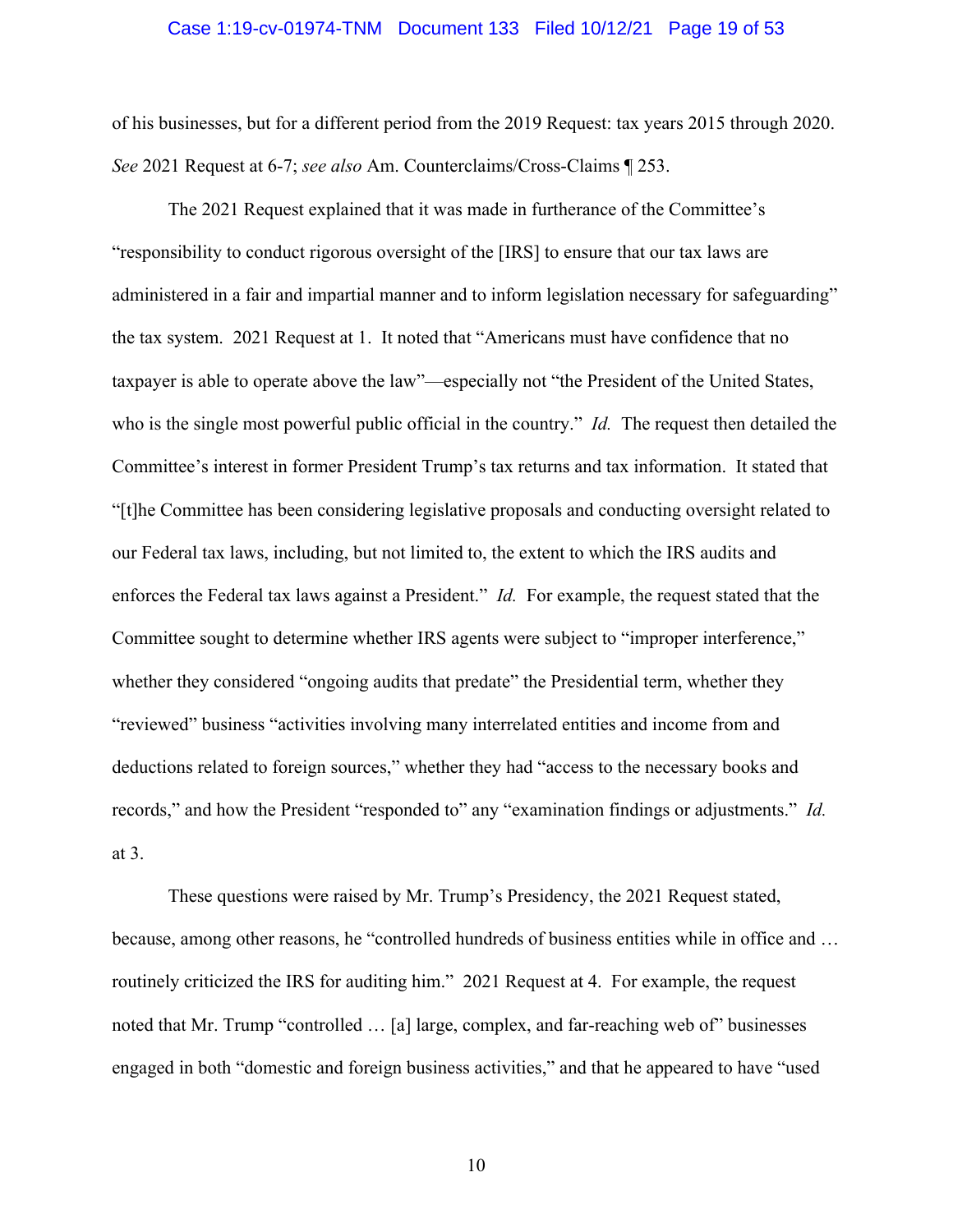#### Case 1:19-cv-01974-TNM Document 133 Filed 10/12/21 Page 20 of 53

<span id="page-19-0"></span>his businesses to take aggressive tax positions to minimize his tax liability," yet the Manual's "provisions on the mandatory audit program do not account for such substantial business activities." *Id.* at 4-5. The request also explained that Mr. Trump claimed to "have been under continuous audit since before his Presidency," which, if true, meant that he could be in a position to improperly influence that audit as President. *Id.* Indeed, that concern was heightened, the 2021 Request observed, in light of Mr. Trump's open "disdain for IRS audits" while a candidate and President—he complained that "people in the IRS … treat [him] very, very badly" and even considered the automatic Presidential audit "extremely unfair." *Id.* at 5-6. Further, the request stated that his "tax returns could reveal hidden business entanglements raising tax law and other issues, including conflicts of interest, affecting proper execution of the former President's responsibilities." *Id.* at 4.

In sum, as the 2021 Request explained, the Committee "cannot properly evaluate the effectiveness or fairness of the mandatory audit program, in practice" or "legislate responsibly on this matter or address the real potential for abuse of power" without access to the requested tax returns and administrative files. 2021 Request at 3; *see also id.* at 6.

### **F. The 2021 OLC Opinion**

Upon receiving the 2021 Request, Treasury asked OLC for its opinion as to whether the Secretary must furnish the requested materials to the Committee. In July 2021, OLC concluded that the 2021 Request was valid and therefore, under Section  $6103(f)(1)$ , Treasury must comply with it. 2021 OLC Op. at 3. As in its 2019 Opinion, OLC determined that Section 6103(f)(1)'s "unambiguous … directive" commands Treasury to supply the requested information to the Committee, yet "does not exempt the June 2021 Request from the constitutional requirement that congressional demands for information must serve a legitimate legislative purpose." *Id.* at 3-4. But unlike its 2019 Opinion, OLC determined that the Committee's request "for former President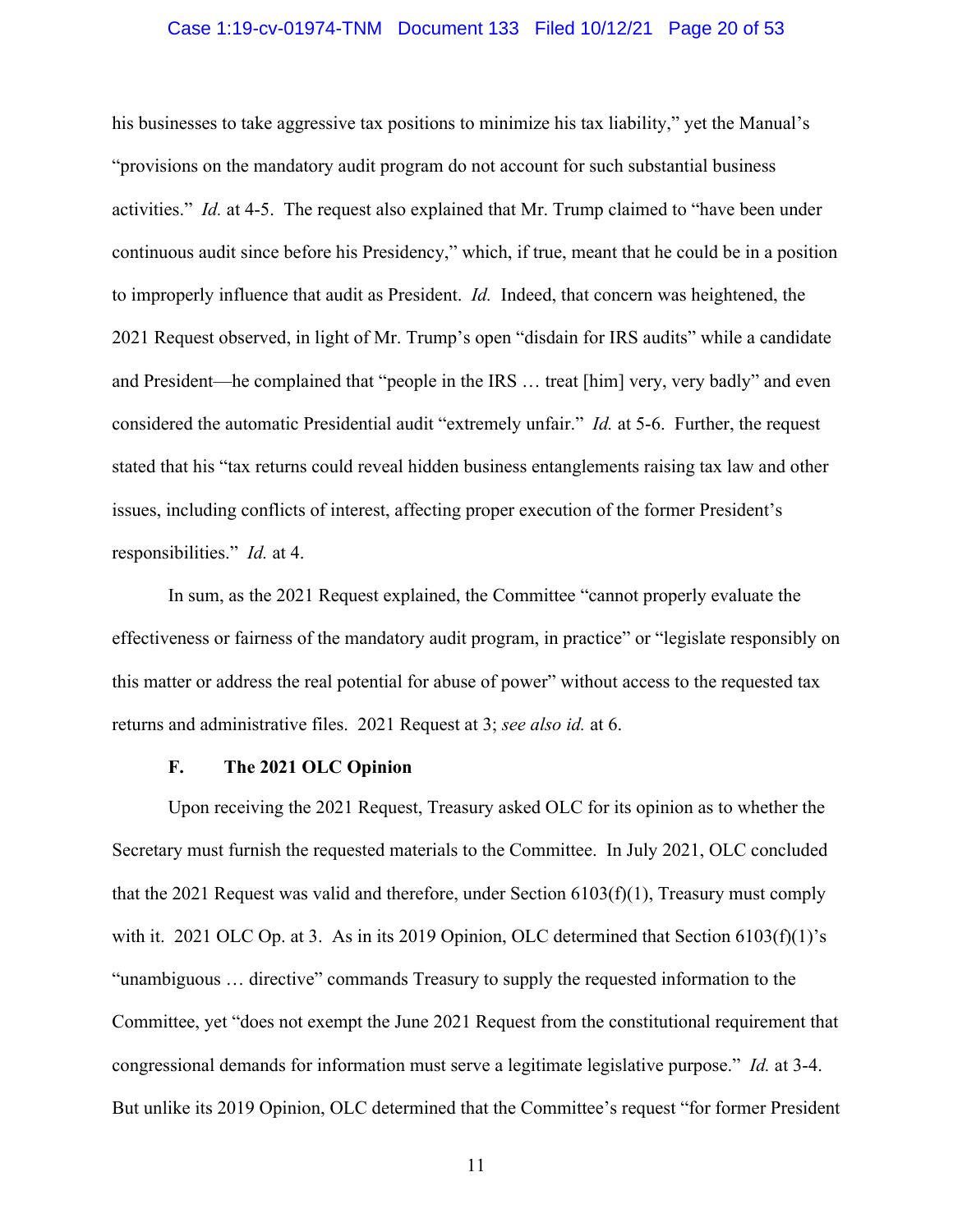#### Case 1:19-cv-01974-TNM Document 133 Filed 10/12/21 Page 21 of 53

Trump's tax information would further the Committee's principal stated objective of assessing the IRS's presidential audit program—a plainly legitimate area for congressional inquiry and possible legislation." *Id.* at 4.

 legislative objective only in exceptional circumstances." *Id.* (quoting 2019 OLC Op. at 17). As OLC's 2021 Opinion explained, two key factors drove its different conclusion. First, OLC explained that "the 2019 Opinion failed to give due weight to Congress's status as a coequal branch of government with legitimate needs for information in order to exercise its constitutional authorities." 2021 OLC Op. at 19. Like courts, OLC stated, the Executive Branch should "presume that … Legislative Branch officials act in good faith and in furtherance of legitimate objectives" and that "the tax committees are best situated to determine when Congress ought to have access to tax information." *Id.* Accordingly, OLC declared: Although the Executive Branch need not "'blindly accept a pretextual justification' offered by a committee to justify an informational request," where "a tax committee requests tax information pursuant to section 6103(f)(1) and has invoked facially valid reasons for its request (despite the statute's not requiring any), the Executive Branch should conclude that the request lacks a legitimate Such circumstances arise only where "a committee's asserted purpose truly blinks reality," for the Executive Branch need not "'blind' itself to 'what all others can see and understand.'" *Id.* at 26 (brackets omitted) (quoting *Mazars*, 140 S. Ct. at 2034).

OLC added that, like courts, the Executive Branch is "'bound to presume that the action of the legislative body was with a legitimate object if it is capable of being so construed.'" 2021 OLC Op. at 22 (quoting *McGrain*, 273 U.S. at 178). And neither "the fact that a congressional request for information might serve partisan or other political interests," nor the fact that legislators might want to "expose for the sake of exposure," such as to "embarrass" a President,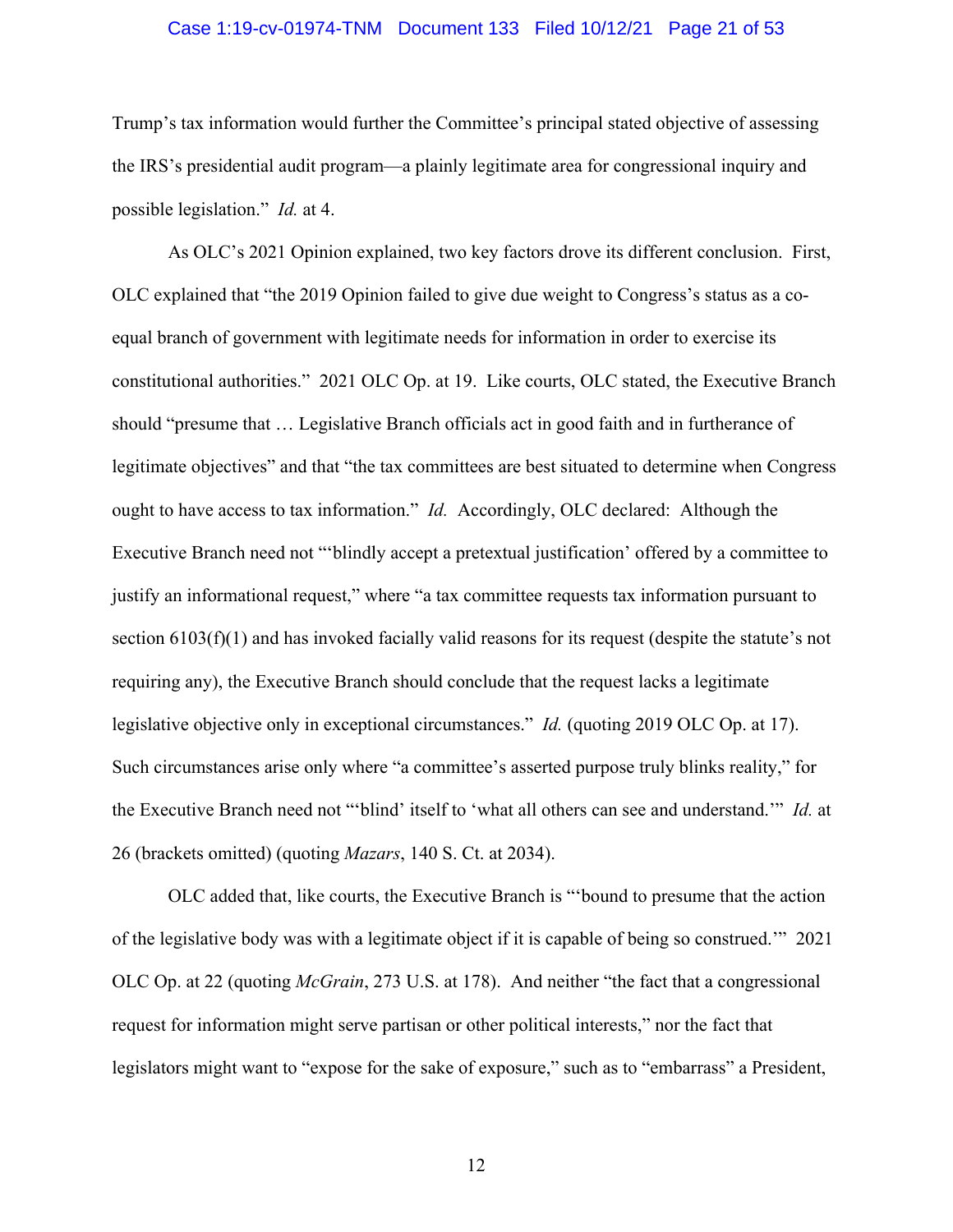#### Case 1:19-cv-01974-TNM Document 133 Filed 10/12/21 Page 22 of 53

can "'vitiate an investigation … if [a] legislative purpose is [also] being served.'" *Id.* at 26, 38 (quoting *Watkins*, 354 U.S. at 200).

Second, OLC explained that even if the 2019 Opinion's doubts about whether the 2019 Request served a legitimate purpose were sound, the 2021 Request left no room for such doubt. 2021 OLC Op. at 31. Specifically, OLC noted that the 2021 Request adjusted the tax years requested, and "explain[ed] in detail how review of those" materials "could assist" the Committee's legislative work, including why "it is reasonable for the Committee to focus on former President Trump's returns" given the challenges he posed to the IRS's audit process. *Id.*  at 31-33. OLC also found that the Committee's concerns about hidden business entanglements and foreign financial influence were "independently sufficient to justify the request" because "[a]n investigation into possible presidential conflicts of interest or foreign influence and leverage involves a 'subject on which legislation could be had.'" *Id.* at 34 (quoting *Eastland v. U.S. Servicemen's Fund*, 421 U.S. 491, 506 (1975) (quotation marks omitted)).

Finally, OLC did "not understand *Mazars* to alter the legal framework for reviewing the June 2021 Request" because "the June 2021 Request seeks the tax information, not of a sitting President, but of a former President." 2021 OLC Op. at 28. OLC found that this difference greatly mitigated the *Mazars* Court's concerns regarding the separation of powers. *Id.* 

#### **G. Former President Trump's Counterclaims And Cross-Claims**

After OLC released its 2021 Opinion, Treasury informed former President Trump and the Committee that it intended to produce to the Committee materials responsive to the 2021 Request. *See* Joint Status Report at 2, Dkt. 111. Consequently, the Committee dismissed the complaint it had previously filed against Treasury concerning the 2019 Request, *see* Dkt. 115; Minute Order, Aug. 5, 2021, and Mr. Trump and his business entities filed counterclaims against the Committee and cross-claims against Treasury (along with the Secretary, the IRS, and the IRS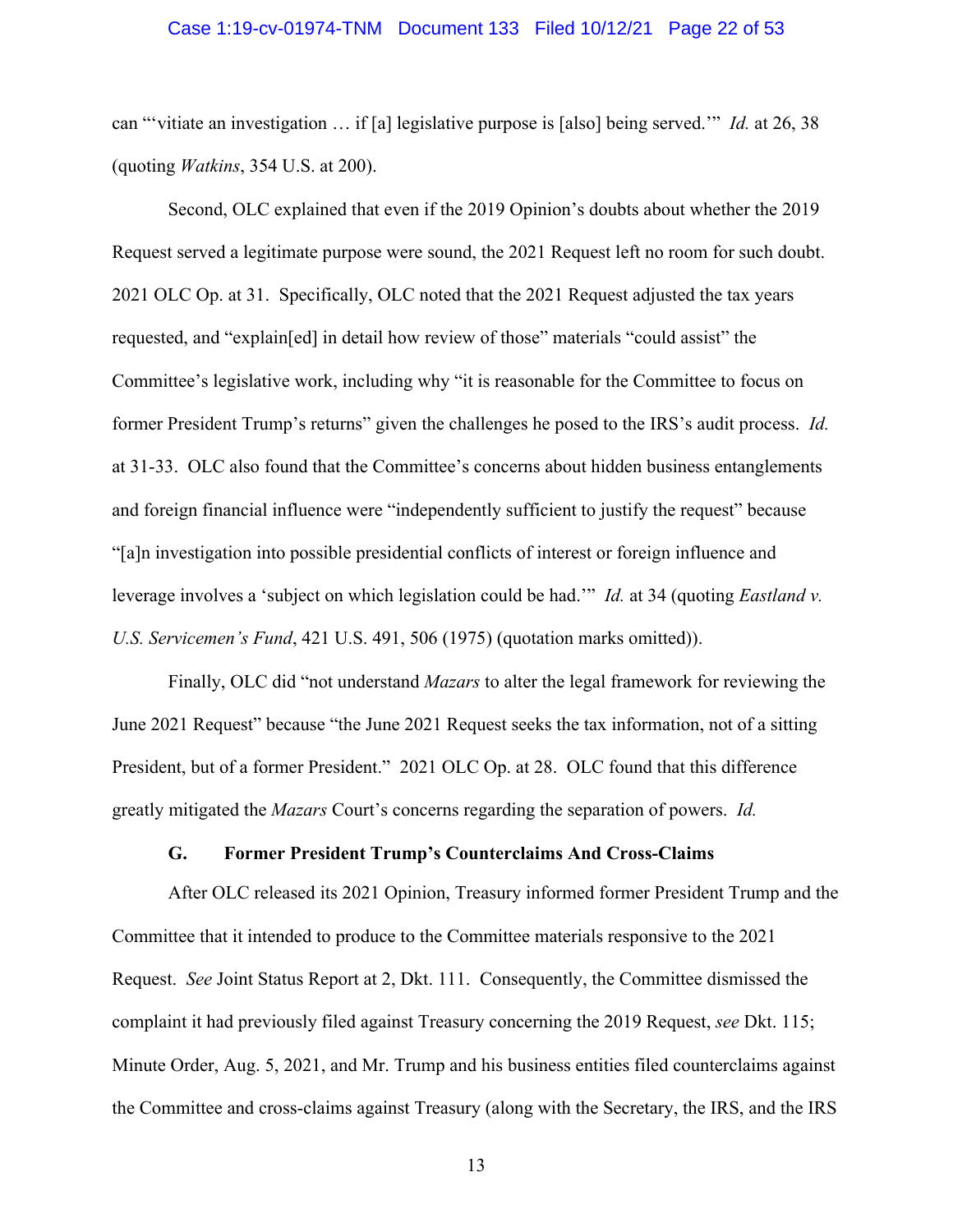#### Case 1:19-cv-01974-TNM Document 133 Filed 10/12/21 Page 23 of 53

<span id="page-22-0"></span>Commissioner), which he subsequently amended after seeing the Committee's and Treasury's motions to dismiss. As his pleading stands, Mr. Trump asserts against both the Committee and Treasury claims that the 2021 Request lacks a legitimate purpose because the Committee's "real object" is either (1) to expose Mr. Trump's returns for the sake of exposure or (2) to engage in law enforcement, and because (3) the Committee's request does not relate to legislation that Congress would have the constitutional power to enact. Am. Counterclaims/Cross-Claims ¶¶ 290-311. Mr. Trump further claims, against both the Committee and Treasury, that the 2021 Request (4) violates the separation of powers under *Mazars*. *Id.* ¶¶ 312-317. Against Treasury alone, Mr. Trump alleges that (5) 26 U.S.C. § 6103(f) is unconstitutional as applied to a President's tax returns and tax information, and that the 2021 Request violates (6) the First Amendment, (7) the separation of powers, and (8) due process. *Id.*  $\P$  **1**8-351.

#### **LEGAL STANDARD**

To survive a motion to dismiss under Federal Rule of Civil Procedure 12(b)(6), a "complaint must contain sufficient factual matter … to state a claim to relief that is plausible on its face." *Ashcroft v. Iqbal*, 556 U.S. 662, 678 (2009) (quotation marks omitted). For purposes of such a motion, courts "should assume the[] veracity" of "well-pleaded factual allegations," but "labels and conclusions" and "naked assertions … do not suffice" to state a claim. *Id.* at 678-679 (quotation cleaned).

In determining whether a complaint states a claim, courts may consider "any matters within the pleadings," *Pernice v. Bovim*, 183 F. Supp. 3d 84, 87 (D.D.C. 2016), meaning "the facts alleged in the complaint, documents attached thereto or incorporated therein, and matters of which [the court] may take judicial notice," *Abhe & Svoboda, Inc. v. Chao*, 508 F.3d 1052, 1059 (D.C. Cir. 2007); *see Banneker Ventures, LLC v. Graham*, 798 F.3d 1119, 1133 (D.C. Cir. 2015) (incorporation-by-reference doctrine permits courts to "consider a document that a complaint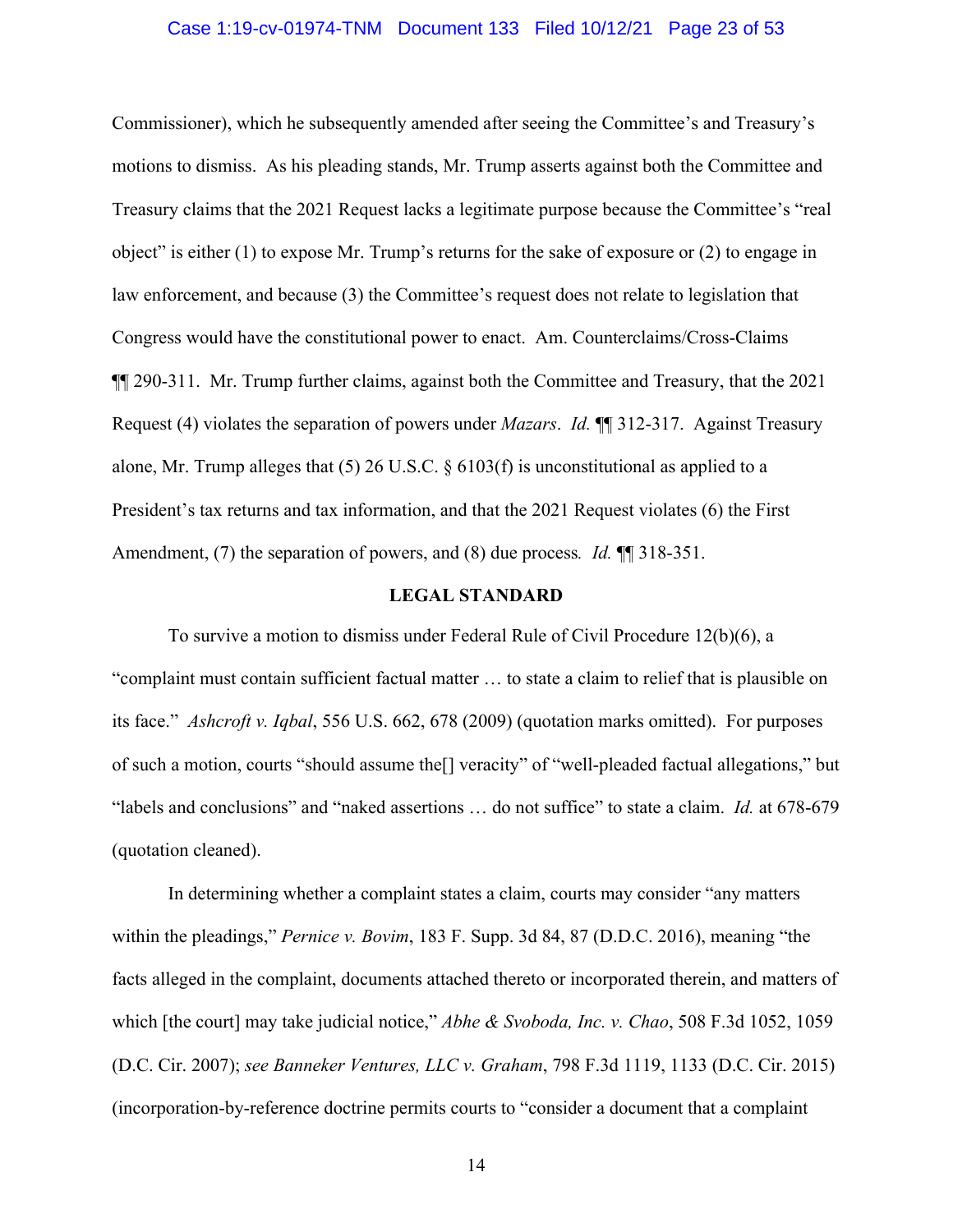#### Case 1:19-cv-01974-TNM Document 133 Filed 10/12/21 Page 24 of 53

<span id="page-23-0"></span>specifically references without converting the motion into one for summary judgment"). Here, the Committee's 2019 and 2021 Requests and the 2021 OLC Opinion are "part of the pleadings" and therefore may be considered on this motion: they are "integral" to Mr. Trump's counter- and cross-claims, "they are referred to in [his] complaint, and their authenticity is undisputed." *Pernice*, 193 F. Supp. 3d at 87; *see also Strumsky v. Washington Post Co.*, 842 F. Supp. 2d 215, 217-218 (D.D.C. 2012).

Additionally, the Court may take judicial notice of the Legislative and Executive Branch materials cited here. In deciding a motion to dismiss, a court may "'take judicial notice of a fact that is not subject to reasonable dispute if it … can be accurately and readily determined from sources whose accuracy cannot reasonably be questioned.'" *Kaspersky Lab, Inc. v. U.S. Dep't of Homeland Sec.*, 909 F.3d 446, 464 (D.C. Cir. 2018); *see also* Fed. R. Evid. 201(b)(2). Matters subject to judicial notice include "historical, political, or statistical facts" and "public records and government documents available from reliable sources" like government websites. *Johnson v. Commission on Presidential Debates*, 202 F. Supp. 3d 159, 167 (D.D.C. 2016); *see also D.A.M.*, 474 F. Supp. 3d at 55 n.12 (Congressional testimony judicially noticeable); *Public Citizen, Inc. v. Trump*, 297 F. Supp. 3d 6, 24 n.6 (D.D.C. 2018) (Executive Branch statements judicially noticeable). Courts need not "accept as true the complaint's factual allegations insofar as they contradict exhibits to the complaint or matters subject to judicial notice." *Kaempe v. Myers*, 367 F.3d 958, 963 (D.C. Cir. 2004).

#### **ARGUMENT**

#### **I. COUNTERCLAIMS I, II, AND III FAIL AS A MATTER OF LAW**

In Counterclaims I, II, and III, Mr. Trump alleges that the Committee's 2021 Request lacks a "legitimate legislative purpose" and is therefore invalid under Article I. Am. Counterclaims/Cross-Claims ¶¶ 292-294, 299-302, 306-307. Counterclaim I asserts that the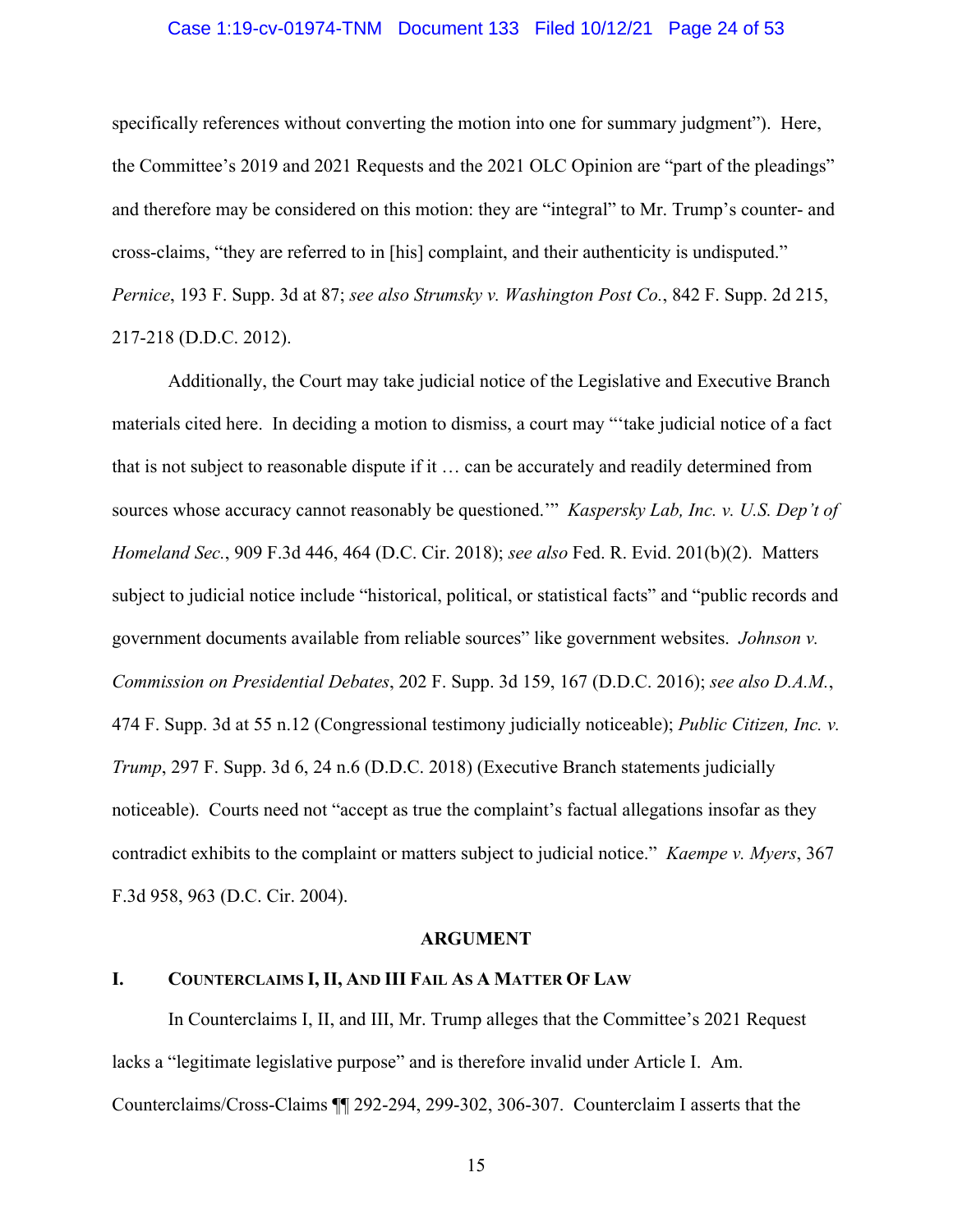#### Case 1:19-cv-01974-TNM Document 133 Filed 10/12/21 Page 25 of 53

<span id="page-24-0"></span>"primary purpose of the request is to obtain and expose [Mr. Trump's] information for the sake of exposure," *id.* ¶ 295, and Counterclaim II asserts that if the "primary purpose is not exposure for the sake of exposure, then it is law enforcement," *id.* ¶ 300. Both counterclaims urge the Court to disregard the request's express rationale and conclude that the Committee's stated objectives are pretextual, based largely on the purported political motives of various officials some of whom are not even Members of Congress, much less of the Committee. Supreme Court precedent squarely forecloses Mr. Trump's attempt to look behind the Committee Chairman's stated purposes in making the request and into the Committee's supposed real motives. In any event, the motives Mr. Trump posits would not invalidate the request. Counterclaims I and II, therefore, must be dismissed.

Counterclaim III should meet the same fate. That claim alleges that the 2021 Request is not "pertinent to valid legislation" because the Committee's stated purposes exceed Congress's Article I power. For that contention to succeed, however, Mr. Trump must, among other things, demonstrate that the request could not possibly result in the enactment of *any* constitutionally valid legislation. Because Mr. Trump cannot hope to sustain that contention as a matter of law, the Court should also dismiss Counterclaim III.

#### **A. The Committee's 2021 Request Serves Valid Purposes**

"The congressional power to obtain information is broad and indispensable," *Mazars*, 140 S. Ct. at 2031 (quotation marks omitted), "as penetrating and far-reaching as the potential power to enact and appropriate under the Constitution," *Eastland*, 421 U.S. at 504 & n.15. It "encompasses inquiries into the administration of existing laws, studies of proposed laws, and surveys of defects in our social, economic or political system for the purpose of enabling the Congress to remedy them." *Mazars*, 140 S. Ct. at 2031. There are only a few discrete "limitations" on this power, chiefly that the Congressional request be "related to, and in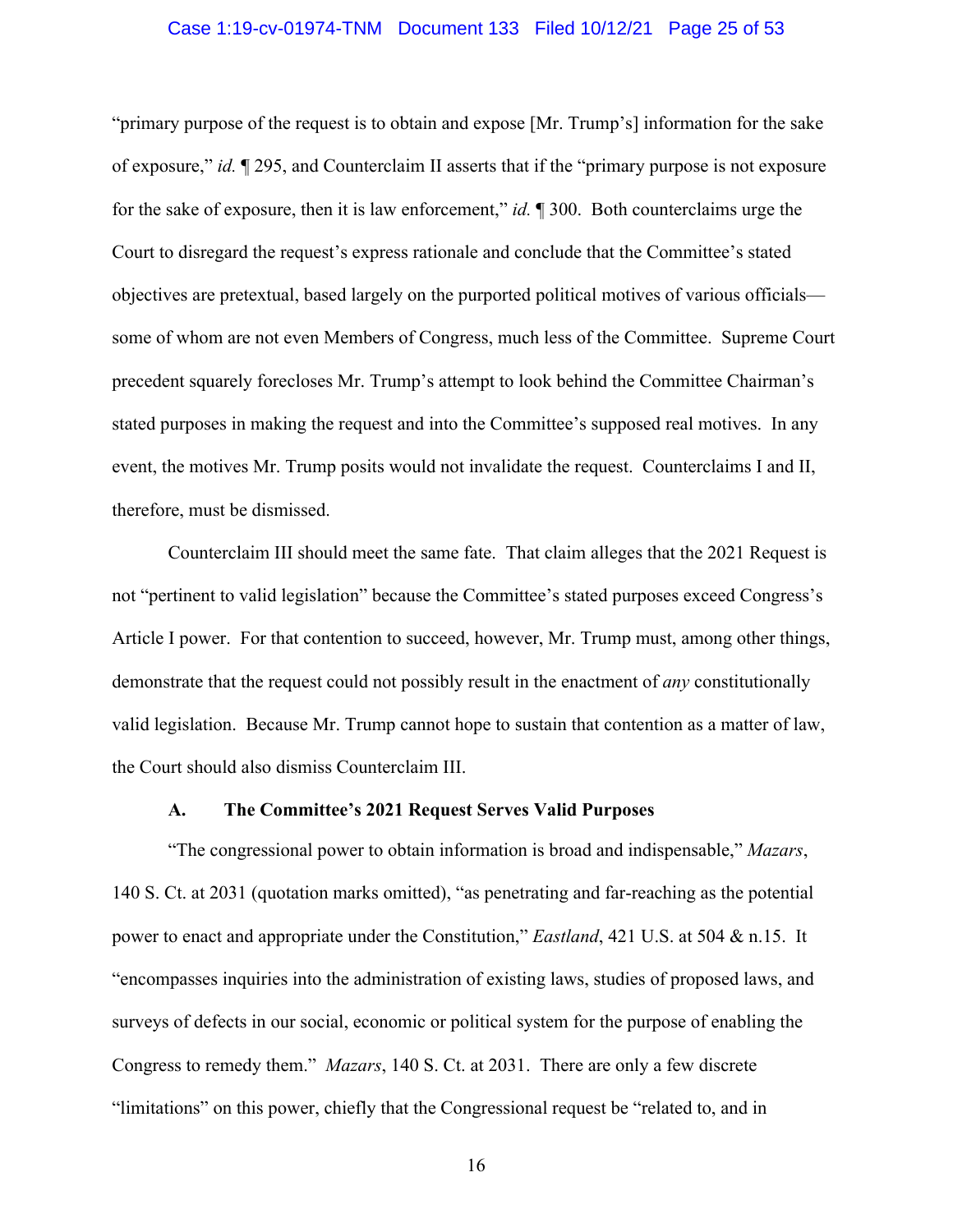#### Case 1:19-cv-01974-TNM Document 133 Filed 10/12/21 Page 26 of 53

<span id="page-25-0"></span>furtherance of, a legitimate task of Congress," that is, that it "concern a subject on which legislation could be had." *Id.* (quotation marks omitted).

In evaluating whether a Congressional request advances a legitimate purpose, this Court, like the Executive Branch, is "bound to presume that the action of the legislative body was with a legitimate object if it is capable of being so construed." *McGrain*, 273 U.S. at 178 (quotation marks omitted); *Barry v. United States ex rel. Cunningham*, 279 U.S. 597, 619 (1929) ("presumption in favor of regularity" applies to Congressional acts); 2021 OLC Op. at 21-24 (describing Executive Branch practice of affording deference to Congress's stated rationales). Such deference is especially appropriate here, where "the Committee is requesting information pursuant to statutory authority"—a long-established right of access to taxpayer information that "has been approved through the bicameralism and presentment process." 2021 OLC Op. at 23; *see id.* at 24 ("[t]he political branches have repeatedly determined over the course of the last century that the congressional tax committees should have a statutorily unlimited right of access to tax information"). The 2021 Request plainly satisfies constitutional review under these standards.

First, the Committee's 2021 Request relates to and furthers Congress's oversight of and legislating on the administration of the tax laws. In the request, the Committee stated that it "has serious concerns about the IRS's full and fair administration of the tax laws with respect to a President and believes legislation may be needed in this area." 2021 Request at 2. The Committee explained that it seeks to determine, for example, whether IRS agents conducting Presidential audits are susceptible to improper interference by the President (or his representatives), whether they can access the necessary information to conduct a Presidential audit, and whether the IRS has adequate authority and resources to conduct complex Presidential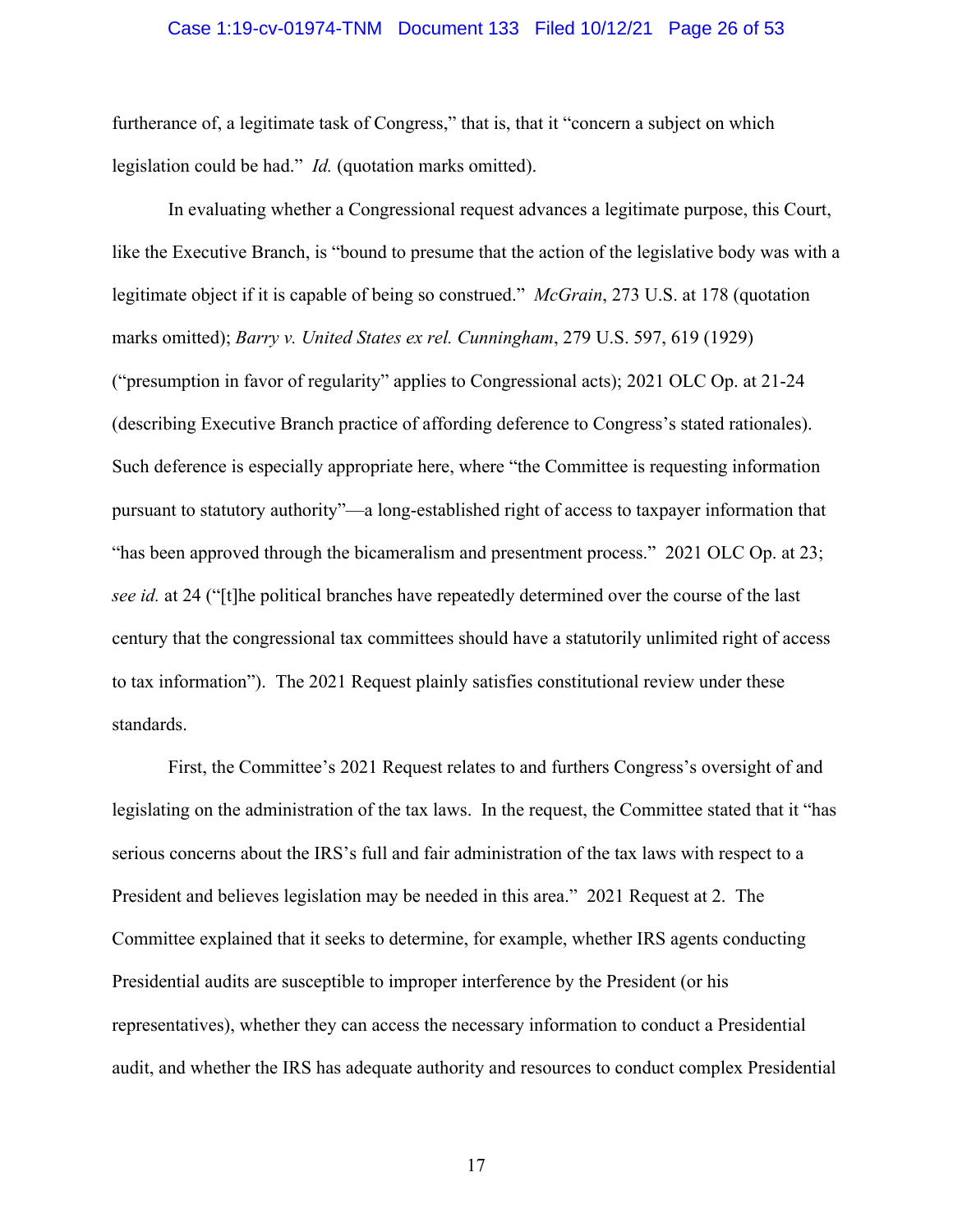#### Case 1:19-cv-01974-TNM Document 133 Filed 10/12/21 Page 27 of 53

<span id="page-26-0"></span>audits like those needed for Mr. Trump's returns. *See id.* at 1, 3. Congressional access specifically to Mr. Trump's tax information, the Committee explained, is needed because of the unique and "exceedingly challenging circumstances presented by former President Trump": he "is the sole President the Committee is aware of who controlled hundreds of business entities while in office" (including entities engaged in "foreign business activities"), who was (he acknowledges) under "continuous audit" before his Presidency, "and who routinely criticized the IRS for auditing him." *Id.* at 4-6. Thus, Mr. Trump raises heightened concerns about "whether the mandatory audit program has functioned as intended when the taxpayer's history is as complex as former President Trump's" and whether the IRS has the "ability to freely enforce the tax laws against" an adversarial President. *Id.* at 5-6. With these concerns in mind, the 2021 Request stated, "the Committee continues to consider and prioritize legislation on equitable tax administration, including legislation on the President's tax compliance, and public accountability," and reviewing Mr. Trump's returns and the related IRS administrative files would be integral to the Committee's ability to do so. *Id.* at 2, 6.

Mr. Trump asserts that he has criticized only the IRS's prior decisions to audit him before he was President, not "the automatic, mandatory [presidential] audit." Am. Counterclaims/Cross-Claims ¶ 256. That is demonstrably false and should not be accepted for purposes of this motion. *See* Farhi, *Trump files 2017 taxes following 6-month extension*, CBS News (Oct. 17, 2018), <https://www.cbsnews.com/news/trump-files-2017-taxes-following-6> month-extension (White House press secretary stated, "The President and First Lady … are automatically under audit, which the President thinks is extremely unfair."), *quoted in* 2021 Request at 5-6; *Trump Calls Years of Tax Avoidance 'Fake News,' Attacks I.R.S.*, N.Y. Times (Sept. 27, 2020),<https://www.nytimes.com/video/us/politics/100000007364069>/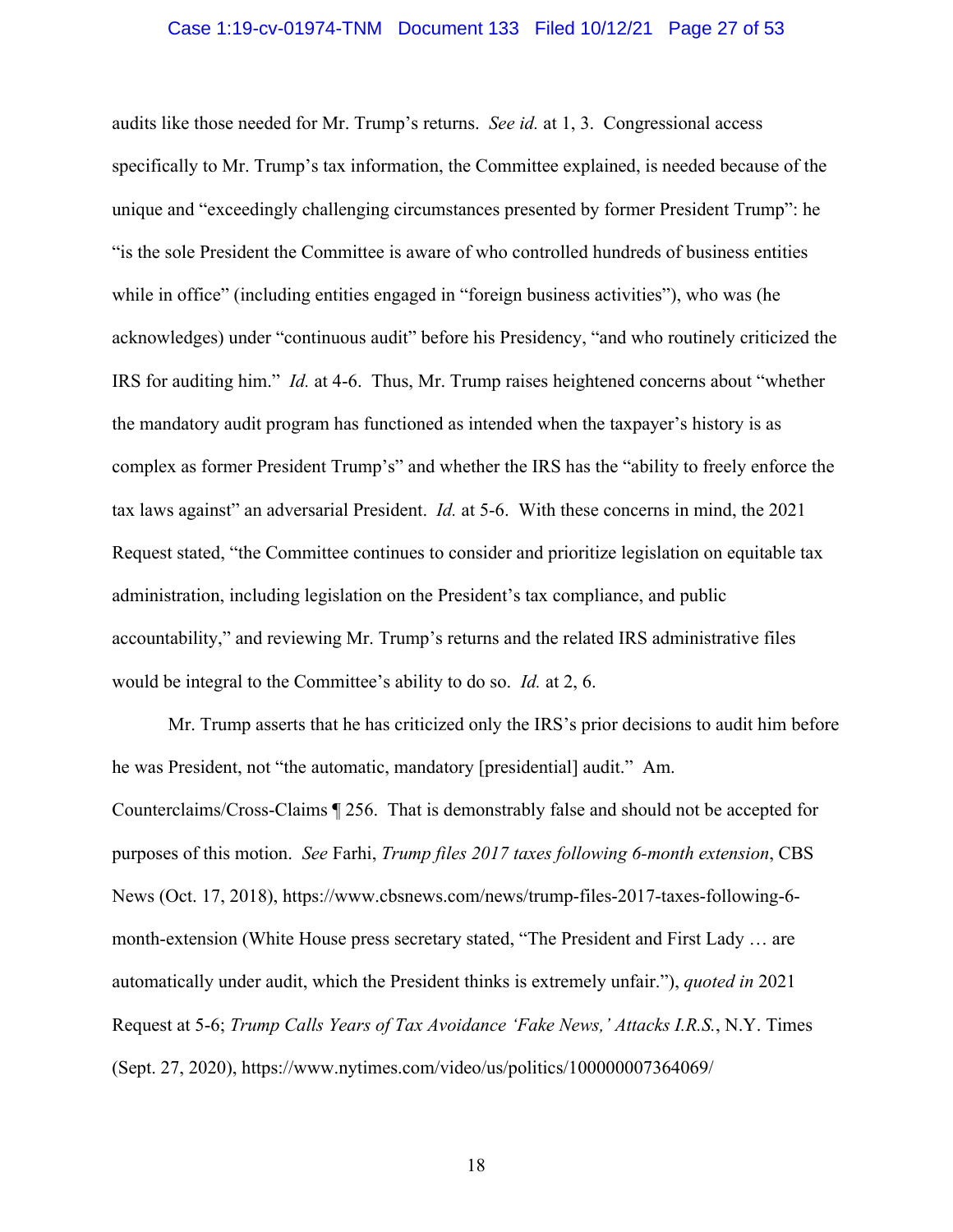#### Case 1:19-cv-01974-TNM Document 133 Filed 10/12/21 Page 28 of 53

 improper interference when he was President. 2021 Request at 5-6. trump-taxes.html (then-President Trump stated, "people in the IRS … treat me very, very, badly"), *quoted in* 2021 Request at 6. In any event, as the 2021 Request explained, those prior criticisms themselves raise questions about the IRS's ability to audit Mr. Trump free from

Enacting legislation to enhance the IRS's resources, powers, and protections for carrying out Presidential audits is plainly within Congress's authority. Article I provides Congress the power "[t]o lay and collect Taxes," U.S. Const. art. I, § 8, cl. 1, as well as the authority to control the appropriation of funds to federal agencies like the IRS, *see id.* art. I, § 9, cl. 7. And it authorizes Congress to "make all Laws which shall be necessary and proper for carrying into Execution" these enumerated powers and "all other powers vested … in the Government of the United States." *Id.* art. I, § 8, cl. 18. The IRS's audits carry out the agency's duties under a law enacted pursuant to these constitutional authorities: the Internal Revenue Code.

Second, the 2021 Request relates to and furthers Congress's oversight of government officials and development of legislation to prevent conflicts of interest that might impair their ability to perform their public duties. In the 2021 Request, the Committee stated that "[f]ormer President Trump's tax returns could reveal hidden business entanglements raising tax law and other issues, including conflicts of interest, affecting proper execution of the former President's responsibilities," and "might also show foreign financial influences on former President Trump." 2021 Request at 4. Here, too, such legislation is well within Congress's power. The Constitution prohibits the President from "accept[ing] … any … present[ or] Emolument … from any … foreign State" without the "Consent of the Congress." U.S. Const. art. I, § 9, cl. 8. And that power is also supported by the Necessary and Proper Clause. *Id.* art. I, § 8, cl. 18. As the district court recently concluded on remand in *Mazars*, "Congress's power to consent—or not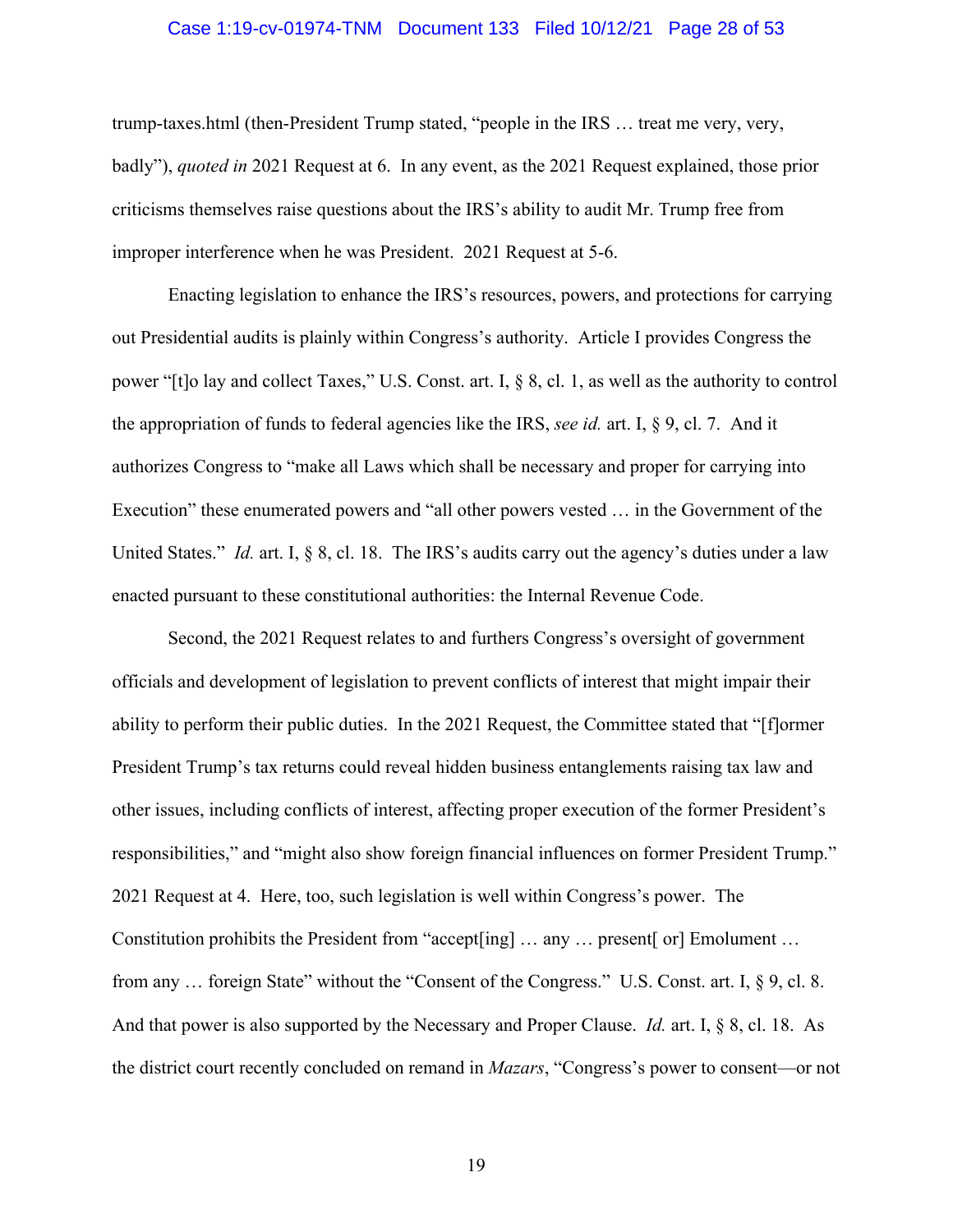#### Case 1:19-cv-01974-TNM Document 133 Filed 10/12/21 Page 29 of 53

<span id="page-28-0"></span>to consent—to foreign emoluments allows it to enact laws that are 'derivative of, and in service to, that granted power.'" *Trump v. Mazars USA LLP*, 2021 WL 3602683, at \*25 (D.D.C. Aug. 11, 2021) (quoting *NFIB v. Sebelius*, 567 U.S. 519, 560 (2012)) (brackets omitted). And more generally, the Supreme Court has long recognized that the Necessary and Proper Clause empowers Congress to "inquire into and publicize" governmental "corruption, maladministration or inefficiency." *Watkins*, 354 U.S. at 200 n.33.

### **B. Allegations Regarding Individual Legislators' Motives Do Not Vitiate The Committee's Request**

Former President Trump asserts that the Committee's stated purposes are "pretextual," *e.g.*, Am. Counterclaims/Cross-Claims ¶ 141, and he speculates that "the primary purpose" of the 2021 Request "is to obtain and expose [his] information for the sake of exposure," *id.* ¶ 295, or to engage in "law enforcement," *id.* ¶ 300. That argument fails for two reasons: the motives of individual legislators are legally irrelevant, and in any event, the supposed motives of individual Committee Members reflect legitimate legislative purposes.

#### **1. The Committee's Supposed Motives Are Legally Irrelevant**

Mr. Trump asks this Court to disregard the Committee's stated rationales for the 2021 Request as pretextual and instead to focus on individual Committee Members' supposed motives for wanting to request his tax returns and tax information. Mr. Trump's argument ignores controlling precedent.

As explained above, because the Committee has articulated a legitimate purpose for its request—indeed, simply because its request *can* be construed to serve a legitimate purpose—the Court must assume that that is the request's real aim. *See supra* pp. 17-18. Thus, as Mr. Trump acknowledged in *Mazars*, "[u]nder … existing precedent, … [c]ourt[s] cannot probe for an unstated and illegitimate motive behind" a Congressional request for information. Reply Br. for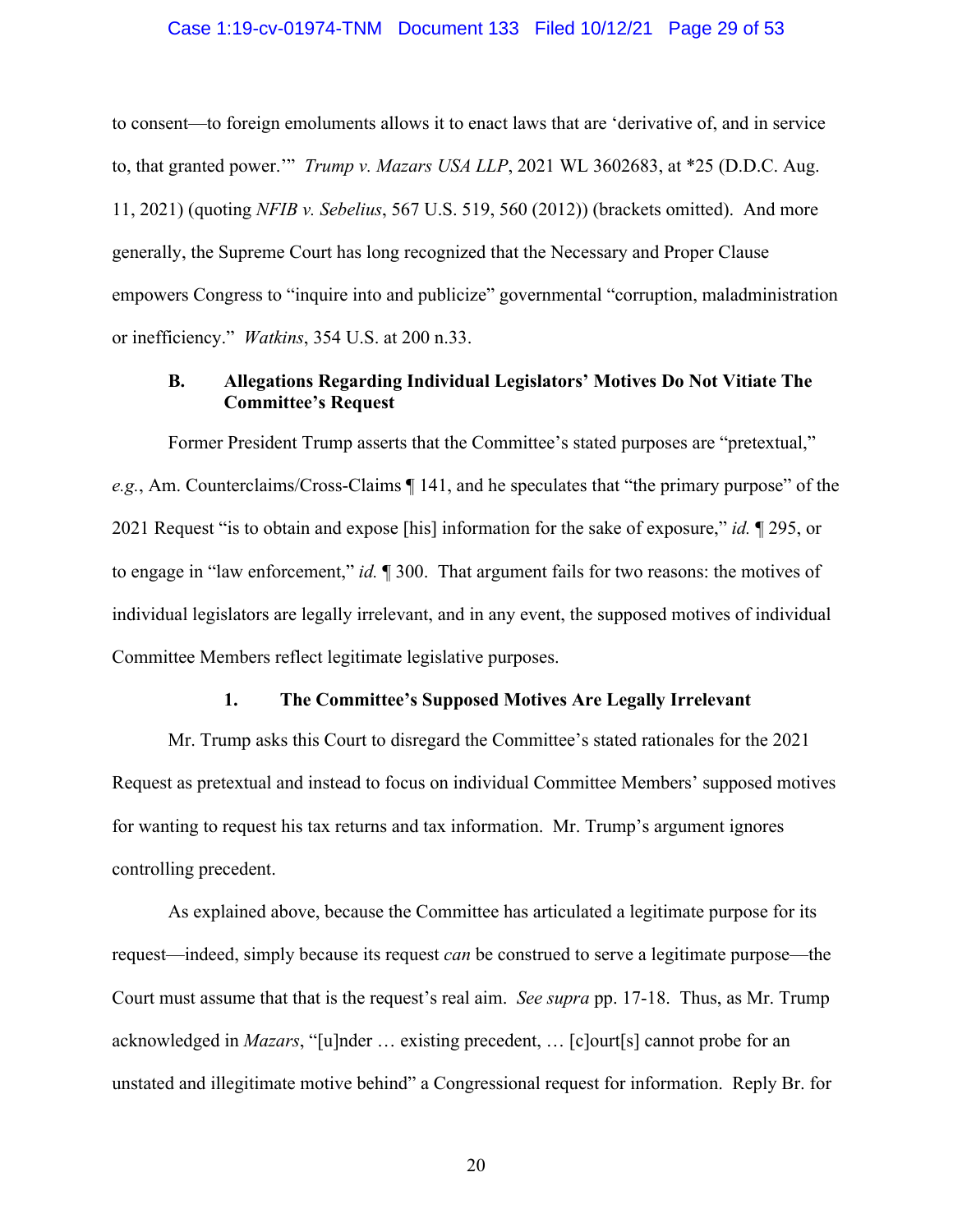<span id="page-29-0"></span>Pet'rs, 2020 WL 1643780, at \*15 (U.S. Mar. 27, 2020). The Supreme Court has clearly and repeatedly instructed that "the motives of committee members … alone would not vitiate an investigation which had been instituted by a House of Congress if that assembly's legislative purpose is being served." *Watkins*, 354 U.S. at 200. "[I]n determining the legitimacy of a congressional act [courts] do not look to the motives alleged to have prompted it." *Eastland*, 421 U.S. at 508. "[T]esting the motives of committee members for this purpose … is not [the courts'] function." *Watkins*, 354 U.S. at 200. Rather, "[s]o long as Congress acts in pursuance of its constitutional power, the Judiciary lacks authority to intervene on the basis of the motives which spurred the exercise of that power." *Barenblatt v. United States*, 360 U.S. 109, 132 (1959).8 The Supreme Court reaffirmed these principles in *Mazars*, stating that, in evaluating the constitutional validity of a Congressional request, courts should consider "the *asserted* legislative purpose" and "the evidence *offered* by Congress to establish that a subpoena advances a valid legislative purpose," without suggesting that courts should—or even could—look behind that record. 140 S. Ct. at 2035 (emphases added).

Mr. Trump's request that this Court scrutinize and second-guess the Committee's stated rationales based on the Committee's supposed subjective motives defies that clear precedent and raises significant separation-of-powers concerns. "[J]ust as the Constitution forbids the Congress to enter fields reserved to the Executive and Judiciary, it imposes on the Judiciary the reciprocal duty of not lightly interfering with Congress' exercise of its legitimate powers." *Hutcheson v. United States*, 369 U.S. 599, 622 (1962) (lead opinion of Harlan, J.). Consistent with that

<sup>&</sup>lt;sup>8</sup> Moreover, discovery into legislators' motives would be foreclosed by the Speech or Debate Clause, which provides Members of Congress (and their aides) a "privilege" against compelled testimony and document production. *Brown & Williamson Tobacco Corp. v. Williams*, 62 F.3d 408, 418-421 (D.C. Cir. 1995).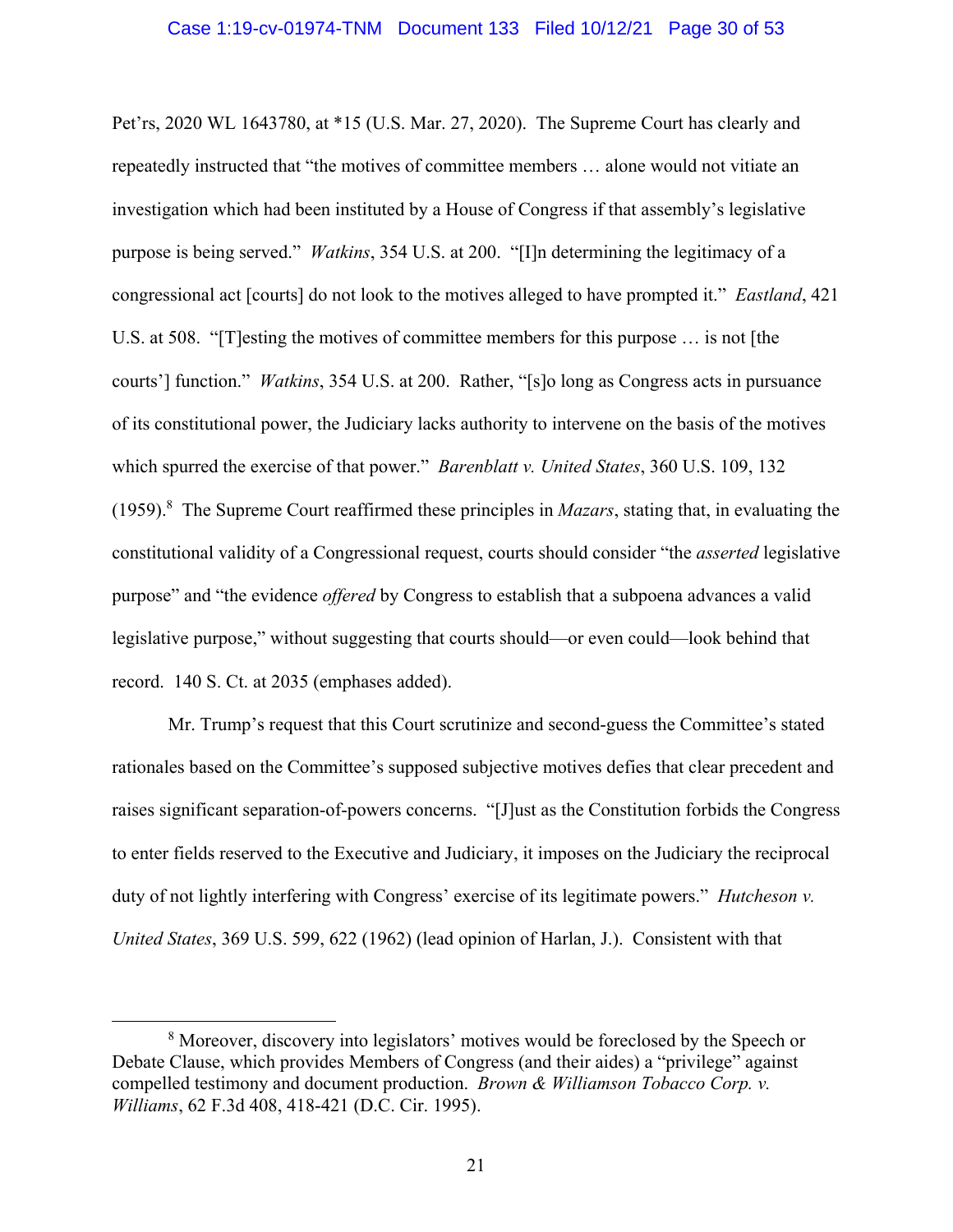#### Case 1:19-cv-01974-TNM Document 133 Filed 10/12/21 Page 31 of 53

<span id="page-30-0"></span>principle, "the scope of [judicial] inquiry" into whether "[t]he particular [Congressional] investigation at issue here is related to and in furtherance of a legitimate task of Congress … is narrow." *Eastland*, 421 U.S. at 505-506. As explained above, "'courts should not go beyond the narrow confines of determining that a committee's inquiry may fairly be deemed within its province,'" *id.* at 506 (quoting *Tenney v. Brandhove*, 341 U.S. 367, 378 (1951)), and courts "are bound to presume that the action of the legislative body was with a legitimate object if it is capable of being so construed," *McGrain*, 273 U.S. at 178 (quotation marks omitted). This presumption can be overcome only if it is "obvious" that "a committee's investigation has exceeded the bounds of legislative power." *Tenney*, 341 U.S. at 378. A contrary rule would "disrupt the legislative function" and enable "judicial power" to "imperil[]" "legislative independence." *Eastland*, 421 U.S. at 503. And as discussed in this brief, it is not at all "obvious" that the Committee's 2021 Request exceeds Congress's power; to the contrary, the request is clearly within Congress's power. *See supra* pp. 16-30; *infra* pp. 28-30.

#### **2. Even If Relevant, Allegations Regarding Subjective Motive Would Not Vitiate The Committee's Purposes**

Even if it were proper for the Court to consider former President Trump's allegations about the motives of Committee Members in wanting to obtain his tax returns, those allegations would not undermine the legal conclusion that the 2021 Request serves legitimate purposes.

The only person whose statements matter in this context is the Committee Chair because Section 6103(f) expressly empowers only the Chair to request a tax return or tax information. 26 U.S.C. § 6103(f). (Similarly, the Committee's rules empower only the Chair to issue a subpoena. See Rule 15 of the Committee on Ways and Means for the 117th Congress.<sup>9</sup>) And

<sup>&</sup>lt;sup>9</sup> [https://waysandmeans.house.gov/sites/democrats.waysandmeans.house.gov/files/](https://waysandmeans.house.gov/sites/democrats.waysandmeans.house.gov/files) documents/117thWMRulesFINAL.pdf.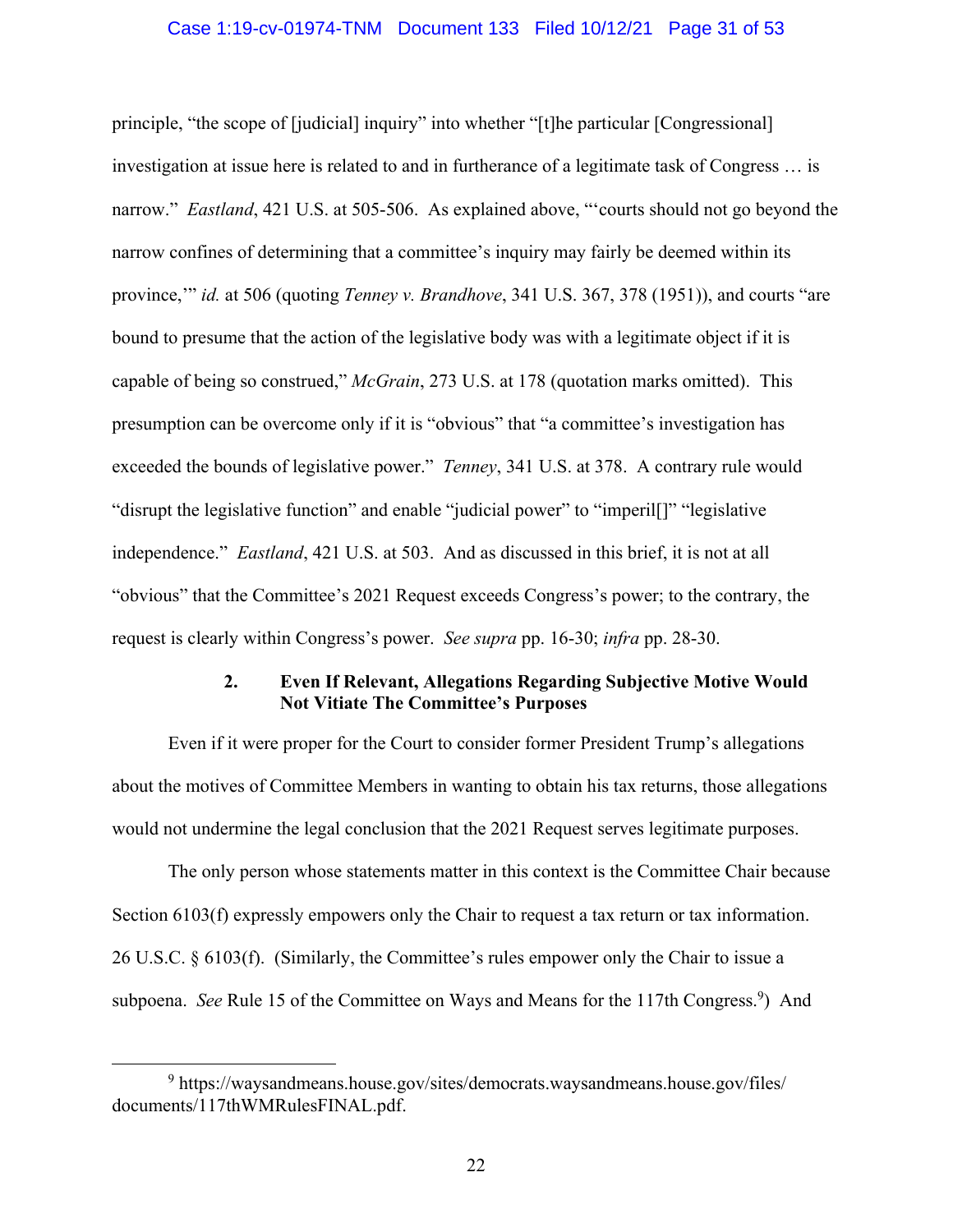#### Case 1:19-cv-01974-TNM Document 133 Filed 10/12/21 Page 32 of 53

<span id="page-31-0"></span>(June 28, 2019) (attached as Exhibit E).<sup>10</sup> Chairman Neal's extensive statement in the 2021 Request does not even hint at pretext, let alone support a plausible inference of pretext. Nor do his extensive statements in connection with the 2019 Request or the few remarks quoted in Mr. Trump's pleading that arguably elaborate on those requests. *See* Am. Counterclaims/Cross-Claims ¶¶ 236, 239, 273, 283; Letter for Charles P. Rettig, Commissioner, Internal Revenue Service, and Steven Mnuchin, Secretary of the Treasury, from Richard E. Neal, Chairman, Committee on Ways and Means, U.S. House of Representatives (May 10, 2019) (attached as Exhibit D); Letter for Charles P. Rettig, Commissioner, Internal Revenue Service, and Steven Mnuchin, Secretary of the Treasury, from Richard E. Neal, Chairman, Committee on Ways and Means, U.S. House of Representatives

Tellingly, Mr. Trump does not engage with those statements—indeed, his pleading mentions their substance only in passing in three of the 351 paragraphs in his 84-page pleading. *See* Am. Counterclaims/Cross-Claims ¶¶ 124, 131, 254. Instead, he relies on statements that, for one or more reasons, do not reflect the Committee's motives in issuing the 2021 Request. His pleading recites numerous statements by officials who were not on the Committee and were not involved in the Committee's investigation, including a New York district attorney, eleven Members of Congress who are not Members of the Committee on Ways and Means, various

 $10$  The Supreme Court and the D.C. Circuit have recognized, for purposes of evaluating "pertinency" in a criminal prosecution of contempt, that "the remarks of … members of the committee … might sometimes make the topic clear" where an authoritative statement of legislative purpose, such as through an "authorizing resolution" or "the remarks of the chairman," fails to do so. *Watkins*, 354 U.S. at 209; *see Shelton v. United States*, 404 F.2d 1292, 1297-1298 (D.C. Cir. 1968). Here, in contrast, there is no prosecution for contempt, and Chairman Neal authoritatively and clearly articulated the Committee's purpose; hence, statements of other Members cannot supersede his determination of the request's purposes, *see Wilkinson v. United States*, 365 U.S. 399, 411-412 (1961) (purpose of "individual members" could "not vitiate" congressional investigation where "Committee resolution" and "Chairman's statement" articulated legislative purpose).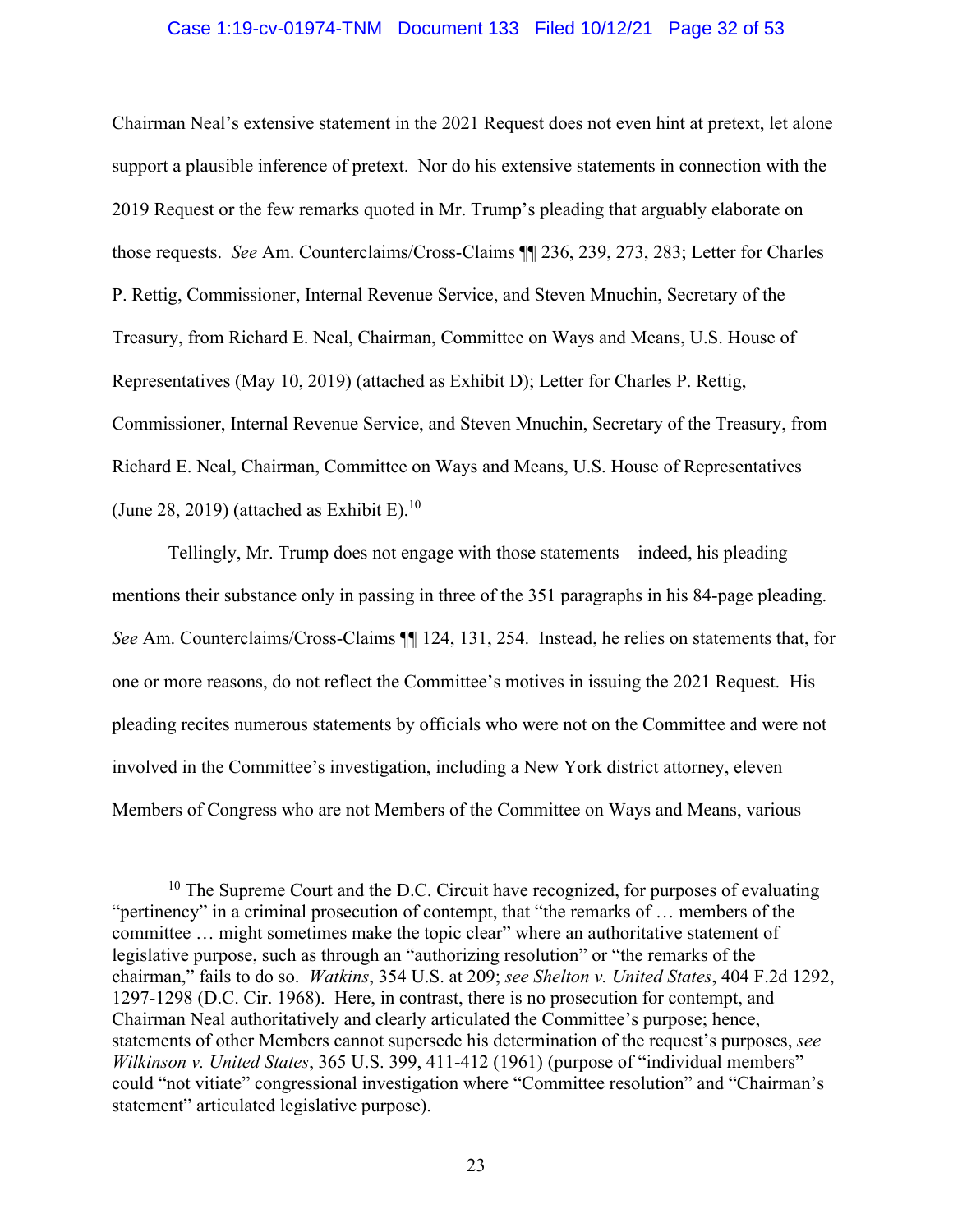#### Case 1:19-cv-01974-TNM Document 133 Filed 10/12/21 Page 33 of 53

<span id="page-32-0"></span>unnamed Democratic "supporter[s]" and "commentators," and even Hillary Clinton. *See, e.g.*, Am. Counterclaims/Cross-Claims  $\P$  135, 140, 201. He also cites various statements by Members of the Committee *other than* its Chair. *See, e.g.*, *id.* ¶¶ 24, 42-73, 77, 94, 97-112, 114- 116, 118-121, 147-187. Even the statements by Congressman Neal that Mr. Trump quotes do not support Mr. Trump's contention that the Committee's stated interest in the IRS's audits is not its real interest: statements that the *public wants* to know what is in Mr. Trump's tax returns do not mean that *Chairman Neal's goal* is simply to disclose them to the public, and in any event many of the quoted statements occurred before the Committee began to focus on the effectiveness and integrity of the IRS's audits of Mr. Trump during his Presidency (and mostly before Chairman Neal was Chairman). *See, e.g.*, *id.* ¶¶ 28, 37-41, 83.

Mr. Trump's characterization depends on decontextualizing and distorting various statements by Chairman Neal. Read in context, none of the statements—which the Court can review directly and take judicial notice of—indicate that the Committee is indifferent to its stated interests in obtaining Mr. Trump's tax returns and tax information. The Chairman's desire to move "judiciously and methodically" and "meticulous[ly]" and to develop "a carefully prepared and documented legal case," in consultation with House lawyers, Am. Counterclaims/Cross-Claims ¶¶ 79, 88, 128-129, merely shows that the Committee was appropriately deliberative and attentive to the applicable law in making its request; that desire says nothing at all about the Committee's [purposes.11](https://purposes.11) Mr. Trump asserts that the Committee's stated purposes "appeared for

<sup>11</sup>*See, e.g.*, Sullivan, *Powerful Ways and Means chairman Neal to pursue Trump's tax returns*, Worcester Telegram (Jan. 23, 2019), <https://www.telegram.com> /news/20190123/powerful-ways-and-means-chairman-neal-to-pursue-trumps-tax-returns, *quoted in* Am. Counterclaims/Cross-Claims ¶ 88; Faler, *Neal defends go-slow approach to seeking Trump's tax returns*, Politico (Jan. 24, 2019), [https://www.politico.com/story/2019/](https://www.politico.com/story/2019)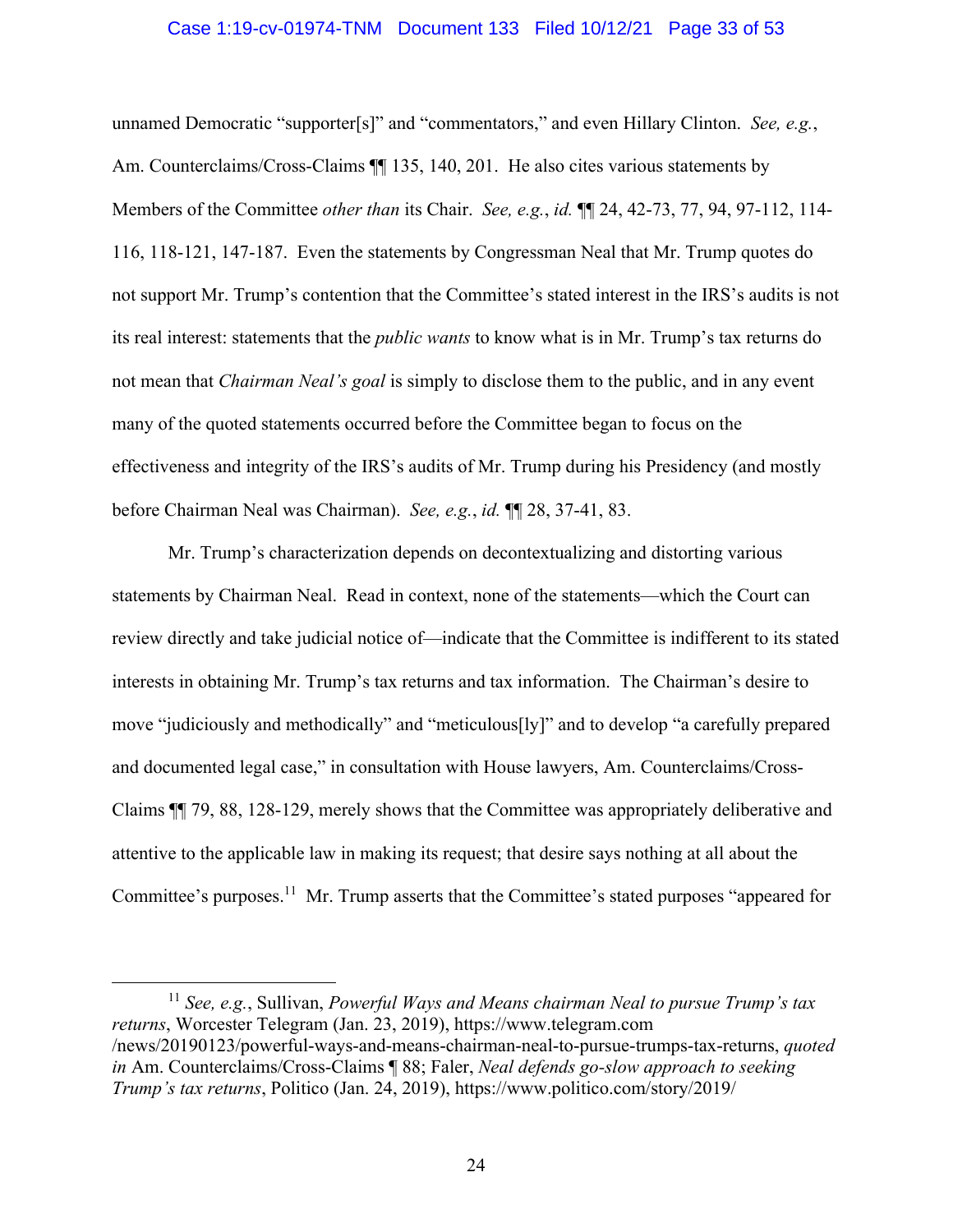#### Case 1:19-cv-01974-TNM Document 133 Filed 10/12/21 Page 34 of 53

<span id="page-33-0"></span> Committee's February 2019 hearing. *See supra* p. 8. the first time in" the 2019 Request after being concocted by House lawyers as "rationalizations that were created for litigation." Am. Counterclaims/Cross-Claims ¶¶ 86, 91, 126-128, 131, 295. On the contrary, as noted above, questions about the integrity of the audits arose publicly before Chairman Neal issued the 2019 Request, including through expert testimony at the

In any event, the cited statements of other Committee Members and of the Speaker of the House (most of which significantly predate the 2021 Request) do not establish pretext, but rather confirm the legitimacy of the 2021 Request's stated objectives. Those statements refer, for example, to uncovering Mr. Trump's "tax evasion," self-dealing, "foreign entanglements," "corrupt[ion]," "fraud," and "crimes." Am. Counterclaims/Cross-Claims ¶¶ 45-46, 51, 59, 96, 100-101, 143-145, 147, 164, 169, 177, 271-272. Those statements do not "spoil[] the Committee's otherwise valid legislative inquiry." *Trump v. Mazars USA LLP*, 940 F.3d 710, 728 (D.C. Cir. 2019), *vacated on other grounds by Mazars*, 140 S. Ct. 2019.12 Rather, they accord with the Committee's legitimate legislative and oversight goals—ensuring that the tax laws are applied effectively and impartially to Presidents and safeguarding against Presidents having hidden conflicts of interest that compromise their ability to perform their public duties. Indeed,

<sup>01/24/</sup>richard-neal-trump-tax-returns-1124066, *quoted in* Am. Counterclaims/Cross-Claims ¶ 88; Judem, *Rep. Neal: Request For Trump's Taxes 'Was Not Motivated By Malevolence'*, GBH News (Apr. 5, 2019),<https://www.wgbh.org/news/national-news/2019/04/05/rep-neal-request>for-trumps-taxes-was-not-motivated-by-malevolence, *quoted in* Am. Counterclaims/Cross-Claims ¶ 128; Lorenzo & Caygle, *Inside House Dems' move to seize Trump's tax returns*, Politico (Apr. 4, 2019),<https://www.politico.com/story/2019/04/04/democrats-trump-tax>returns-1321840, *quoted in* Am. Counterclaims/Cross-Claims ¶ 128.

<sup>12</sup> This and other portions of the D.C. Circuit's decision in *Mazars* "continue to have precedential weight" because the Supreme Court's opinion "expressed no opinion on the merits of" them. *Action All. of Senior Citizens of Greater Phila. v. Sullivan*, 930 F.2d 77, 83 (D.C. Cir. 1991).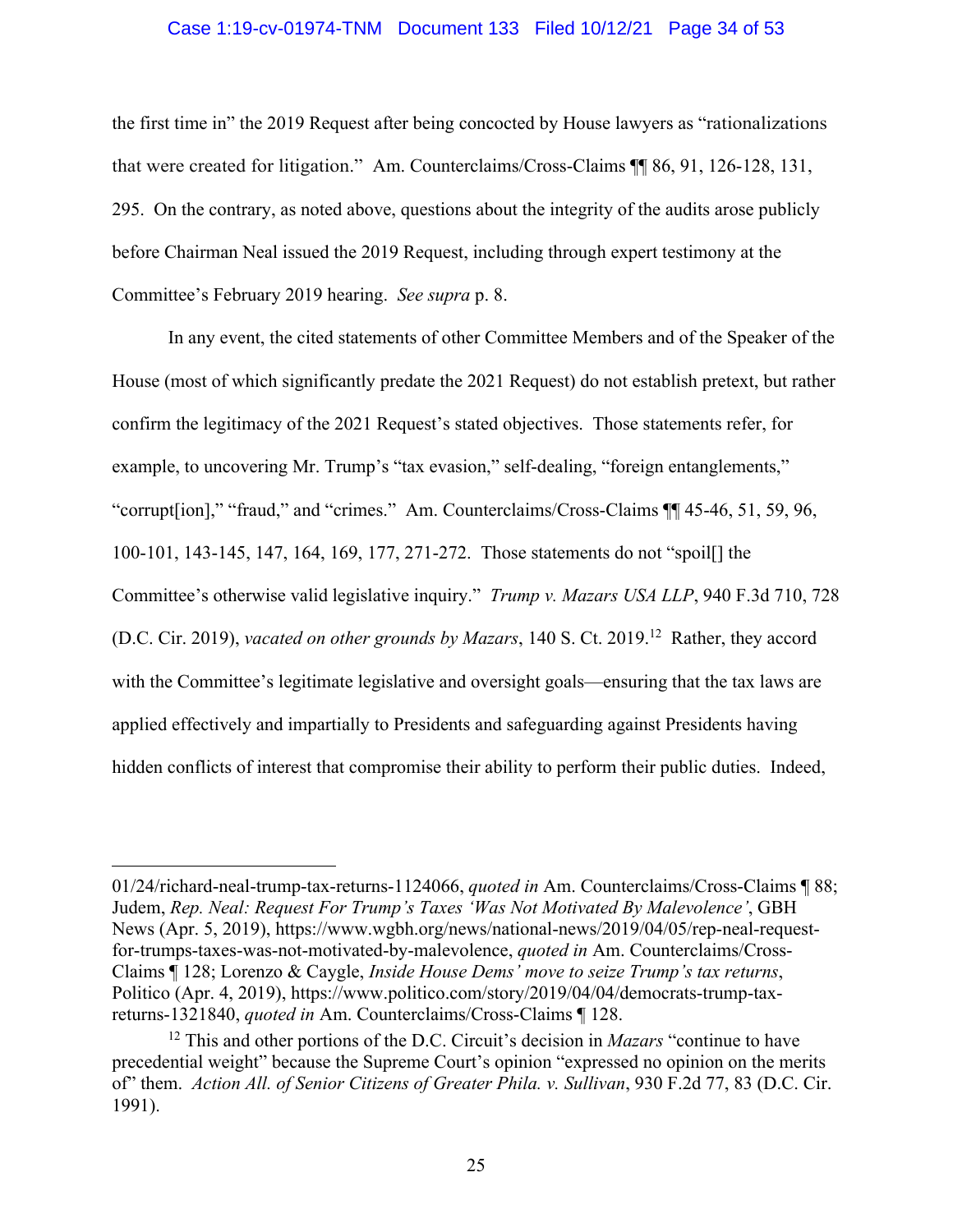#### Case 1:19-cv-01974-TNM Document 133 Filed 10/12/21 Page 35 of 53

"an interest in past illegality can be wholly consistent with an intent to enact remedial legislation." *Id*.

Mr. Trump maintains in Counterclaim I that some of these statements demonstrate that the Committee's purpose was to "expose" the requested "information for the sake of exposure." Am. Counterclaims/Cross-Claims ¶ 295. That contention contradicts the documentary record, which plainly shows the Committee's interest in oversight and legislation. But even Mr. Trump's speculative and conclusory argument misunderstands the law. Although "there is no congressional power to expose for the sake of exposure," *Mazars*, 140 S. Ct. at 2032, not all Congressional exposure is illegitimate. Congress has "the power … to inquire into and publicize corruption, maladministration or inefficiency in agencies of the Government." *Watkins*, 354 U.S. at 200 & n.33; *see id*. at 200 ("The public is, of course, entitled to be informed concerning the workings of its government."). In other words, exposure is illegitimate only if it is entirely divorced from a legislative or oversight purpose. And here, the statements cited by Mr. Trump at most show that any exposure would be in connection with the Committee's legitimate investigative and legislative efforts.

Alternatively, in Counterclaim II, Mr. Trump asserts that certain statements reveal that Committee's real motive is impermissibly to conduct criminal law enforcement. *E.g.*, Am. Counterclaims/Cross-Claims ¶¶ 43-55, 61-62, 96-102, 106-110, 301. It is true that investigating the effectiveness of the IRS's Presidential audits might expose that Mr. Trump committed criminal tax evasion or other crimes, and the Supreme Court has held that a Congressional subpoena cannot be used "for the purpose of law enforcement." *Mazars*, 140 S. Ct. at 2032. But Mr. Trump's claim nonetheless fails because courts "must determine whether Congress's legislative purpose is being served without taking into account either whether the investigation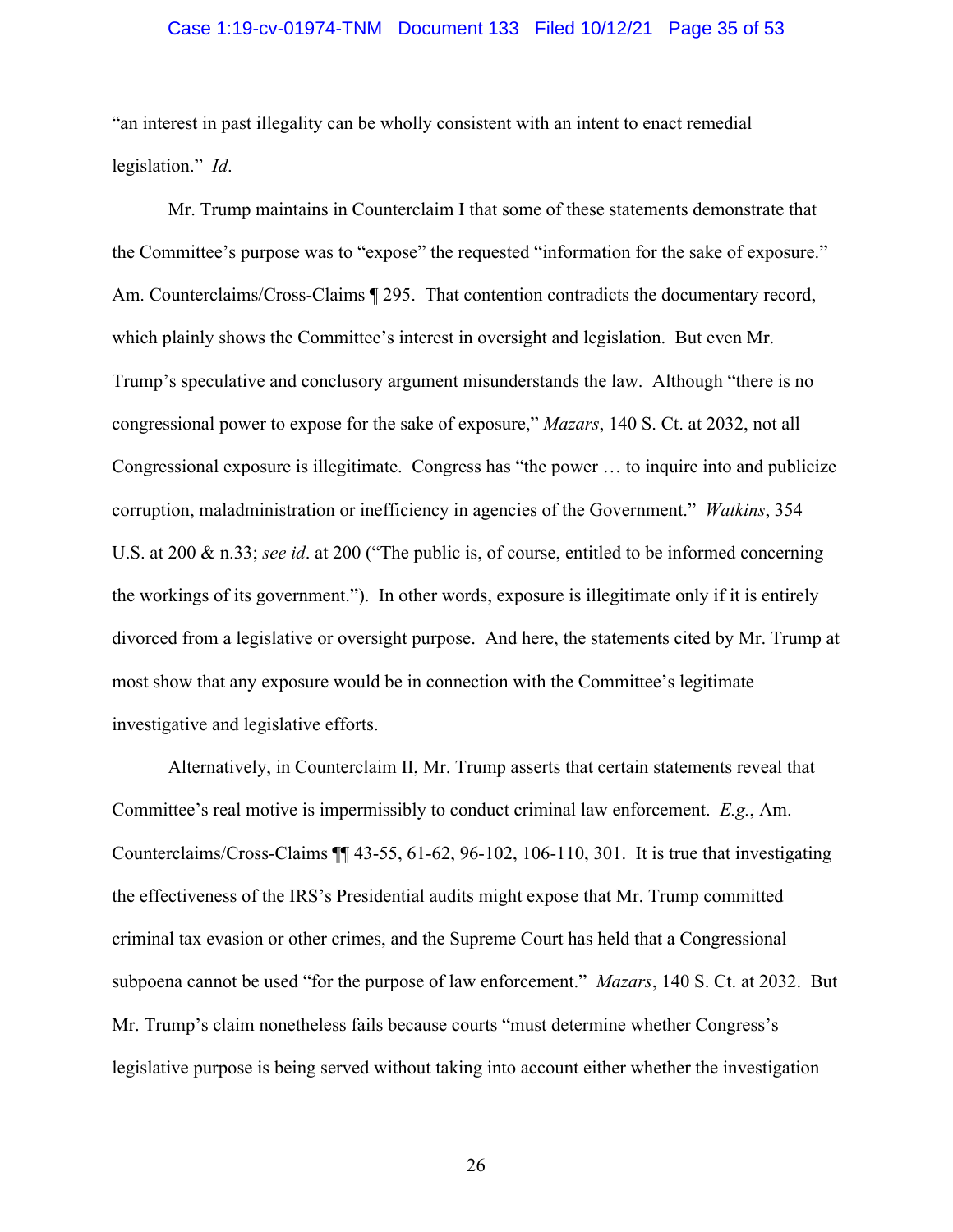#### Case 1:19-cv-01974-TNM Document 133 Filed 10/12/21 Page 36 of 53

<span id="page-35-0"></span>*will reveal*, or whether the investigators are *motivated to reveal*, criminal conduct." *Mazars*, 940 F.3d at 724 (quotation cleaned). As the Supreme Court has explained, Congress's "authority … to require pertinent disclosures in aid of its own constitutional power is not abridged because the information sought to be elicited may also be of use" in "the prosecution of pending suits." *Sinclair v. United States*, 279 U.S. 263, 295 (1929); *see Mazars*, 940 F.3d at 724 ("the fact that an investigation might expose criminal conduct does not transform a legislative inquiry into a law-enforcement endeavor"). It therefore is not "a valid objection" that the Committee's investigation "might possibly disclose crime or wrongdoing." *McGrain*, 273 U.S. at 179-180. A contrary rule of law would significantly curtail Congress's investigative authority under Article I. What the principle that Congress may not conduct law enforcement actually precludes is Congress "us[ing] subpoenas to try someone before a committee for any crime or wrongdoing." *Mazars*, 140 S. Ct. at 2032 (quotation cleaned). Mr. Trump does not allege, much less plausibly allege, that is the Committee's objective.

Finally, the Supreme Court has foreclosed Mr. Trump's vague assertion that the 2021 Request is illegitimate because the Committee issued it for political gain. *E.g.*, Am. Counterclaims/Cross-Claims ¶¶ 5, 21, 85, 217. As the Court recently recognized in *Mazars*, a Congressional request is not invalid just because it raises "a clash between rival branches of government over records of intense *political* interest for all involved." 140 S. Ct. at 2034 (emphasis added). Rather, the Court has declared: "In times of political passion, dishonest or vindictive motives are readily attributed to legislative conduct and as readily believed. Courts are not the place for such controversies." *Tenney*, 341 U.S. at 378. Again, "[t]he courts should not go beyond the narrow confines of determining that a committee's inquiry may fairly be deemed within its province." *Id.* Indeed, because Congress is by design a "political branch<sup>[]</sup>,"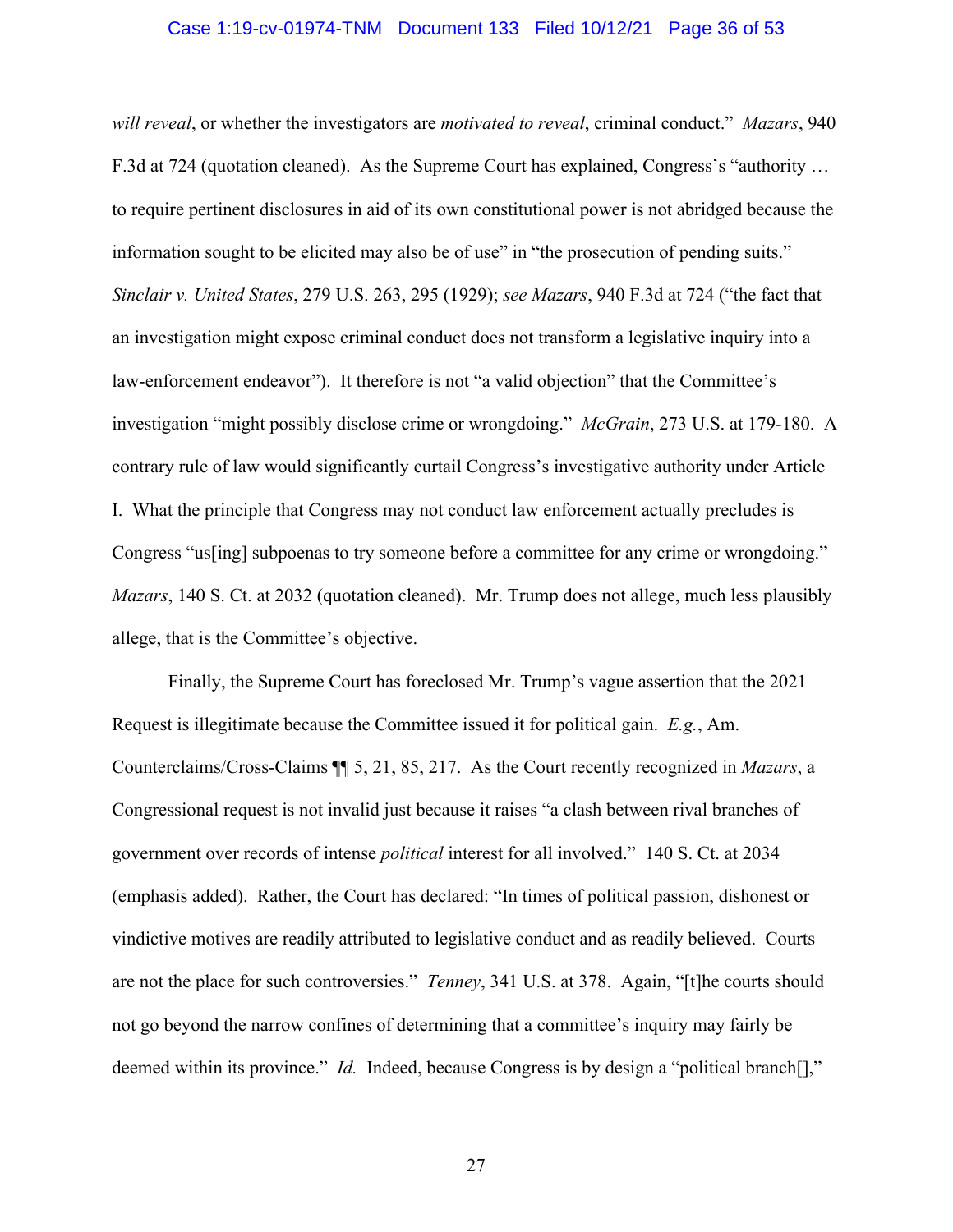<span id="page-36-0"></span>*Mazars*, 140 S. Ct. at 2026, if Mr. Trump were correct and the "mere presence of a political motivation were enough to disqualify a Congressional request, the effect would be to deny Congress its authority to seek information," 2021 OLC Op. at 26; *see Mazars*, 140 S. Ct. at 2033-2035. That "result is incompatible with the Constitution." 2021 OLC Op. at 26. The *Mazars* district court recently stressed these principles in rejecting a similar challenge by Mr. Trump to another Congressional request. 2021 WL 3602683, at \*9-10.13

## **C. Mr. Trump's Contentions That The Committee's Request Exceeds Its Constitutional Authority Fail**

In Counterclaim III, Mr. Trump contends that the 2021 Request is invalid because "Congress cannot constitutionally require the IRS to audit a President," Am. Counterclaims/Cross-Claims ¶ 308, and the Committee's other "contemplated laws" "would fall outside the Committee's legislative jurisdiction," *id.* ¶ 310. These arguments fail.

Mr. Trump asserts that "Congress cannot constitutionally require the IRS to audit a President. Presidents alone are vested with the executive power." Am. Counterclaims/Cross-Claims ¶ 308. But his separation-of-powers theory has no purchase here because legislation governing the IRS's audit of Presidents' tax returns would relate to the Executive Branch's administration of laws (the Internal Revenue Code) that apply equally to all taxpayers, including Mr. Trump and other Presidents, not laws that apply to Presidents as constitutional officers. Thus, such legislation would not affect a President's ability to discharge the President's constitutional duties.

 $13$  In Counterclaim I, Mr. Trump also asserts that the 2021 Request "does not satisfy the terms of § 6103(f)" because (he says) § 6103(f) does not "cover the information of Presidents or former Presidents." Am. Counterclaims/Cross-Claims ¶ 297. There is no evident connection between that assertion and the substance of Counterclaim I, *i.e.*, that the Committee's stated purpose is pretextual and the real purpose is to expose for the sake of exposure. In any event, Mr. Trump makes the same argument in Counterclaim V, and for the reasons stated in Treasury's brief addressing that claim, his assertion is wrong.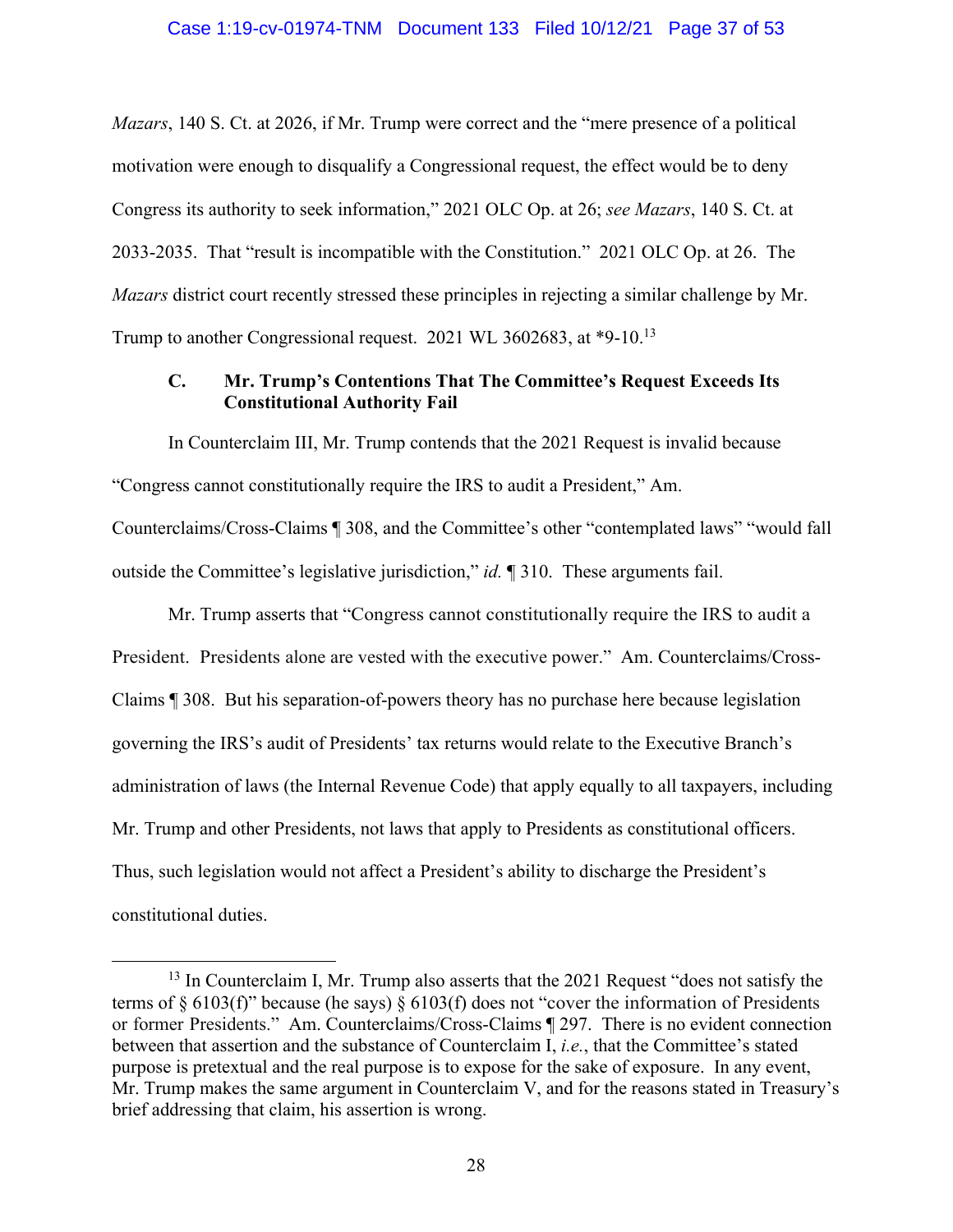#### Case 1:19-cv-01974-TNM Document 133 Filed 10/12/21 Page 38 of 53

<span id="page-37-0"></span>In any event, as noted, "the relevant inquiry is whether legislation '*may* be had,' not whether constitutional legislation *will* be had. Accordingly, [courts] first define the universe of possible legislation that the subpoena provides 'information about,' and then consider whether Congress could constitutionally enact any of those potential statutes." *Mazars*, 940 F.3d at 732 (quoting *Eastland*, 421 U.S. at 508) (citation omitted). Mr. Trump, in other words, must demonstrate that the 2021 Request "could result in *no* valid legislation." *Id.* at 736. But he cannot. Contrary to his assertion that "Congress cannot require the President—a coequal office created by the Constitution itself—to disclose particular information or divest from certain business relationships," Am. Counterclaims/Cross-Claims ¶ 311, Congress is not wholly disabled from regulating the President's performance of his duties and in fact the power of Congress (and the courts) to compel the President to disclose information has long been recognized. *See Mazars*, 940 F.3d at 733-736 (holding, "Congress can require the President to make reasonable financial disclosures" (citing *GSA*, 433 U.S. at 441-443)); *Mazars*, 140 S. Ct. at 2032-2033, 2035; *see also Youngstown Sheet & Tube Co. v. Sawyer*, 343 U.S. 579, 637 (1952) (Jackson, J., [concurring\).](https://concurring).14)<sup>14</sup> In any event, Mr. Trump's mistaken understanding of the scope of the *President's* power to maintain the confidentiality of information is irrelevant because legislation contemplated by the 2021 Request would govern the *IRS's conduct of audits* of Presidents' tax returns.

Mr. Trump also contends that the 2021 Request is not "reasonably relevant" to the "studying the IRS's audit process" or "[o]ther contemplated laws." Am. Counterclaims/Cross-Claims ¶¶ 309-310. The requested materials here plainly are relevant. *See supra* pp. 17-18.

<sup>14</sup>*See also United States v. Nixon*, 418 U.S. 683, 707 (1974); *Senate Select Comm. on Presidential Campaign Activities v. Nixon*, 498 F.2d 725, 730 (D.C. Cir. 1974).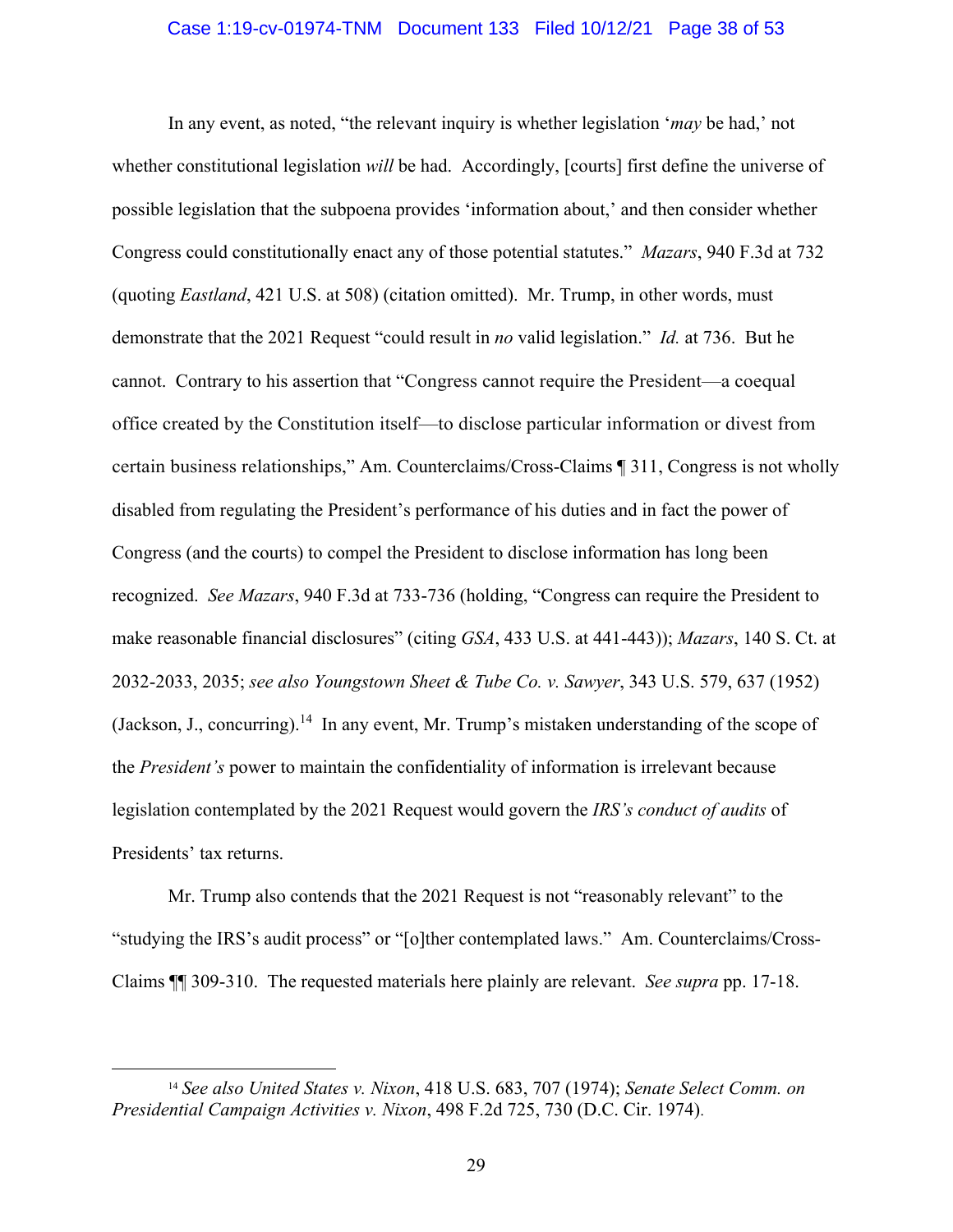#### Case 1:19-cv-01974-TNM Document 133 Filed 10/12/21 Page 39 of 53

<span id="page-38-0"></span>Indeed, as explained below in the context of Counterclaim IV, the Committee had good reason to focus its request on Mr. Trump and to request both his returns (including for the two years preceding his Presidency) and the related audit files. *See infra* pp. 38-41. Beyond that, Mr. Trump is playing an illogical shell game; each category of material requested need not contain information relating to *all* of the Committee's aims.

#### **II. COUNTERCLAIM IV FAILS AS A MATTER OF LAW**

In Counterclaim IV, former President Trump asserts that the Committee's request does not "satisfy the heightened standard" applicable to "Congressional requests for information that implicate the separation of powers" articulated by the Supreme Court in *Mazars*. Am. Counterclaims/Cross-Claims ¶¶ 313-317. That standard, however, does not apply to Congressional requests made pursuant to statute or to requests for records relating to former Presidents. This counterclaim fails as a matter of law for those reasons alone. For the same reasons, the "*Mazars* lite" standard adopted by the district court on remand in *Mazars* is also inapplicable. Instead, the more general separation-of-powers balancing test used by the Supreme Court in *GSA* applies.

The doctrinal question of which of these standards applies here is ultimately academic to the outcome of this case. Regardless of which test applies, the result is clear: the 2021 Request is constitutionally valid. The Committee has articulated and substantiated that the requested tax returns and return information are integral to its ability to carry out its legislative and oversight aims of ensuring that Presidential audits are effective and fair, that IRS staff are safeguarded from improper interference, and that Presidents are not secretly susceptible to foreign influence through emoluments or other foreign-source benefits. Further, the Committee's legitimate need for the requested tax materials far outweighs the negligible burden, if any, that its request for a former President's tax records would place on sitting Presidents.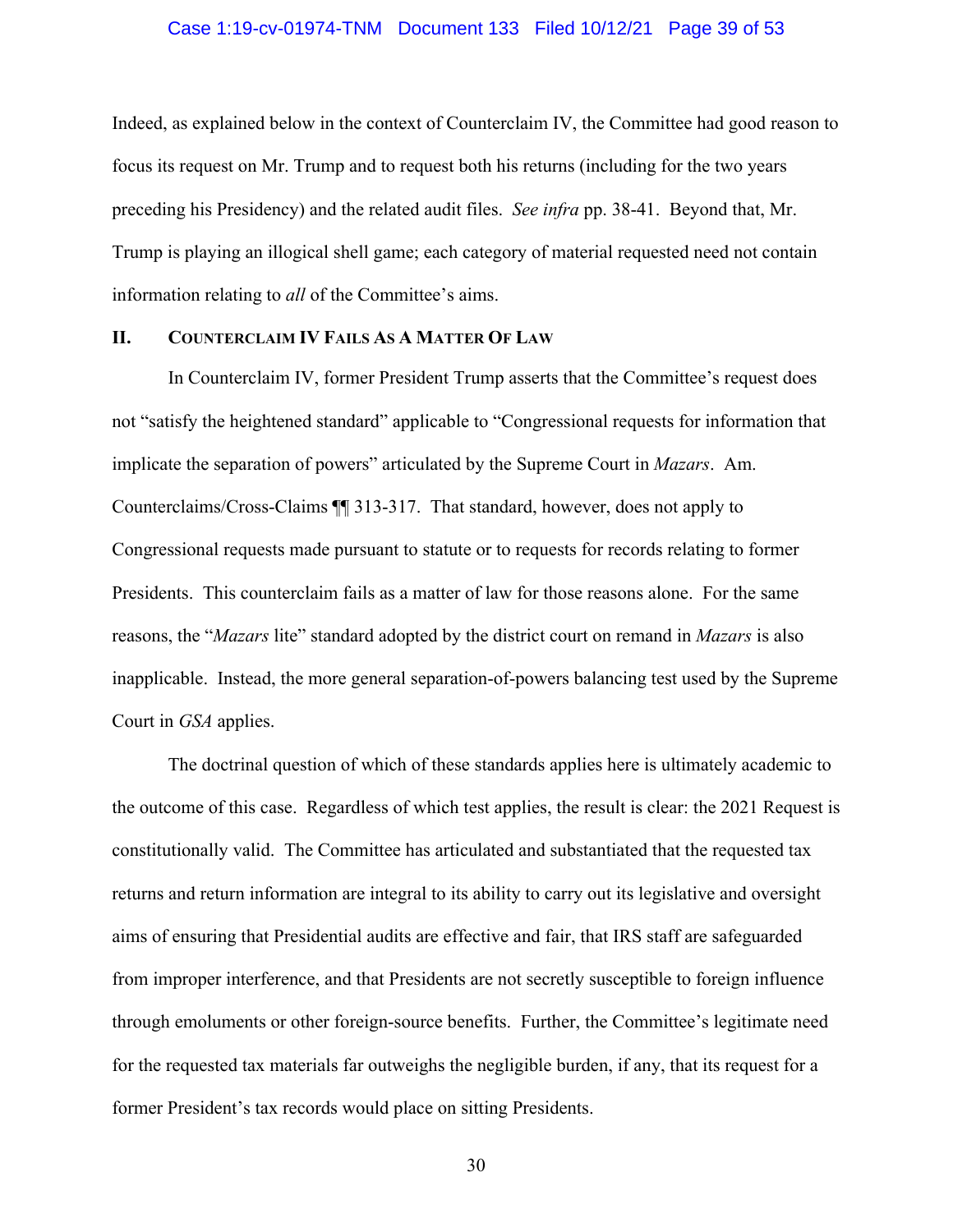<span id="page-39-0"></span>Consequently, Counterclaim IV must be dismissed.

#### **A. The** *Mazars* **Test Does Not Apply**

1. Counterclaim IV fails because the *Mazars* test does not apply to statutory requests for a former President's information. *Mazars* involved subpoenas issued while Mr. Trump was in office by House committees to banks and an accounting firm for financial information relating to him. 140 S. Ct. at 2026-2027. The Court first held that the "demanding standards" applicable to subpoenas for "Oval Office communications"—which "safeguard[] the public interest in candid, confidential deliberations within the Executive Branch"—do not apply to requests for "nonprivileged, private information, which by definition does not implicate sensitive Executive Branch deliberations." *Id.* at 2032-2033. Nonetheless, the Court held that "Congressional subpoenas for information from the President" raise "significant separation of powers issues" because "Congress and the President have an ongoing institutional relationship as the opposite and rival political branches established by the Constitution." *Id.* at 2033-2034, 2036 (quotation marks omitted). Accordingly, the Court determined that a "balanced approach is necessary" one that accounts for "both the significant legislative interests of Congress and the 'unique position' of the President." *Id.* at 2035.

To that end, the Court identified four "special considerations [that] inform this analysis":

First, courts should carefully assess whether the asserted legislative purpose warrants the significant step of involving the President and his papers. … Second, to narrow the scope of possible conflict between the branches, courts should insist on a subpoena no broader than reasonably necessary to support Congress's legislative objective. … Third, courts should be attentive to the nature of the evidence offered by Congress to establish that a subpoena advances a valid legislative purpose. … Fourth, courts should be careful to assess the burdens imposed on the President by a subpoena.

*Mazars*, 140 S. Ct. at 2035-2036.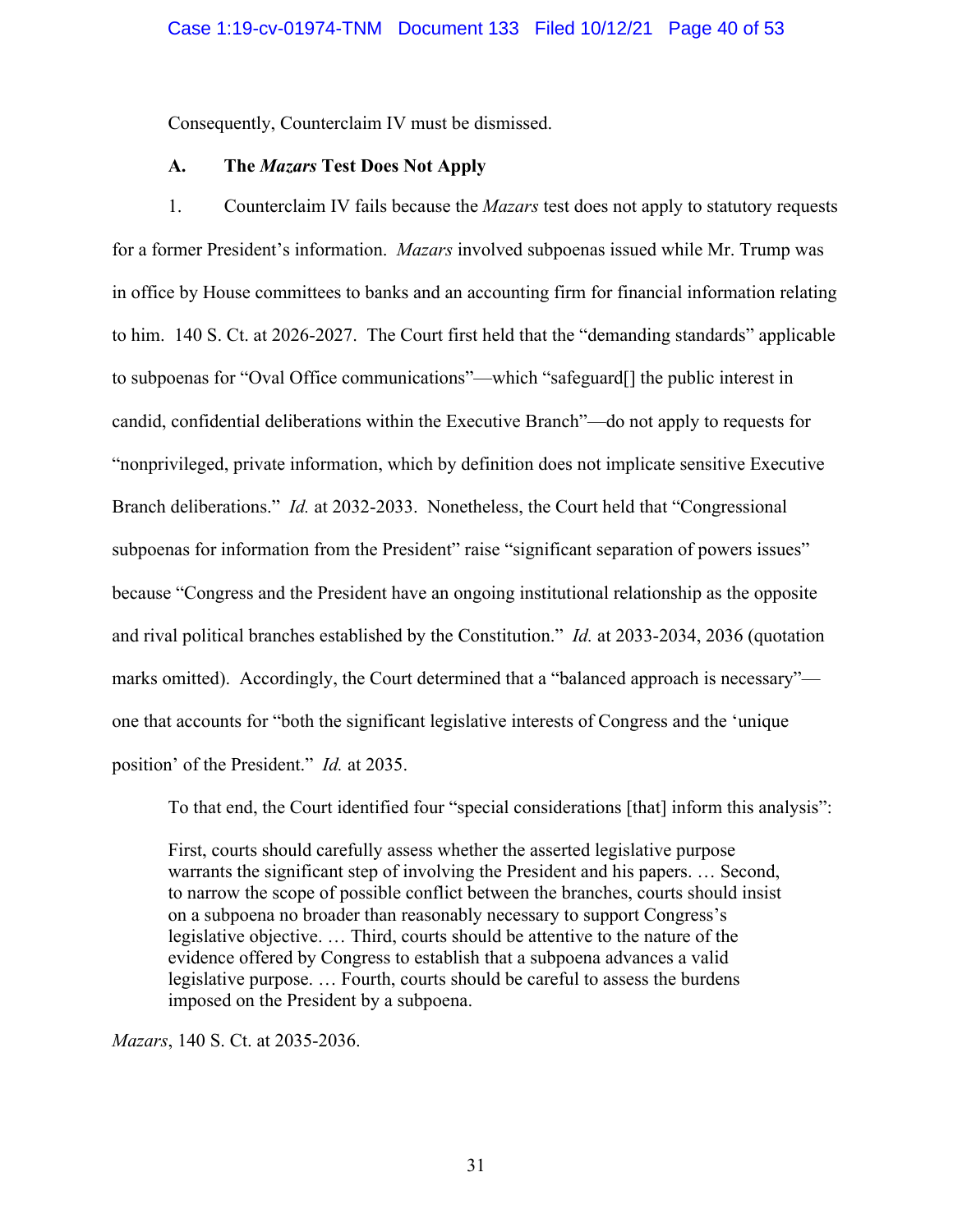#### Case 1:19-cv-01974-TNM Document 133 Filed 10/12/21 Page 41 of 53

Previously, in *GSA*, the Supreme Court articulated a different balancing test for evaluating Congressional demands for a former President's information. After President Nixon left office, Congress enacted a statute directing the General Services Administration "to take custody of [his] Presidential papers and tape recordings" and to "determine the terms and conditions upon which public access may eventually be had" to them. 433 U.S. at 429. In assessing the validity of the statute, the Court adopted a standard that balanced "the important interests that the Act seeks to attain" against "the extent to which it prevents the Executive Branch from accomplishing its constitutionally assigned functions." *Id.* at 443, 446. This standard largely corresponds to the first and fourth *Mazars* factors. *See Mazars*, 2021 WL 3602683, at \*13 ("the two interests" balanced under *GSA* test are "two of the four considerations set forth in *Mazars* itself").

2. The *GSA* test, not the *Mazars* test, should apply here for two reasons. First, like in *GSA* but unlike in *Mazars*, here "[t]he relevant congressional request was made pursuant to an actual statute." *Mazars*, 2021 WL 3602683, at \*18 n.30 (distinguishing this case from enforcement of Congressional subpoena for Mr. Trump's financial information). Second, also like in *GSA* but unlike in *Mazars*, the request here seeks information relating to a *former*  President. Where an ex-President's personal information is sought, the "ongoing relationship" between the Legislative and Executive Branches that "necessarily inform[ed] the Court's analysis" in *Mazars* is absent. 140 S. Ct. at 2026. In this circumstance, the Congressional request neither "pit[s] the political branches against one another" nor occurs in a context where there are political incentives for the two branches to engage in "negotiation and compromise." *Id.* at 2031, 2034. And because "the close connection between the Office of the President and its occupant" has been severed, there is no risk that the Congressional "demand" could "harass the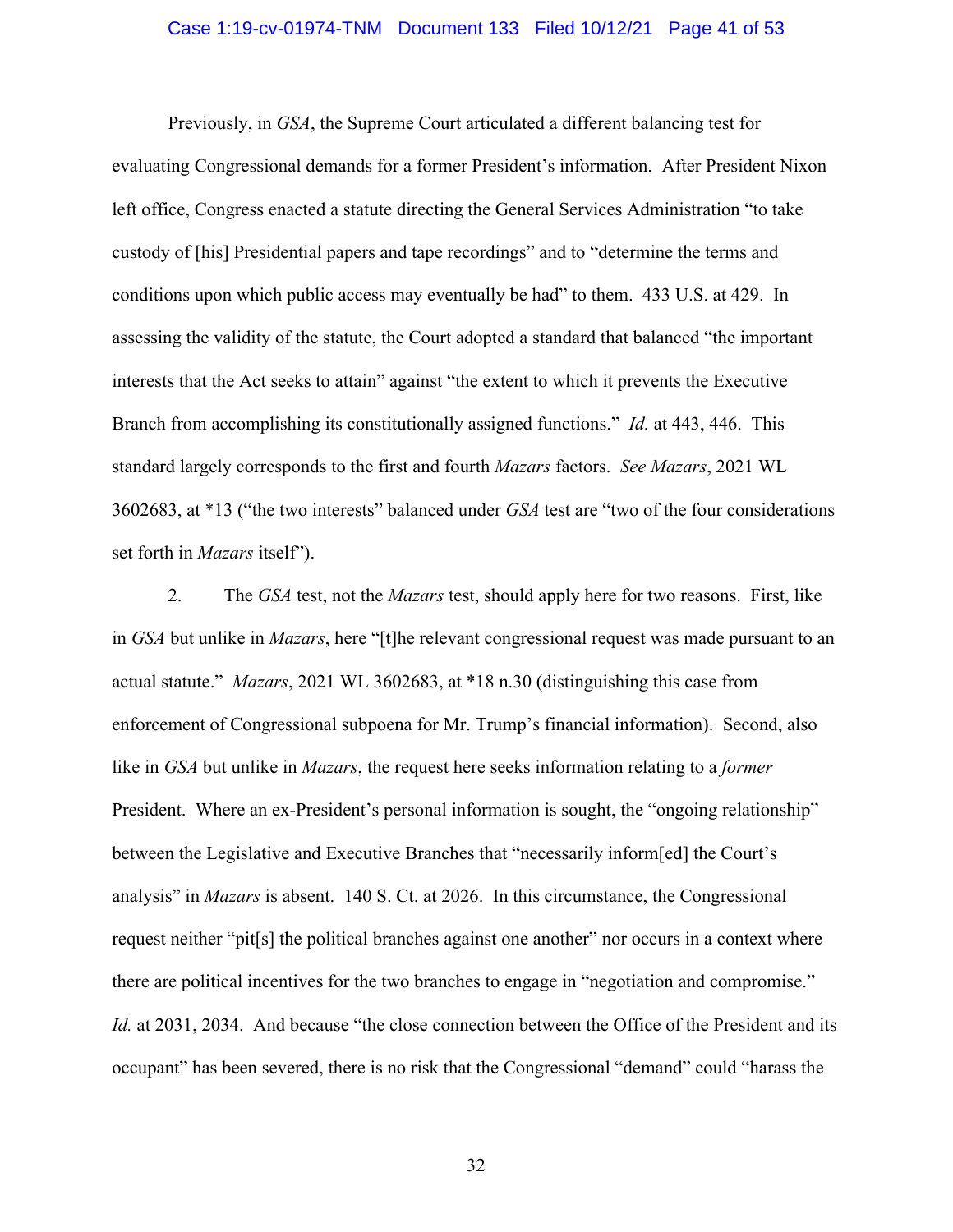#### Case 1:19-cv-01974-TNM Document 133 Filed 10/12/21 Page 42 of 53

President or render him complaisant to the humors of the Legislature." *Id.* at 2034 (quotation cleaned).

 diminished compared to those of an incumbent." *Id.* (quoting *Mazars*, 140 S. Ct. at 2031). Yet, On remand in *Mazars*, the district court—now confronting Congressional subpoenas "directed at a former President"—agreed that "that change affects the foundations of the *Mazars*  test" in these very ways. The court observed that, "because President Trump no longer 'alone composes a branch of government,' this dispute no longer implicates a present 'clash between rival branches of government.'" 2021 WL 3602683, at \*13 (quoting *Mazars*, 140 S. Ct. at 2034). Such a request, the court said, will neither "'intru[de] into the operation of the Office of the President' nor … burden 'the sitting President's time and attention.'" *Id.* (quoting *Mazars*, 140 S. Ct. at 2036) (alterations omitted). Further, the court recognized that "the *Mazars* test was crafted against a 'tradition of negotiation and compromise' between co-equal branches of government, but … a former President's incentives to accommodate Congress are greatly instead of applying the *GSA* test, the *Mazars* district court applied what it termed "*Mazars* lite" because, in its view, "[t]hese foundational differences alter the *Mazars* framework in important ways that support reduced judicial scrutiny of a congressional subpoena to a former President." *Id.* at \*13. Under the "*Mazars* lite" test, the court explained, each *Mazars* factor would be applied in a "less rigorous" way in the context of a Congressional request for a former President's nonprivileged, private information. *Id.* 

The Committee respectfully submits that the *Mazars* district court erred in applying its "*Mazars* lite" test instead of the *GSA* balancing test. Nonetheless, for the reasons discussed shortly, the 2021 Request is constitutionally valid—and thus Counterclaim IV fails—under any of the three tests just described.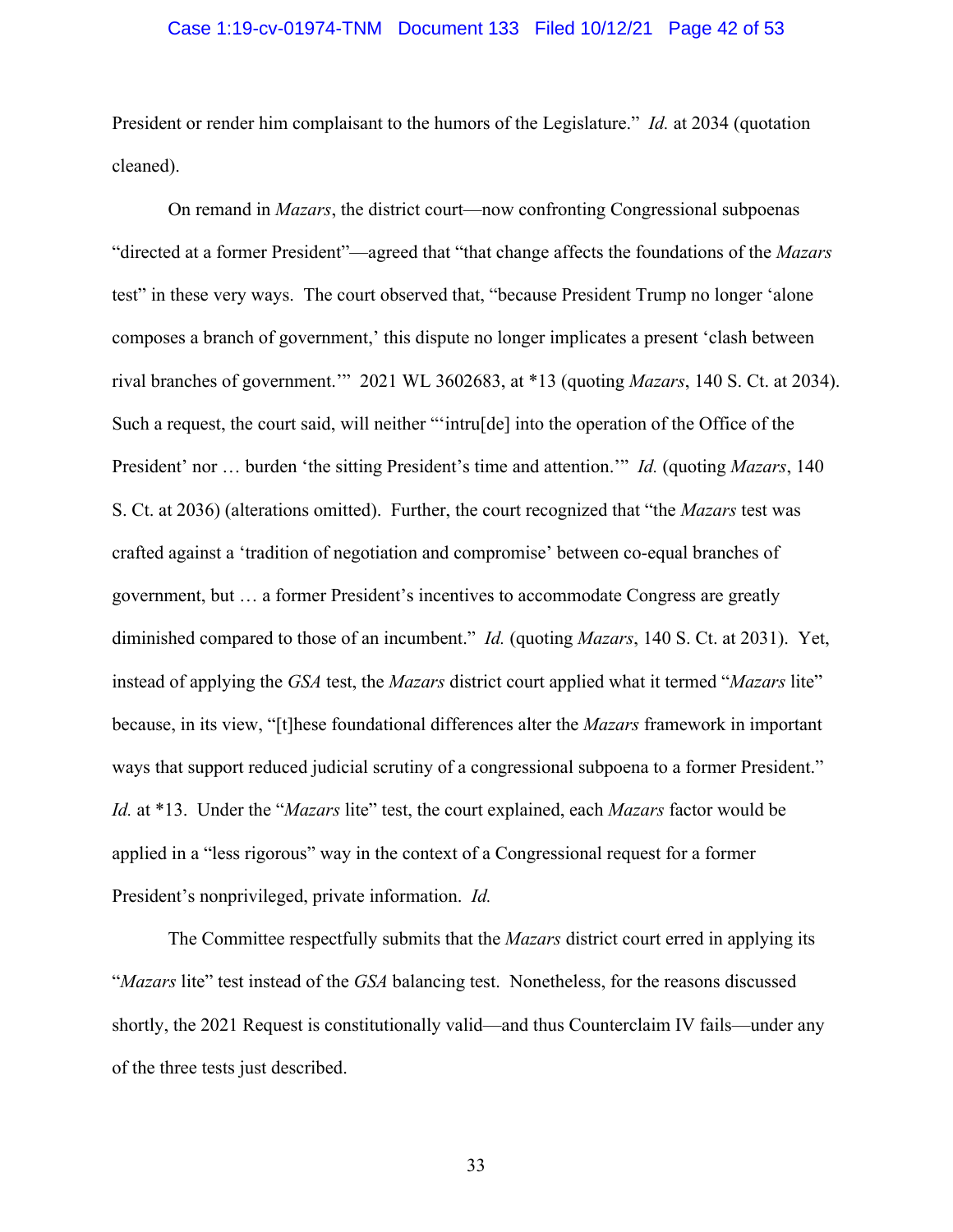#### Case 1:19-cv-01974-TNM Document 133 Filed 10/12/21 Page 43 of 53

<span id="page-42-0"></span>3. Mr. Trump contends that the full-blown *Mazars* test should apply here irrespective of the fact that he is no longer President because he was the President when the *2019 Request* was made and the 2021 Request "was not a new request, but a voluntary adjustment to the April 2019 request." Am. Counterclaims/Cross-Claims ¶¶ 314-315. Again, Counterclaim IV fails even under that test, but in any event, the *Mazars* district court rejected the same argument by Mr. Trump, 2021 WL 3602683, at \*11, and rightly so, for two reasons.

First, this case concerns the 2021 Request, not the 2019 Request. The requests are similar, but not the same: the 2021 Request was issued by a new Congress, seeks returns and return information for different tax years, and was accompanied by its own detailed explanation of the Committee's legislative and oversight needs. Courts should respect Congress's prerogative to define its requests for information to the Executive Branch as it sees fit. *See id.*  ("That the two subpoenas are substantively identical does not mean there has only ever been one Mazars subpoena. The [second] Subpoena is a new demand for records ….").

Second, even if the two requests were one and the same, because Mr. Trump seeks to enjoin Treasury's compliance with the request, the request's validity must be assessed based on the current circumstances. *See id.* at \*12 (giving "due weight to post-subpoena developments" because prospective relief was sought). It is well-established that the question of prospective enforcement *vel non*—which is what this case involves—is determined based on the facts and circumstances existing at the time of the judgment. *See, e.g.*, *id.*; *Duplex Printing Press Co. v. Deering*, 254 U.S. 443, 464 (1921) ("this form of relief operates only in futuro, and the right to it must be determined as of the time of the hearing"); *Tory v. Cochran*, 544 U.S. 734, 737-738 (2005); *Landgraf v. USI Film Prods.*, 511 U.S. 244, 274 (1994). In fact, the D.C. Circuit previously dismissed a lawsuit seeking to enforce a Congressional subpoena because "the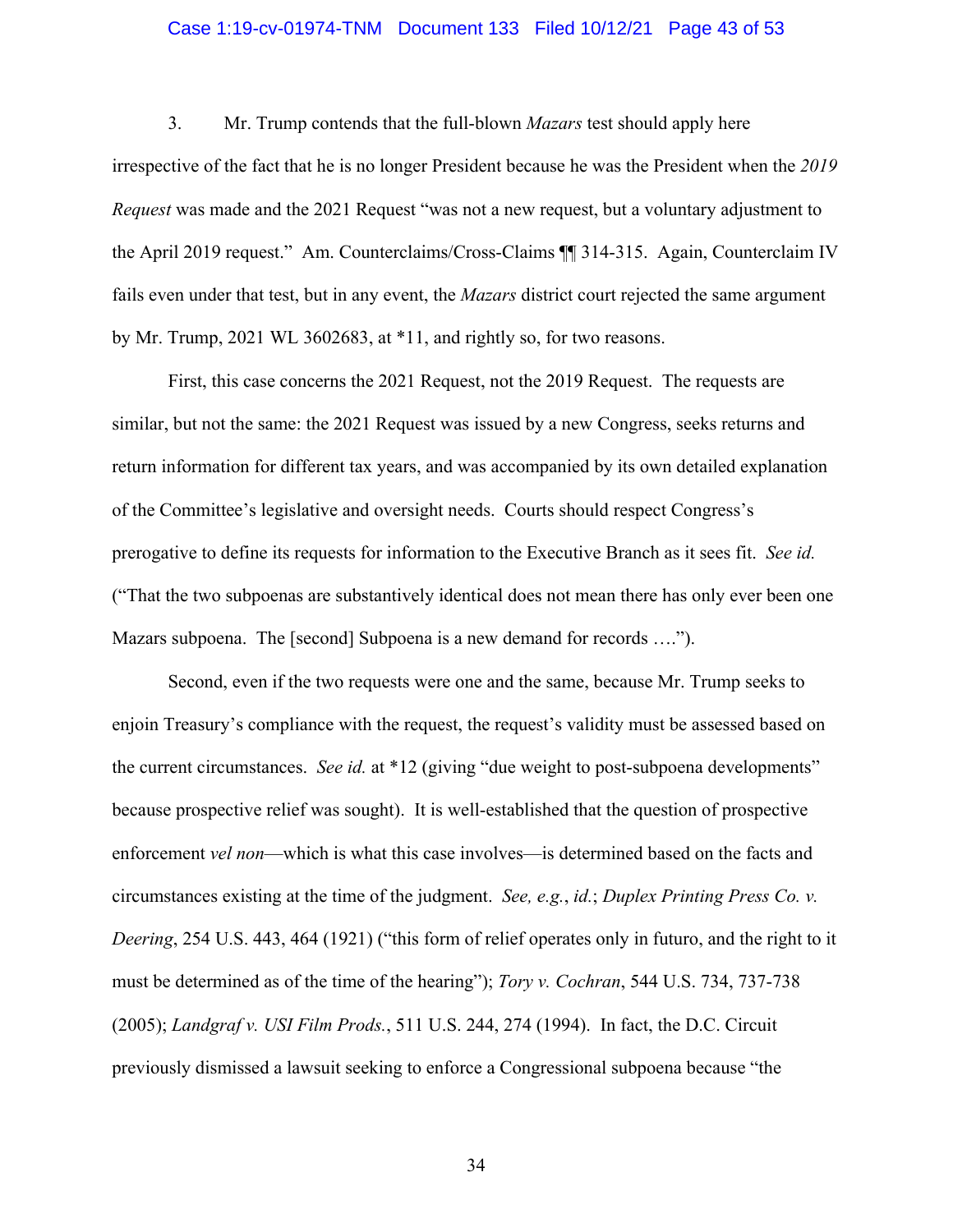#### Case 1:19-cv-01974-TNM Document 133 Filed 10/12/21 Page 44 of 53

<span id="page-43-0"></span>Committee's argument that the subpoenaed materials are necessary to its legislative judgments ha<sup>[d]</sup> been substantially undermined by [the] subsequent" actions disclosing the information sought. *Senate Select Comm. on Presidential Campaign Activities*, 498 F.2d at 732-733. The same principle applies here. And even if viewed as a single request articulated through the Committee's statements in 2019 and in 2021, the request is constitutionally valid, for all the reasons discussed in this motion.

### **B. Regardless Of Which Test Applies, The Request Does Not Violate The Separation Of Powers**

Under the full-blown *Mazars* test, the "*Mazars* lite" test, or the *GSA* test, the Committee's request accords with the constitutional separation of powers.

## **1. The Request Imposes No Burden On The Current President Or Future Presidents**

 information" and related IRS records. *Mazars*, 140 S. Ct. at 2032-2033. Nor does the request Now that Mr. Trump has left office, he cannot plausibly claim that Treasury's compliance with the 2021 Request will burden the Office of the President in any way. The request seeks no *Presidential* materials—no "Oval Office communications," for example, and nothing related to the official duties of a President—but rather only "nonprivileged, private seek anything from or burden *the sitting* President. Consequently, the request will not "intru[de] into the operation of the Office of the President," expose the President to "harass[ment]," or "render him complaisant to the humors of the Legislature," let alone divert his "time and attention" (which generally is not constitutionally protected anyway). *Id.* at 2034, 2036; *see Mazars*, 2021 WL 3602683, at \*13 ("burdens imposed on the President … are greatly diminished, if not eliminated entirely, when the President to whom the subpoena is issued no longer occupies the office"). This conclusion is reinforced by the fact that the Executive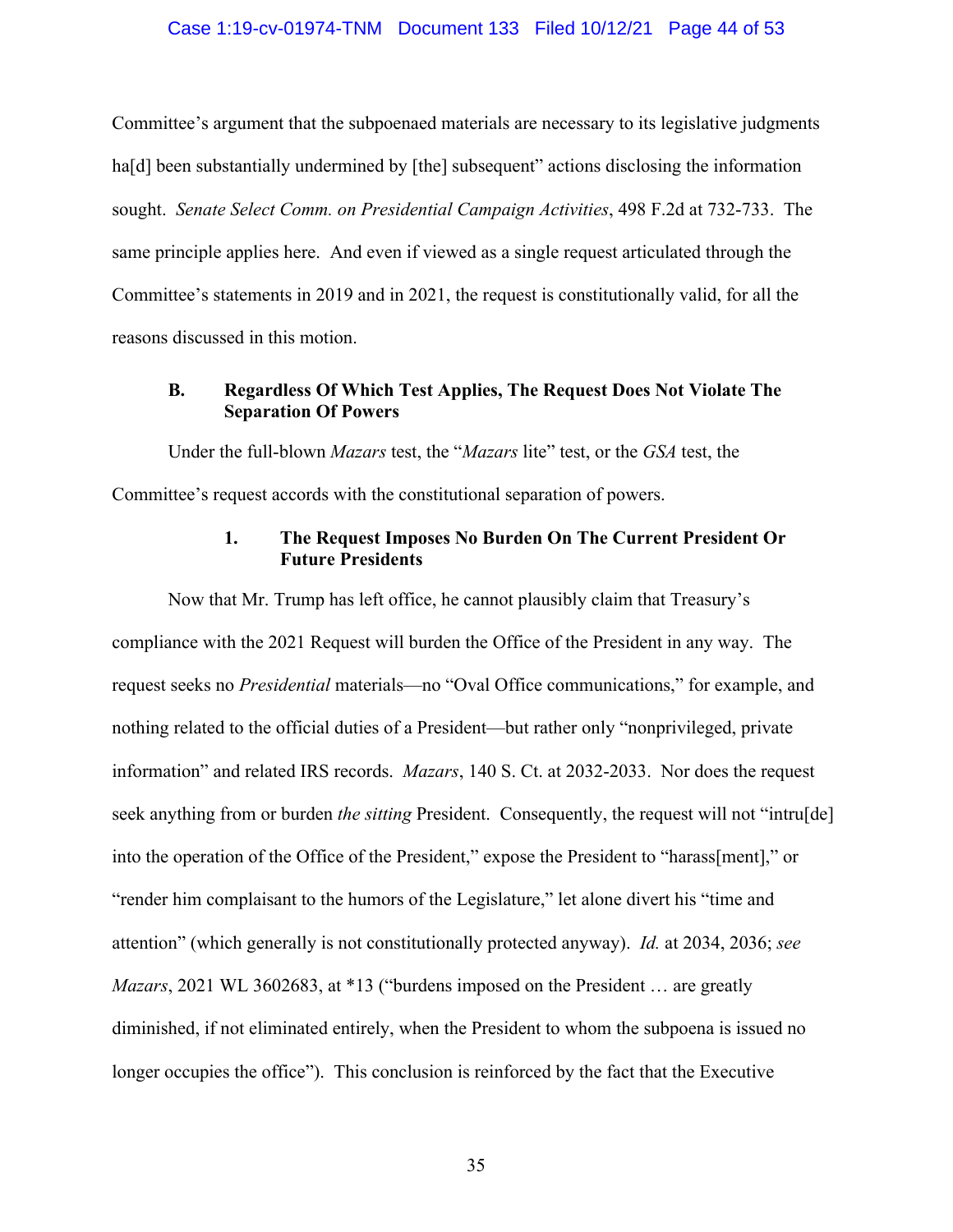#### Case 1:19-cv-01974-TNM Document 133 Filed 10/12/21 Page 45 of 53

<span id="page-44-0"></span>Branch—which has an obvious interest in safeguarding the institutional interests of the Presidency—has concluded that it must comply with the Committee's request, without expressing any concern that doing so would burden the President. *See* 2021 OLC Op. at 28-29; *see also GSA*, 433 U.S. at 441 (that President Ford signed disclosure law and President Carter's Administration "support[ed]" its constitutionality in litigation indicated law did not violate separation of powers).

On remand in *Mazars*, the district court acknowledged the possibility that "the threat of a post-presidency subpoena for personal information [would] influence how the sitting President treats Congress while in office," but the court deemed that risk "remote" and "not nearly as injurious to the separation of powers as" a subpoena issued "*during*" the relevant President's term. 2021 WL 3602683, at \*13. Even if that were correct there, such risk is even more attenuated here. Since President Nixon became the first President to release his tax returns to the public, in 1973, every elected President other than Mr. Trump has voluntarily released his returns, including Mr. Trump's successor.<sup>15</sup> The long history of Presidents' willingness to publicly release their returns strongly suggests that future Presidents will not be troubled by the prospect of doing the same. Speculation that future Congresses will use Section 6103(f) requests to obtain tax returns and return information of former Presidents as a tool of harassment contradicts the presumption of good faith due to a co-equal branch of government and overlooks

<sup>15</sup>*See, e.g.*, *The President and Vice President release their 2020 tax returns*, The White House (May 17, 2021), <https://www.whitehouse.gov/briefing-room/disclosures/2021/05/17/the>president-and-vice-president-release-their-2020-tax-returns/; *President Obama and Vice President Biden's 2015 Tax Returns*, The White House (President Barack Obama Archives) (Apr. 15, 2016), <https://obamawhitehouse.archives.gov/blog/2016/04/15/president-obama-and>vice-president-bidens-2015-tax-returns; *President and Mrs. Bush Release 2000 Tax Return*, The White House (President George W. Bush Archives) (Apr. 13, 2001),<https://georgewbush>[whitehouse.archives.gov/news/releases/2001/04/20010413-6.html](https://whitehouse.archives.gov/news/releases/2001/04/20010413-6.html).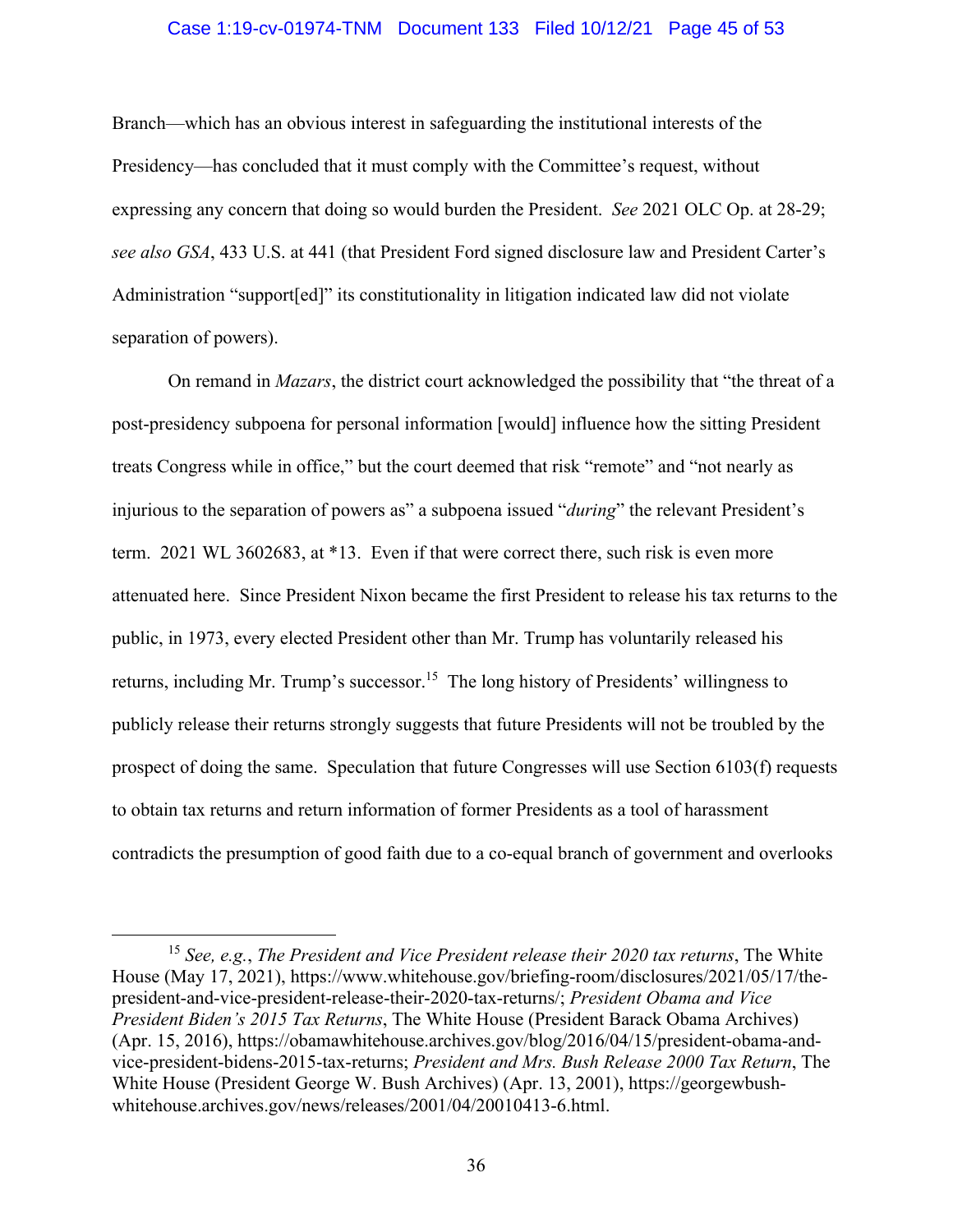#### Case 1:19-cv-01974-TNM Document 133 Filed 10/12/21 Page 46 of 53

<span id="page-45-0"></span>the highly unusual circumstances necessitating the Committee's request for tax records and corresponding IRS files here. Indeed, Mr. Trump's flat refusal to release his individual returns or to release information about ongoing IRS audits (if any) reinforces the significant concerns underlying the Committee's request for his tax information from the IRS.

In addition, the *Mazars* district court determined that the risk of undue influence on Presidents was "increased" by the "subpoena's breadth and intrusiveness." 2021 WL 3602683, at \*17. The Committee strongly disagrees with this aspect of the *Mazars* court's analysis, but even if the court's characterization were correct, the Committee's 2021 Request is well tailored to the Committee's investigative objectives and includes only those documents most pertinent to the Committee's investigation. *See infra* pp. 39-41.

## **2. The Committee's Purposes Warrant Involving Mr. Trump's Papers**

The Committee's legislative and oversight purposes warrant seeking Mr. Trump's tax information because there are no "other sources [that] could reasonably provide Congress the information it needs in light of its particular legislative objective[s]." *Mazars*, 140 S. Ct. at 2035-2036. The Committee does not seek to use Mr. Trump's information as a "'case study' for general legislation," *id.* at 2036, but rather seeks to investigate and potentially develop legislation directed specifically at circumstances involving Presidents and informed specifically by risks that Mr. Trump's actions appear to have generated.

The legislative and oversight objectives identified in the 2021 Request—which include ensuring that Presidential audits are fair, effective, and free from improper interference, and ensuring that foreign entanglements do not interfere with Presidents' faithful execution of official duties—are obviously specific to the Presidency. Therefore, only information relating to Presidents will do: the Committee cannot truly understand a process that applies uniquely to a President other than by examining records relating to a President.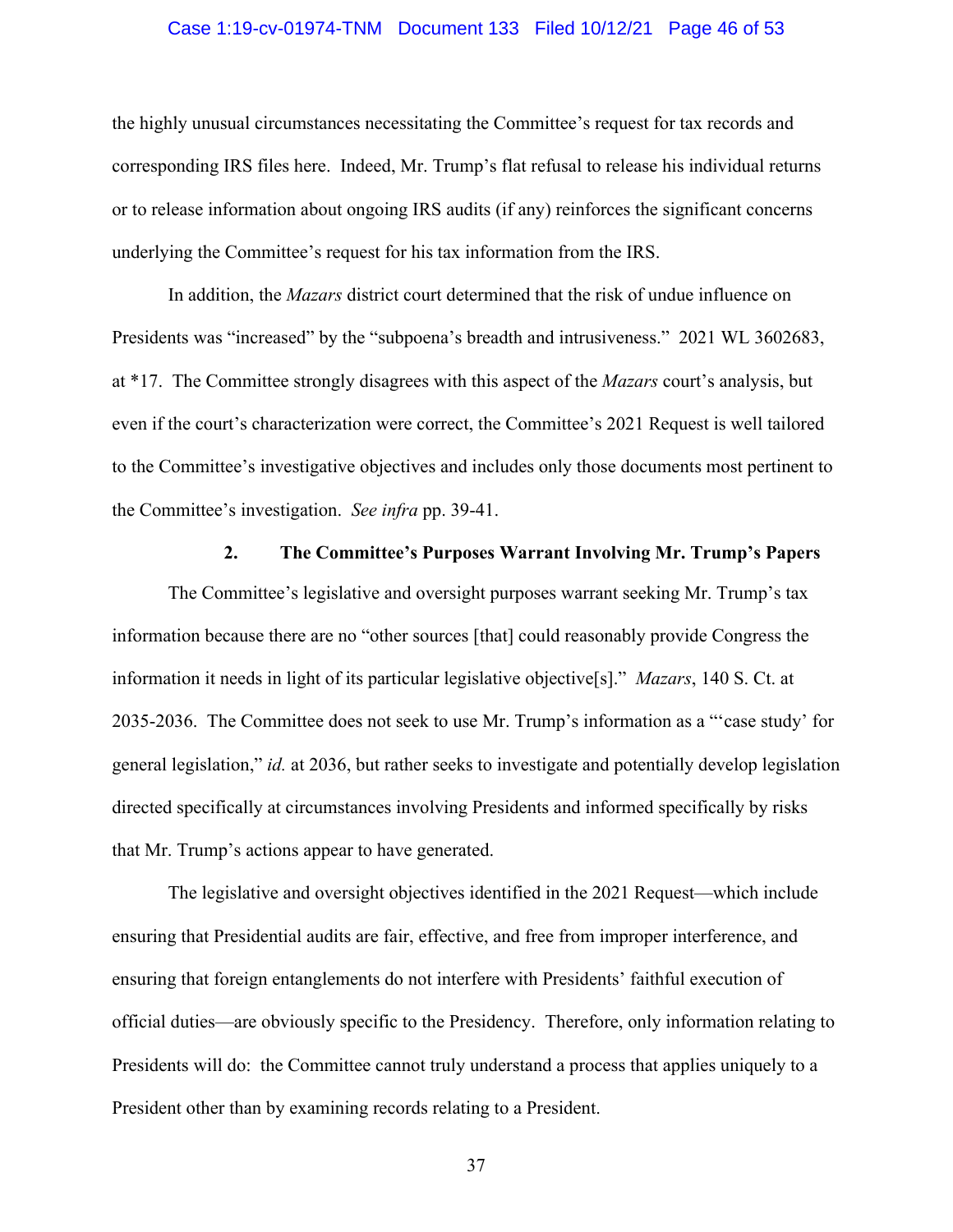#### Case 1:19-cv-01974-TNM Document 133 Filed 10/12/21 Page 47 of 53

<span id="page-46-0"></span>What is more, the Committee is justifiably focused specifically on Mr. Trump because, as the 2021 Request explained, his actions and statements raised unprecedented and serious concerns about his tax compliance and foreign entanglements and about the IRS's ability to enforce the tax laws against him while President. His Presidency was a nonpareil stress test, and the Committee has the constitutional right and duty to investigate and assess the extent to which the existing systems withstood that stress and what legislative reinforcements, if any, are needed. Compared to past Presidents, Mr. Trump's returns appear to be inordinately large and complex, reflecting his sprawling domestic and international business activities, which raises the question of whether the IRS has the requisite resources and authority to examine such returns as effectively as needed for a President. And he repeatedly attacked the IRS and its audits of him both while a Presidential candidate and while President, which raised the important question of whether IRS employees are properly protected from a President's attempts to improperly influence its audits. *See supra* pp. 11, 18-19. In sum, Mr. Trump's returns and related administrative files are not only "necess[ary]" but also "unique[ly] useful[]." *Mazars*, 2021 WL 3602683, at \*16.

Further, Mr. Trump's foreign business activities raise additional concerns about improper foreign influence that could inform relevant remedial legislation aimed at preventing "corruption" and "maladministration" in the Presidency. *Watkins*, 354 U.S. at 200 n.33. Indeed, given that the Constitution prohibits the acceptance of any foreign emolument without "the Consent of the Congress," U.S. Const. art. I, § 9, cl. 8, "[i]f Congress cannot mandate disclosure pursuant to its consent authority, one wonders how it could possibly exercise that authority effectively," *Mazars*, 2021 WL 3602683, at \*25.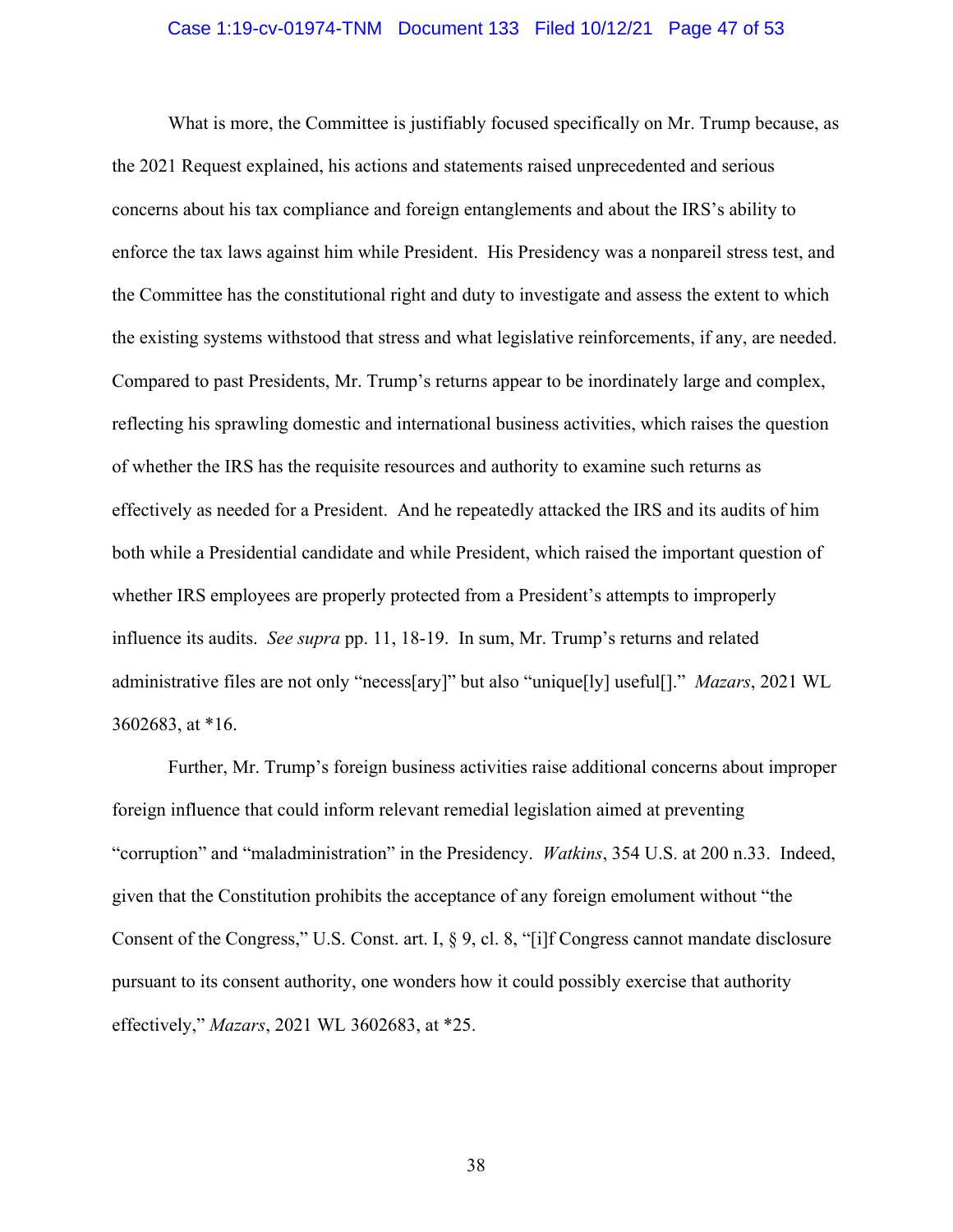#### Case 1:19-cv-01974-TNM Document 133 Filed 10/12/21 Page 48 of 53

<span id="page-47-0"></span>Finally, the Committee is operating "on a clean slate." *Mazars*, 2021 WL 3602683, at \*16. In *Mazars*, the district court found that "the legislative objectives" were "relatively incremental and therefore present[ed] only a limited need for former President Trump's financial records" because "the preexisting financial disclosure regime the Committee seeks to build on is already quite extensive." *Id.* at \*16-17. Again, the Committee strongly disagrees with the *Mazars* district court's analysis on this point: no matter how extensive the preexisting regime may be, it remains open to Congress to investigate whether that regime is achieving Congress's current goals and doing so in appropriate ways; "legislative acts … [are] alterable when the legislature shall please to alter" them. *Marbury v. Madison*, 5 U.S. 137, 177 (1803). Even if the *Mazars* district court's analysis were sound, however, this case would still be different because there is *no* existing or proposed statute governing Presidential tax audits. *Cf. Mazars*, 2021 WL 3602683, at \*18 n.30 (distinguishing this case). The point of the Committee's inquiry here is to determine the need, if any, for such legislation and the shape that such legislation would take.

#### **3. The 2021 Request Seeks Only What Is Reasonably Necessary**

The 2021 Request is tailored to what is reasonably necessary to serve the Committee's legislative and oversight purposes.

As explained in the 2021 Request, the Committee does not know, among other things:

- For which years and for which entities, if any, did the IRS audit former President Trump's tax returns?
- If performed, were those audits thorough and accurate? Were the audits deficient or inadequate in any way, and if so, how and why?
- Was Mr. Trump under audit before his election and, if so, did the audit process change after he became President? If so, how and why?
- Did the IRS have the resources and personnel needed to perform the audits effectively?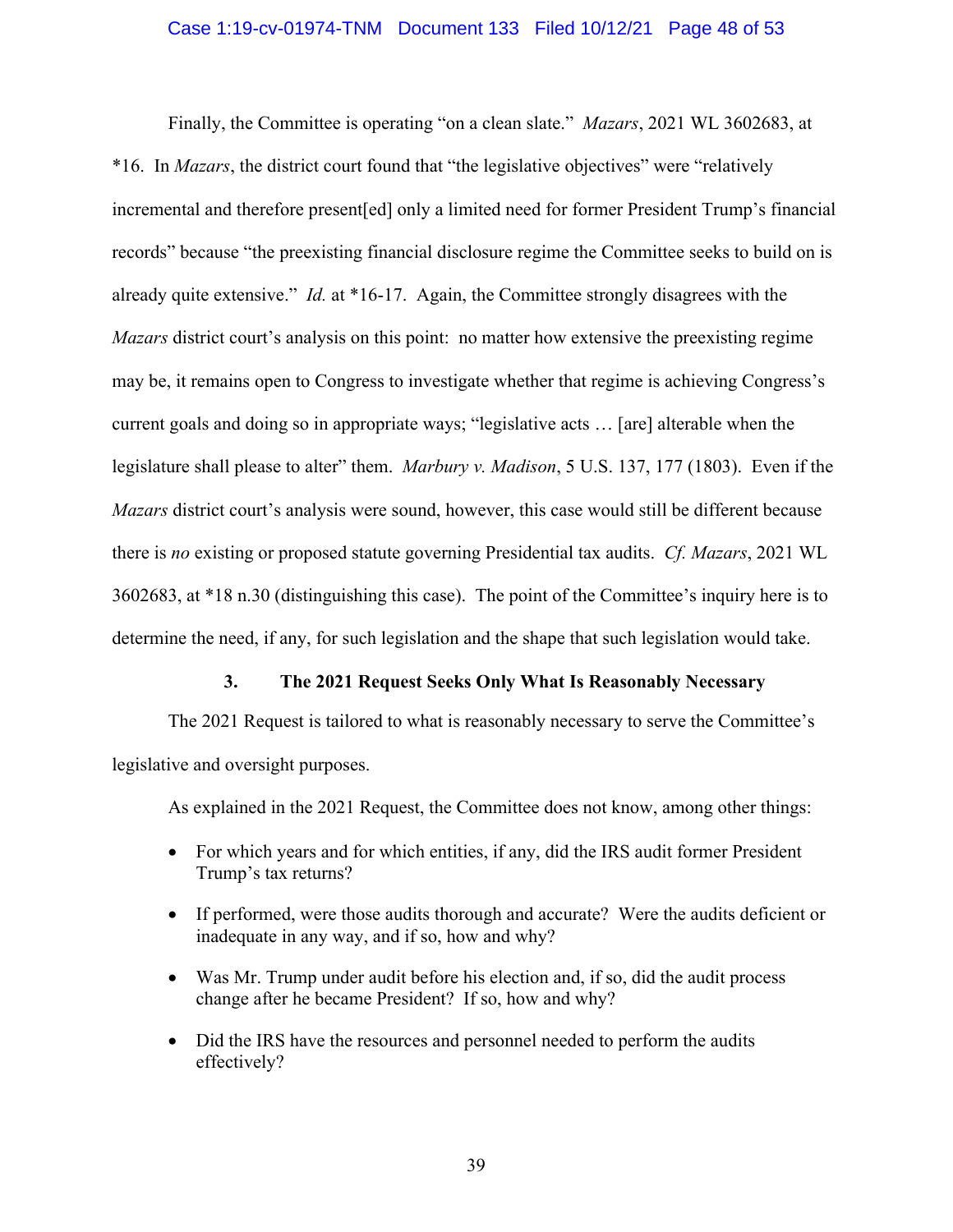- Did the IRS have adequate authority to obtain the information it needed from Mr. Trump to perform the audits?
- Were there any indications that Mr. Trump had received any emoluments, income, or other benefits from foreign sources?
- Did the audits result in any disputes, notices of deficiency, or adjustments and, if so, how were they resolved?
- If any audits for years in which Mr. Trump was President were not completed before his term ended, have they since been completed? If not, will they be completed and when?
- Did Mr. Trump directly or indirectly try to block, interfere with, or influence the audits? If so, were the relevant IRS employees protected from those efforts in the course of their work, what steps did the IRS take to protect its employees, and to what extent did those efforts affect the IRS's audits?
- In what ways, if any, did the IRS treat Mr. Trump's returns differently from other similarly situated taxpayers?

*See* 2021 Request at 1-5.

The 2021 Request seeks the two most obvious and basic categories of documents required to answer those questions: Mr. Trump's individual income tax returns and the income tax returns for eight of his business entities (for a defined number of years) and related IRS administrative files. Mr. Trump asserts that the "audit files would contain virtually no information about business entanglements, and the tax returns contain no information about the audit process." Am. Counterclaims/Cross-Claims ¶ 310. But "[w]ithout seeing the relevant returns and return information, it is impossible to" answer such questions and therefore it is impossible to "properly assess whether the scope of a mandatory audit was complete, objective, and fair and to legislate accordingly." 2021 Request at 6. Contrary to Mr. Trump's assumption, each type of document need not bear on *all* aspects of the Committee's investigation; they need only bear on *some* part, and they do. Without both the returns and the accompanying administrative files, the Committee cannot evaluate the sufficiency, independence, or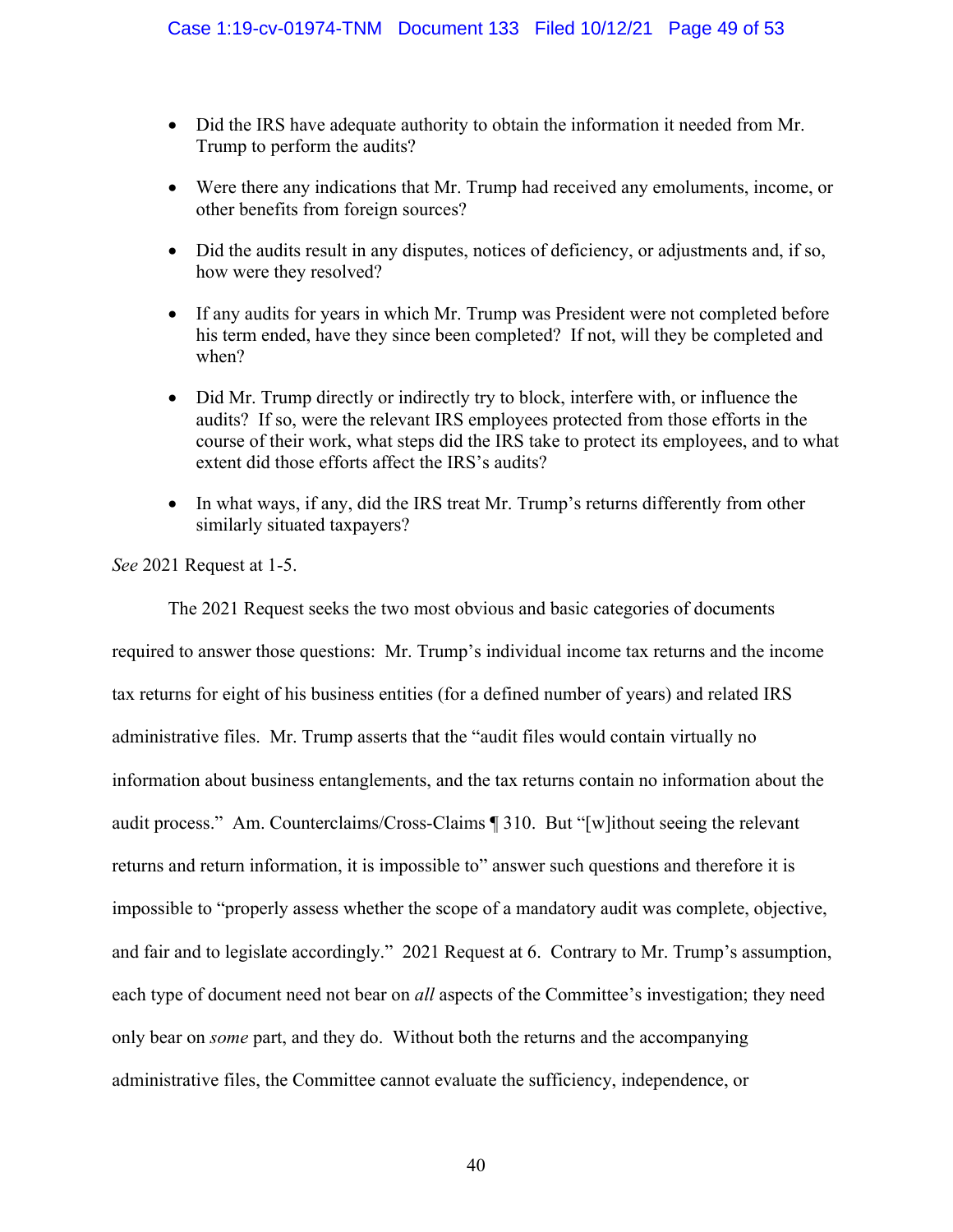#### Case 1:19-cv-01974-TNM Document 133 Filed 10/12/21 Page 50 of 53

<span id="page-49-0"></span>impartiality of the IRS's audits: it needs the returns to see, among other things, what Mr. Trump reported, and it needs the administrative files to see how the IRS audited those returns.

Further, the tax returns may contain information relating to foreign-source income, *see, e.g.*, IRS Form 1040, Schedules B, C & E; IRS Form 1065, Schedule B & K; IRS Schedule K-1 (Form 1065), and the audit files may contain further materials illuminating those sources. Finally, the Committee has requested the returns for the two tax years preceding Mr. Trump's Presidency in order to ensure that the Committee gains a sufficiently complete picture of the IRS's audits of his returns while President, including whether the IRS's approach to auditing Mr. Trump's returns changed or was affected by his newfound power as the head of the Executive Branch. Thus, as OLC determined, the period covered by the 2021 Request "is well-aligned with the Committee's interest in the presidential tax audit program." 2021 OLC Op. at 32; *cf. Mazars*, 2021 WL 3602683, at \*17 (determining that subpoena seeking financial records relating to Mr. Trump for years 2011-2018 was both under- and over-inclusive); *id.* at \*26.

#### **4. The Committee Justified Its Need For The Requested Materials**

The Committee has "adequately" supported its request with "detailed and substantial" evidence. *Mazars*, 140 S. Ct. at 2036. The 2021 Request contains more than five single-spaced pages explaining the Committee's legislative and oversight needs for Mr. Trump's tax returns and the related IRS administrative files. The request explains: the importance of having a fair and effective tax system and the Committee's responsibility for crafting legislation to achieve that goal, 2021 Request at 1, 3; the lack of information about the IRS Presidential audit program, *id.* at 2; the Committee's detailed concerns about the program's inability to handle highly complex returns or to withstand improper pressure by a President, based on its review of the Manual and the IRS's "own admission," *id.* at 2-4; the unprecedented pressures Mr. Trump has applied to the Presidential audit program through his unusually complex returns, foreign business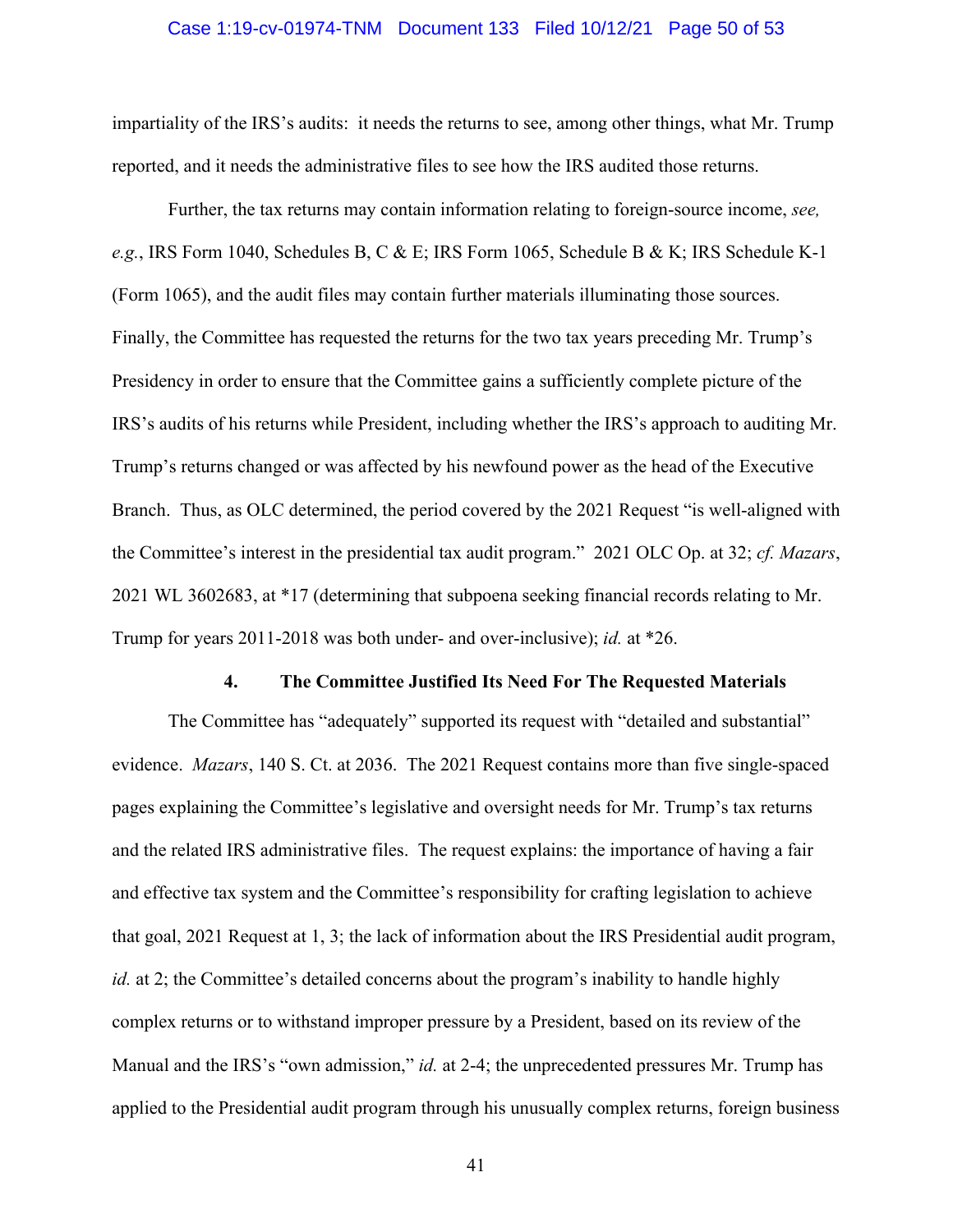#### Case 1:19-cv-01974-TNM Document 133 Filed 10/12/21 Page 51 of 53

activities, refusal to release his returns publicly, and hostility towards the IRS and its audits of him, based on media reports and his own public statements, *id.* at 4-6; what information Mr. Trump's returns and the related administrative files might reveal regarding the Committee's concerns, *id.* at 4, 6; and the Committee's legislative goals to redress these concerns should they be borne out, *id.* at 2-3.

That is alone sufficient, but the 2021 Request is further substantiated by information obtained by the Committee during its hearing in February 2019. At that hearing, witnesses testified that Mr. Trump's tax returns would inform the Committee's assessment of whether the Presidential audit program functions effectively, particularly under the challenging circumstances presented by Mr. Trump. One tax expert witness testified that, "without seeing [Mr. Trump's] returns, the Committee cannot tell whether the returns are being properly reviewed by the IRS" and "cannot understand how any disputes have been resolved." Steven M. Rosenthal*, The Value of Presidential and Vice-Presidential Tax Returns to the Public and Congress*, Tax Policy Center, at 6 (Feb. 7, 2019) (submitted to and accepted by Subcommittee during hearing, Oversight Tr. at 24). Another expert witness cited the "experience in the Nixon administration" as evidence "that the IRS may not be able to … vigorously enforce the law relative to the President," and recommended that audit requirements be codified in a statute rather "than handled through the internal policies of the IRS." Oversight Tr. at 40-41 (testimony of Joseph J. Thorndike).

Witnesses also testified at the hearing that Mr. Trump's tax returns could disclose foreign emoluments or entanglements that would create conflicts of interest or suggest improper influence. "[T]ax transparency," one witness testified, "could lead to greater accountability" concerning subjects like the receipt of "funds from foreign sources," noting that "a lot of foreign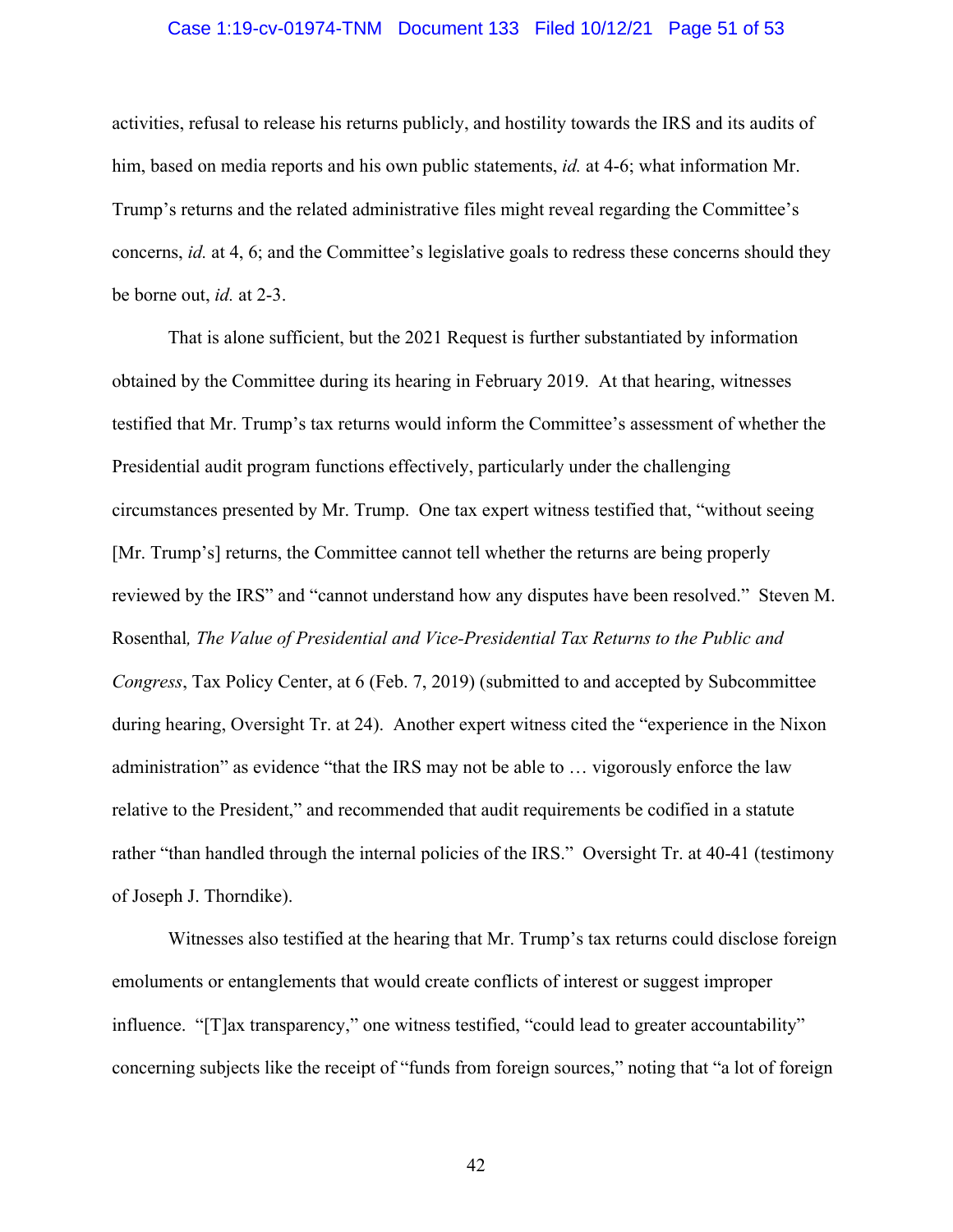#### Case 1:19-cv-01974-TNM Document 133 Filed 10/12/21 Page 52 of 53

<span id="page-51-0"></span>governments have very extensive funds that invest in businesses." Oversight Tr. at 26, 52 (testimony of Noah Bookbinder). Because of such concerns, witnesses urged the Committee to request Mr. Trump's business tax returns in addition to his individual income tax returns. *See, e.g.*, *id.* at 27, 51, 55.

In sum, the Committee's articulation of its legislative and oversight purposes in requesting Mr. Trump's tax returns and related return information, as well as the bases for the Committee's belief that those materials would serve Article I purposes, was ample.

#### **III. THE REMAINING CROSS-CLAIMS AGAINST TREASURY SHOULD BE DISMISSED**

Although the Committee is not named as a defendant in Cross-Claims V through VIII, the Committee believes those claims should be dismissed. In order to avoid duplicative briefing consistent with the Court's direction, the Committee refers the Court to the discussion of those claims in Treasury's motion to dismiss.

### **CONCLUSION**

The Court should, as quickly as possible, grant the Committee's motion to dismiss and thereby not interfere with Treasury's compliance with the Committee's request for information under 26 U.S.C. § 6103(f).